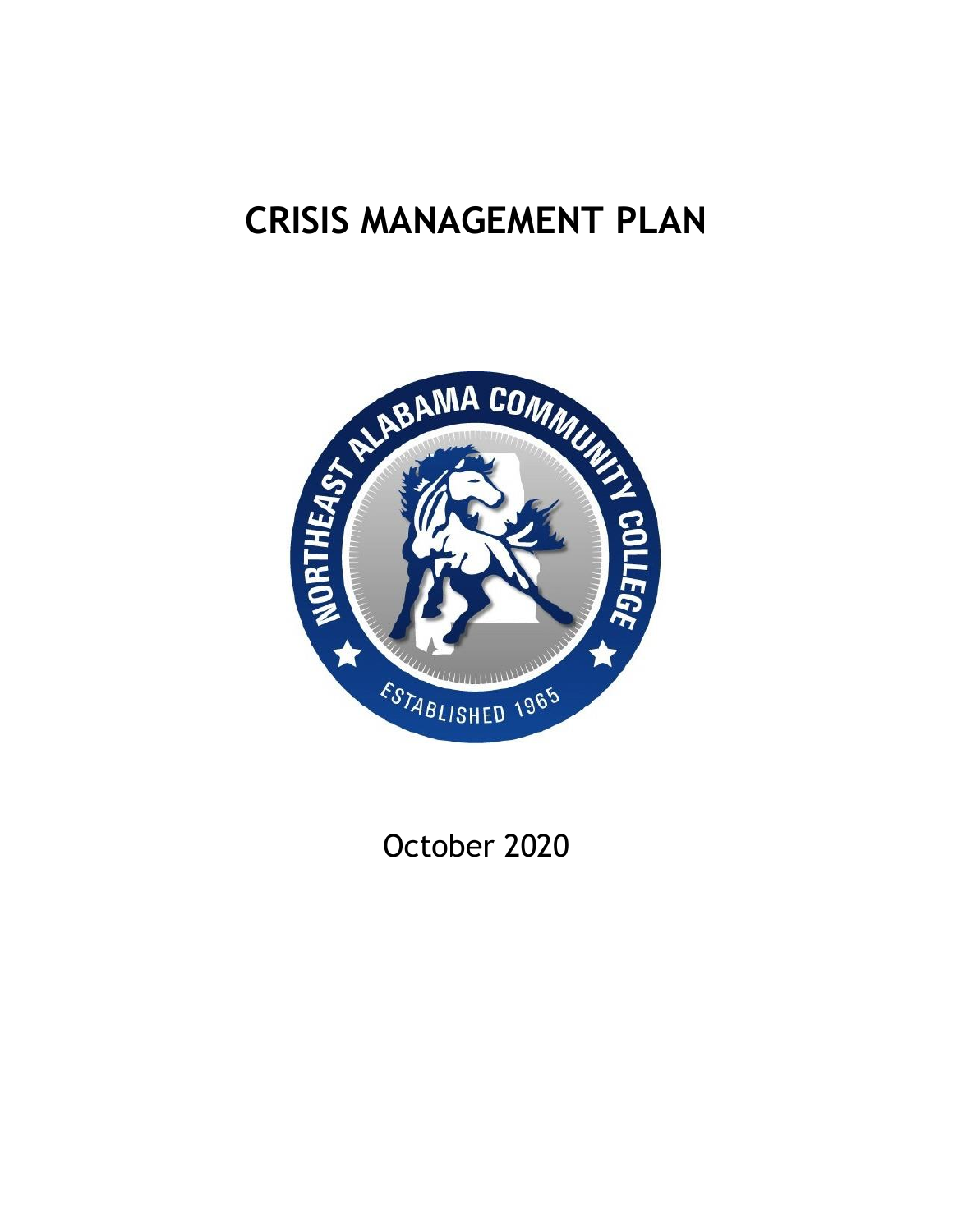# CRISIS MANAGEMENT PLAN APPROVAL PAGE

The following plan has been reviewed and approved by the President of Northeast Alabama Community College and Alabama Community College System.

Northeast Alabama Community College, President Date Date

Alabama Community College System, Representative **Example 2018** Date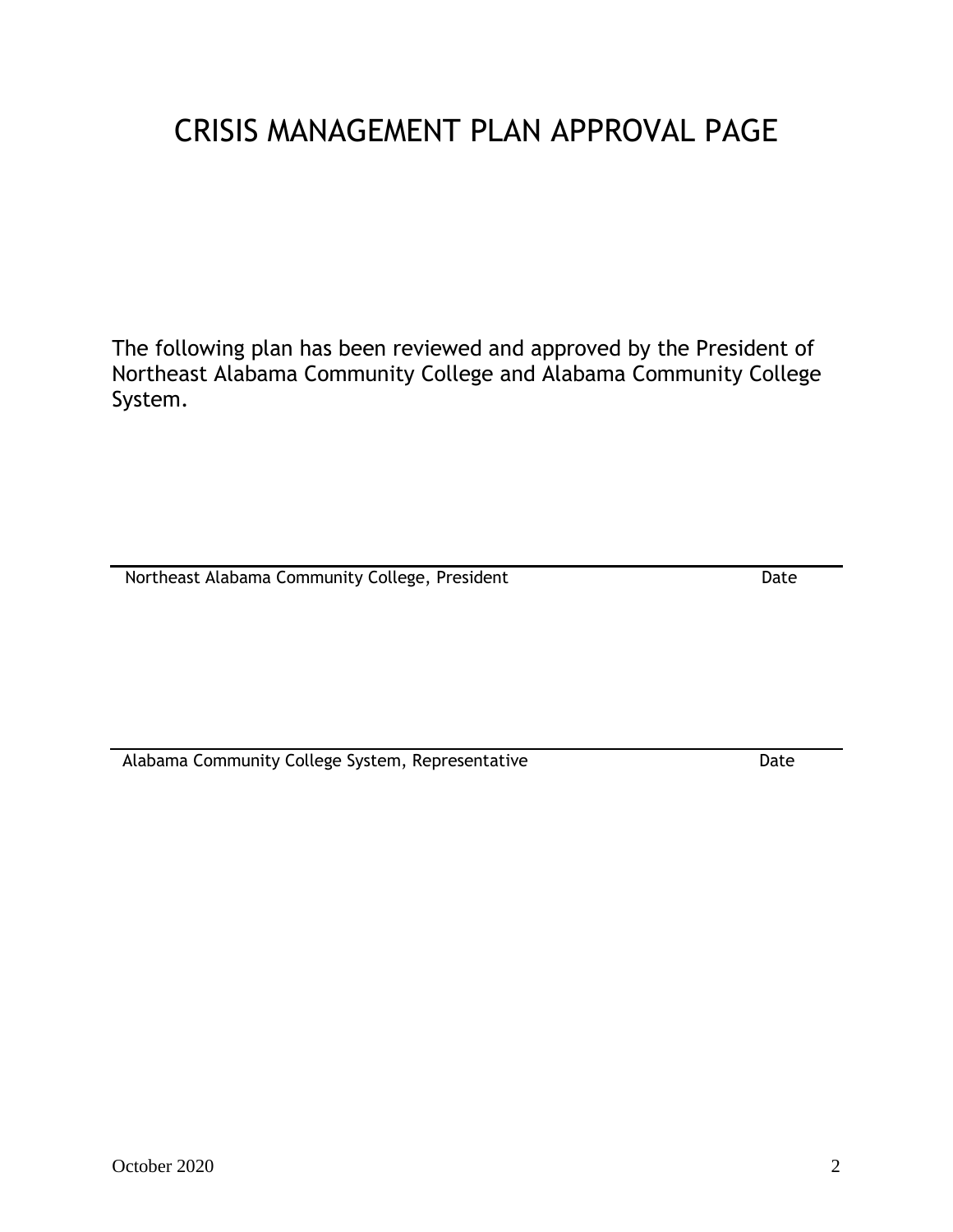# **RECORD OF CHANGE**

Each Major Change Made to this Plan Should Include the Date of Change, Page Number, and Summary of Change Made.

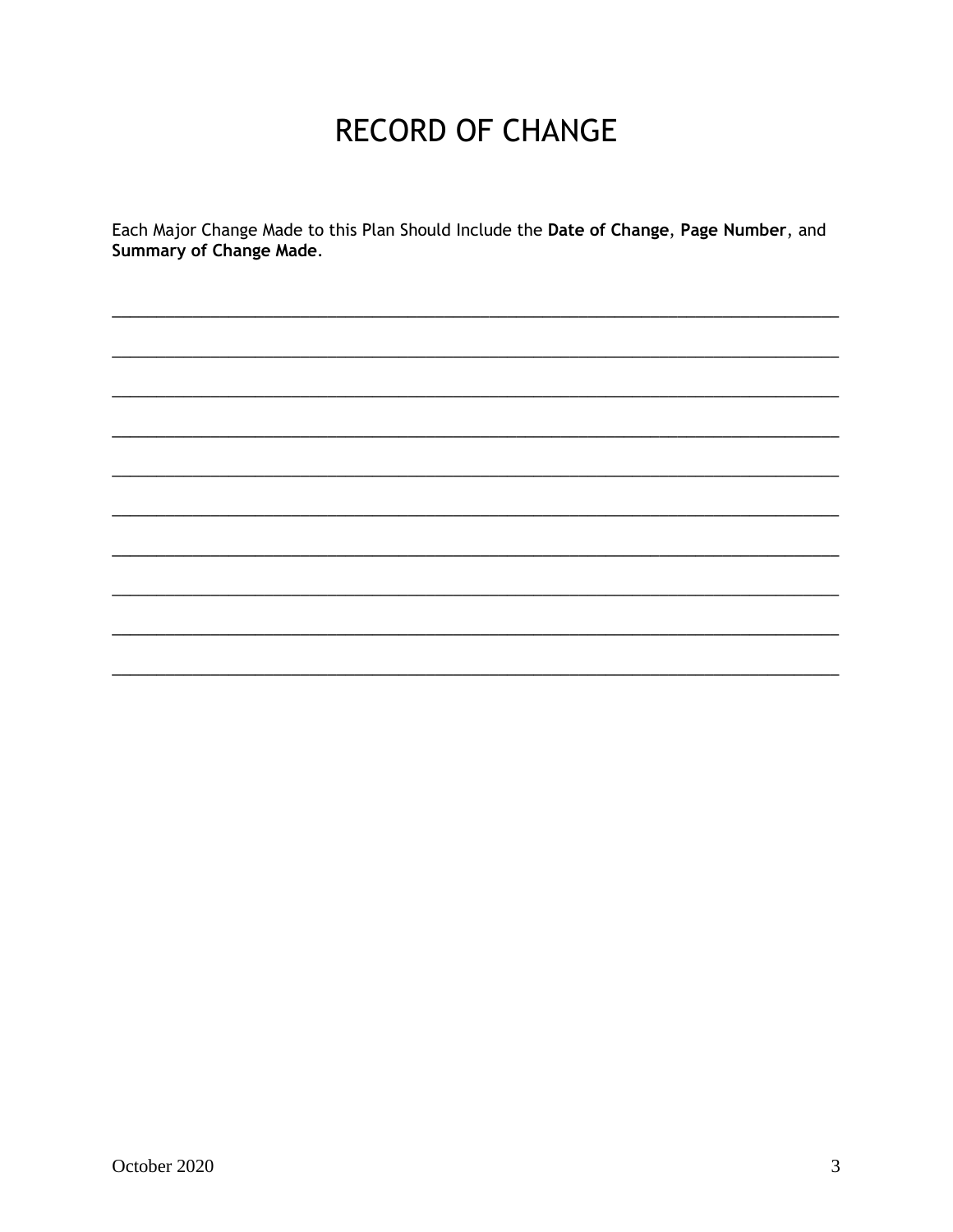# Northeast Alabama Community College Dr. David Campbell, President Post Office Box 159 Rainsville, Alabama 35986

### **Equal Opportunity Employment Statement**

Northeast Alabama Community College is an Equal Opportunity Employer.

#### **Nondiscrimination Statement**

It is the official policy of the Alabama Community College System and entities under its control, including Northeast Alabama Community College, that no person shall be discriminated against on the basis of any impermissible criterion or characteristic, including, without limitation, race, color, national origin, religion, marital status, disability, gender, age, or any other protected class as defined by federal and state law. (ACCS Policies 601.02 and 800.00)

Contact persons appointed by the President of Northeast Alabama Community College to respond to grievances under current legislation are as follows:

- Title VI (Civil Rights Act of 1964): Lynde Mann Office 116, Pendley Administration Building;
- Title IX (Education Amendments of 1972): Lynde Mann Office 116, Pendley Administration Building; and
- Section 504 (Rehabilitation Act of 1973) and Public Law 101-336 (Americans with Disabilities Act of 1990): Leslie Reyes, Office 115-C Student Center.

Anyone needing this document in alternate format should contact Brad Dudley in office 121 of the Wallace Administration Building.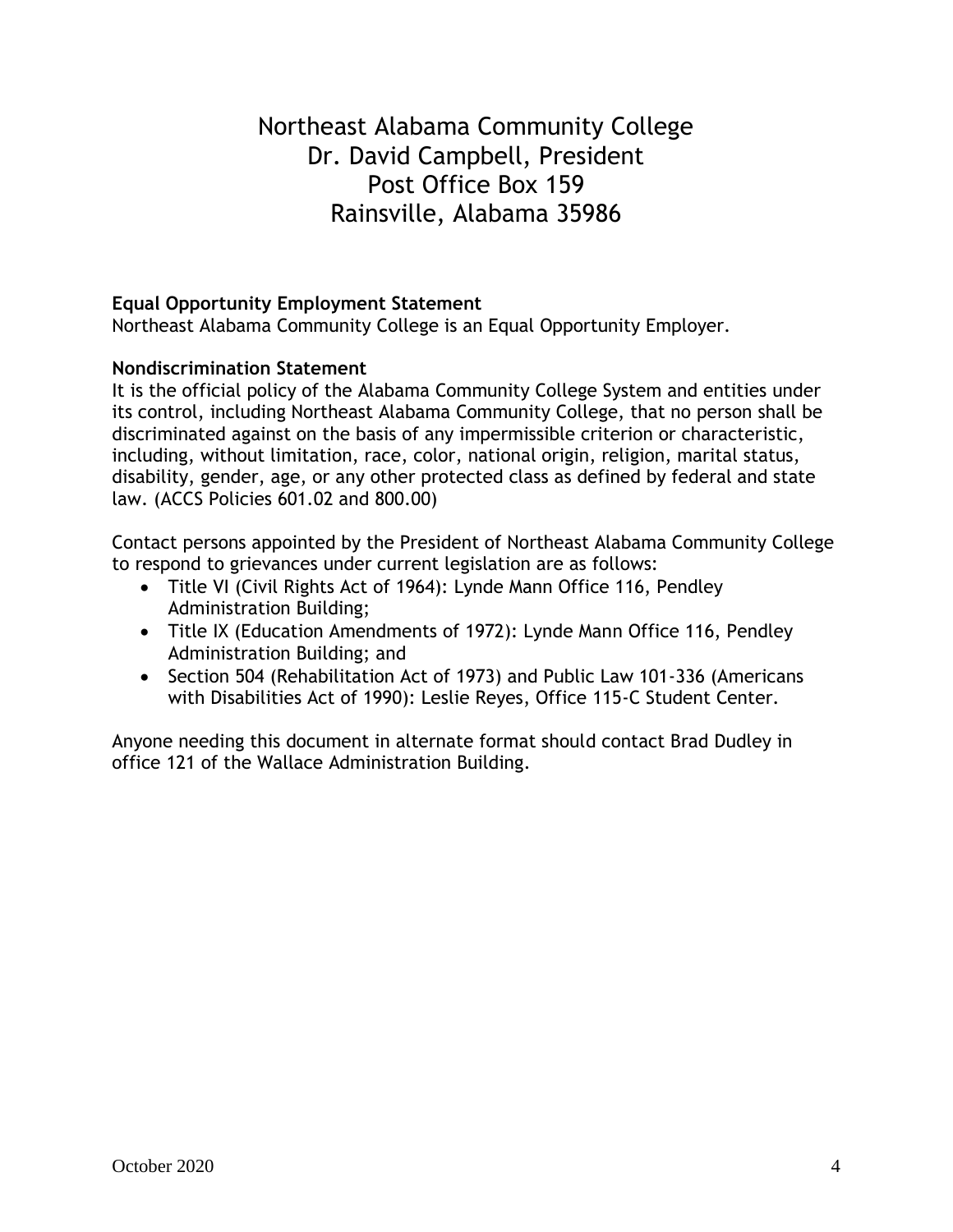# **TABLE OF CONTENTS**

<span id="page-4-0"></span>

| FIRE. |  |
|-------|--|
|       |  |
|       |  |
|       |  |
|       |  |
|       |  |
|       |  |
|       |  |
|       |  |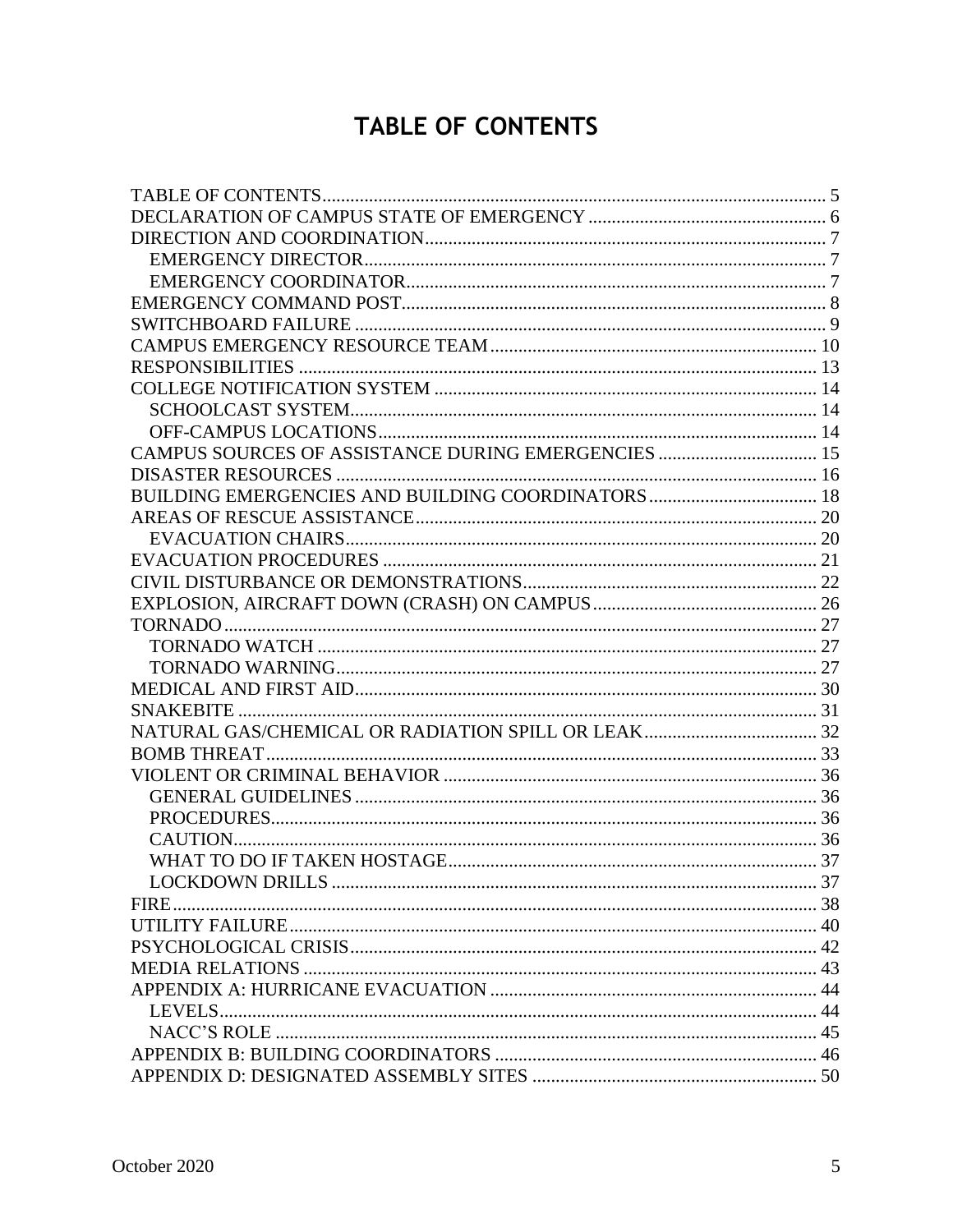# **DECLARATION OF CAMPUS STATE OF EMERGENCY**

<span id="page-5-0"></span>*A major emergency may be declared if circumstances indicate that such a condition is developing or is probable.*

*The authority to declare a campus state of emergency rests with the College President or his designee as follows:*

*During the period of any major emergency and at the direction of the College President or his designee, Campus Police as required shall place into immediate effect the appropriate procedures necessary in order to meet the emergency, safeguard persons and property, and maintain educational facilities.*

*When this declaration is made, only registered students, faculty, staff, and affiliates (i.e., persons required by employment) are authorized to be present on campus. Those who cannot present proper identification showing their legitimate business on campus will be asked to leave the campus unless doing so would create additional risk(s) to life safety. Unauthorized persons remaining on campus may be subject to arrest in accordance with the Penal Code.*

*In addition, only those faculty and staff members who have been assigned emergency resource team duties or cleared by Campus Police will be allowed to enter the immediate disaster site.*

*In the event of fires, storms, or major disaster occurring in or about the campus, or involving College property, Campus Police will be dispatched to determine the extent of any damage to College property.*

### **Emergency Contacts**

Campus Police: 256-609-1060, 256-601-9117, or extension 2249 President's Office: extension 2243 Business Office: extensions 2201, 2313, or 0 Director of Extended Day/Distance Education: extension 2294 Admissions Office: extension 2325

# **EMERGENCY**

# **DIAL 9-1-1**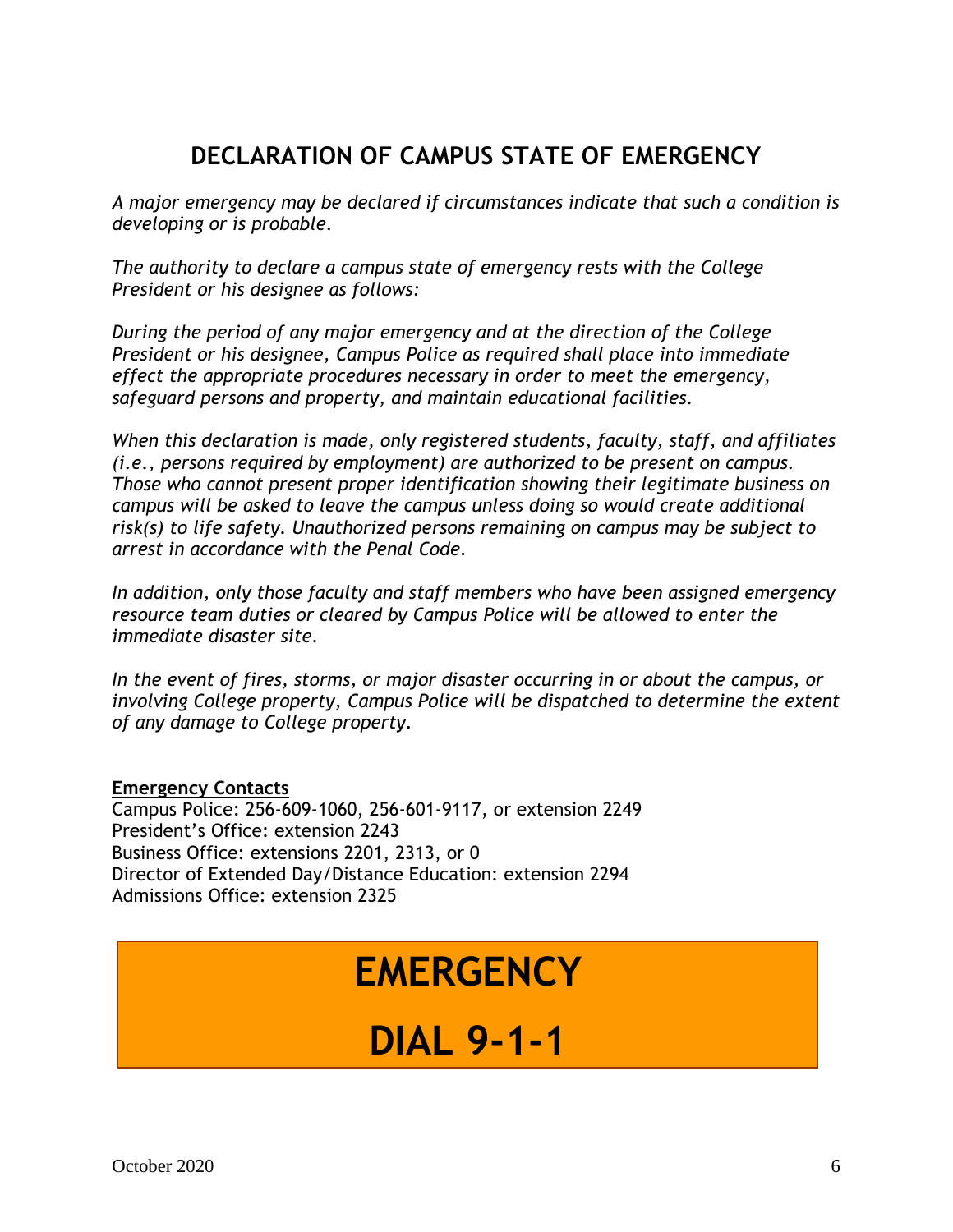# **DIRECTION AND COORDINATION**

### <span id="page-6-1"></span><span id="page-6-0"></span>**EMERGENCY DIRECTOR**

All emergency operations shall be directed by the College President or his designee as listed below:

The Emergency Coordinator

In the absence of the College President or his designee, the on-duty Campus Police Officer will act as Emergency Coordinator and shall assume operational control of the emergency until relieved.

#### <span id="page-6-2"></span>**EMERGENCY COORDINATOR**

All emergency operations shall be coordinated by the Emergency Coordinator or designated alternate.

The Emergency Director or Coordinator shall summon the assistance of other members of the Campus Emergency Resource Team. Emergency Medical Services personnel will be called upon as needed.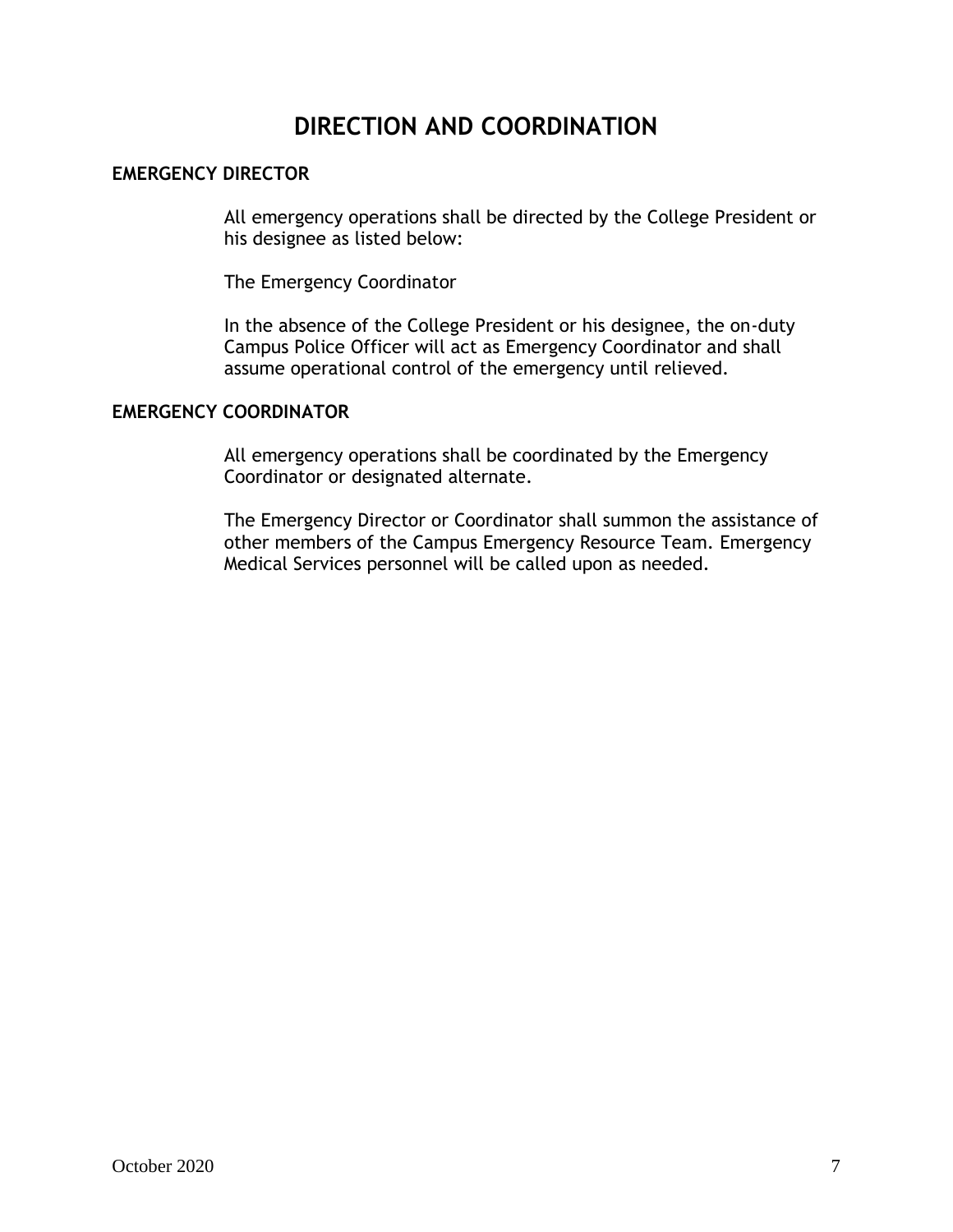# **EMERGENCY COMMAND POST**

<span id="page-7-0"></span>When a major emergency occurs or is eminent, the Campus Police shall have the responsibility to set up and staff an appropriate Emergency Command Post as directed.

### 1. **EMERGENCY COMMAND POST**

At least one uniformed officer or a campus operator serving as dispatcher is to staff the command post at all times until the emergency ends.

### 2. **GENERAL EMERGENCY COMMAND POST**

If the emergency involves a large part of the campus, the Command Post is to be set up at the Pendley Administration Building (at the President's Office). If this site is unavailable, the Emergency Coordinator is to select an alternate location. At least one uniformed officer or a campus operator serving as dispatcher is to staff the Command Post at all times until the emergency situation ends. A marshaling area for outside and local agency assistance shall be established by Campus Police for operations of the combined on-site emergency resource team. (A conference room with facilities for emergency teams or media crews, and which is designed to accommodate multiple telephone and/or electrical appliances is desirable.)

If conditions warrant, the Jackson County Emergency Management can provide logistical assistance. They may be reached at **256-574-9344**.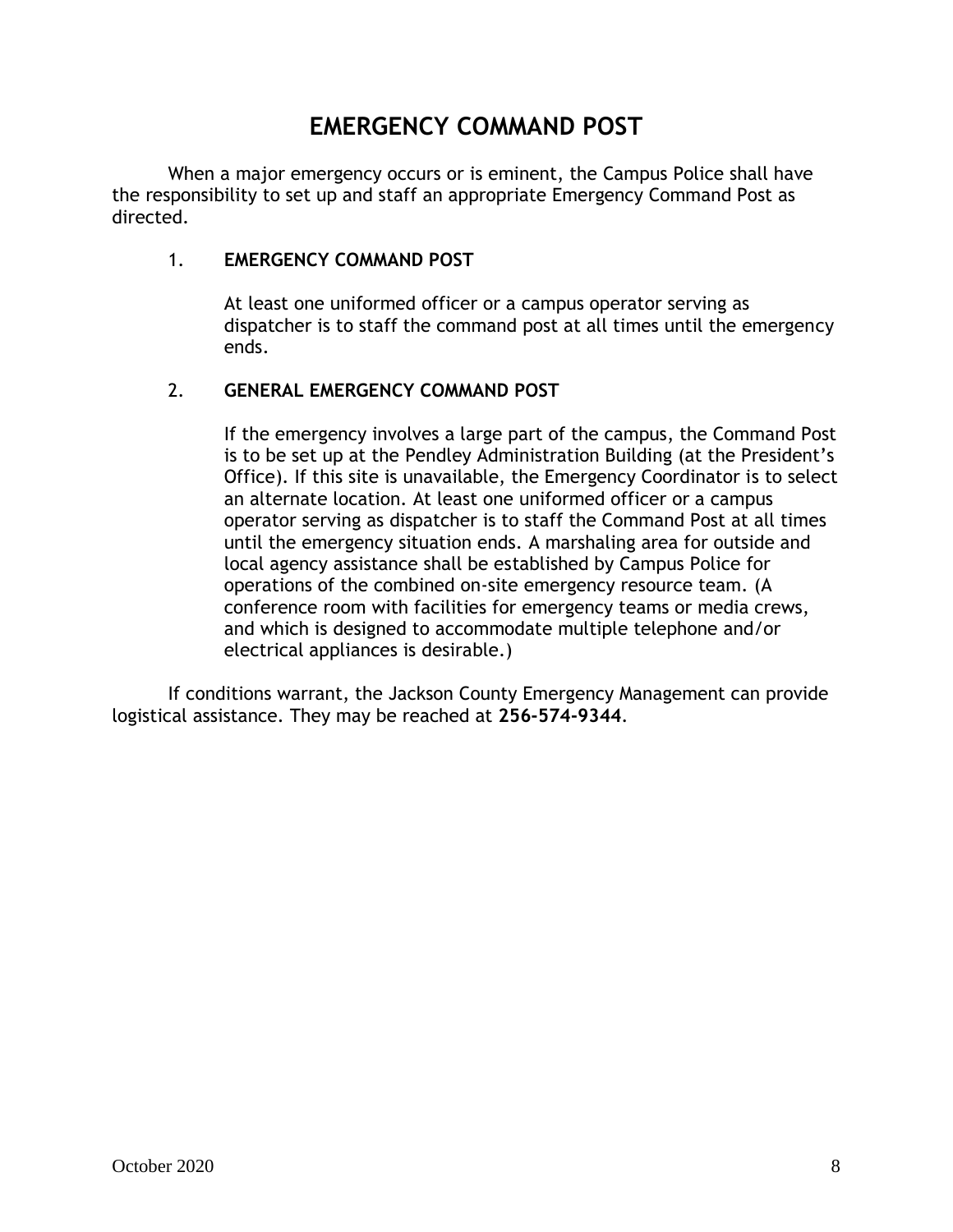# **SWITCHBOARD FAILURE**

<span id="page-8-0"></span>In case of switchboard failure, emergency outside lines are located at the following:

Physical Plant Office (Student Center) Campus Police Office (Student Center) Library (Word Learning Resources Center) President's Office (Pendley Administration) Workforce Development Office (Pendley Administration) Management Information Services Office (Pendley Administration) Dean of Administrative Services Office (Wallace Administration)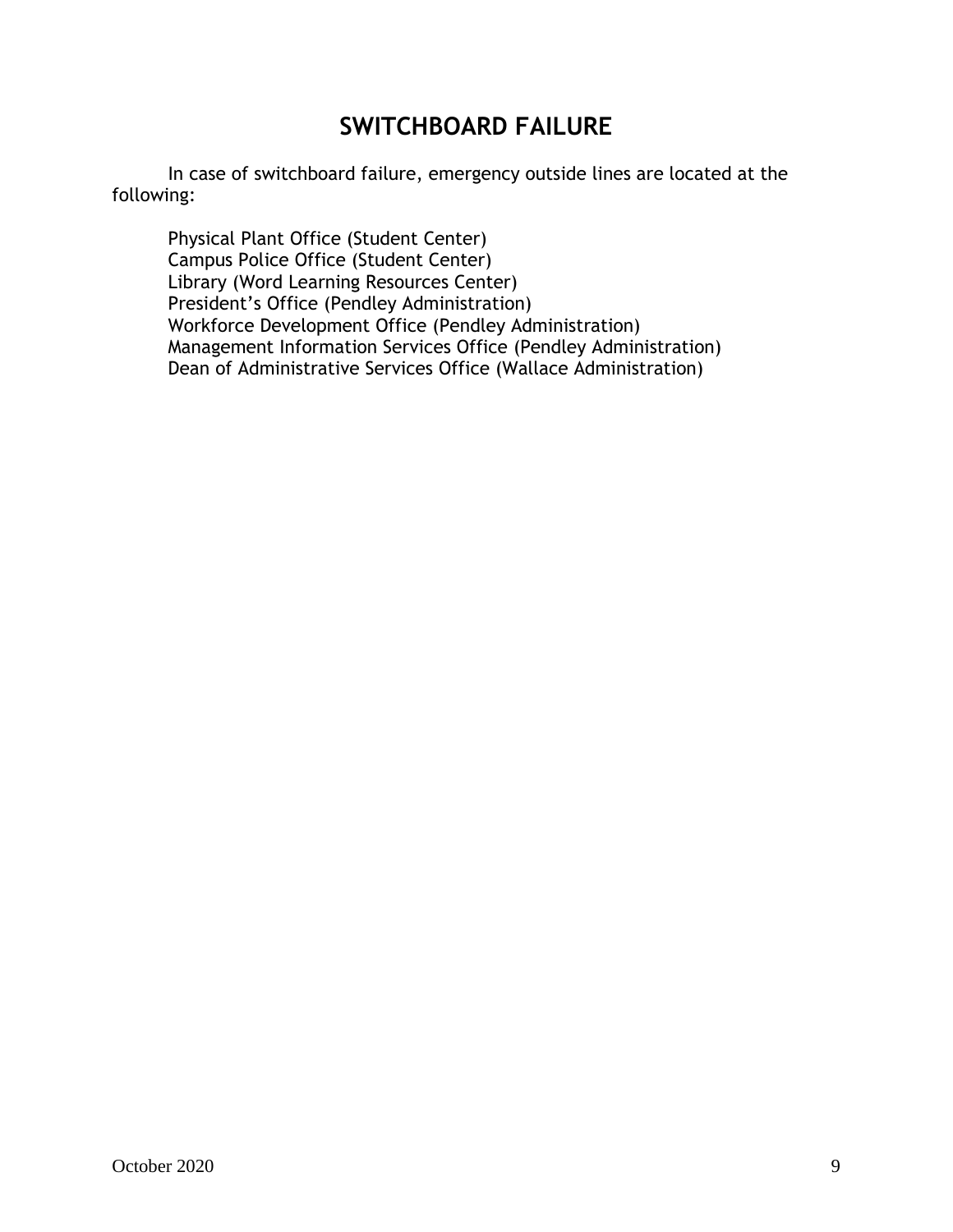# **CAMPUS EMERGENCY RESOURCE TEAM**

<span id="page-9-0"></span>In addition to establishing an Emergency Command Post as necessary, Campus Police shall immediately begin contacting all necessary members of the Campus Emergency Resource Team, which consists of the following personnel:

| <b>Emergency Director</b>            |
|--------------------------------------|
| <b>Emergency Coordinator</b>         |
| <b>Director of Physical Plant</b>    |
| <b>Chief of Police</b>               |
| Adm. Assistant to President          |
| <b>Dean of Instruction/VP</b>        |
| <b>Director of Extended Day</b>      |
| <b>Dean of Workforce Development</b> |
| <b>Dean of Student Services</b>      |

**Dr. David Campbell, President Chad Gorham Mr. Kent Jones Chief of Police Mr. Van McAlpin Ms. Brenda Stringer Dr. Joe Burke Chad Gorham Dr. Mike Kennamer Dean Sherie Grace** 

Team members may coordinate as necessary with the Emergency Coordinator for implementation and coordination of the campus operation plan and support as it pertains to their areas.

Team members are to be kept in constant communication with the Emergency Command Post. General responsibilities of the team members are listed below:

- 1. **EMERGENCY DIRECTOR**: President of Northeast Alabama Community College
	- (a) Responsible for the overall direction of the College Emergency response.
	- (b) Works with Campus Police and others in assessing the emergency and preparing the College's specific response.
	- (c) Declares and ends, when appropriate, the campus state of emergency as provided for in the Introduction of this Guide.
	- (d) Notifies and conducts liaison activities with the College administration, governmental agencies, Emergency Resource Team, and others as necessary.

#### 2. **DIRECTOR OF PHYSICAL PLANT**: Damage Control

- (a) Provides equipment and personnel to perform shutdown procedures, hazardous area control, barricades, damage assessment, debris clearance, emergency repairs, and equipment protection.
- (b) Provides vehicles, equipment, and operators for movement of personnel and supplies, and assigns vehicles as required to the Emergency Resource Team for emergency use.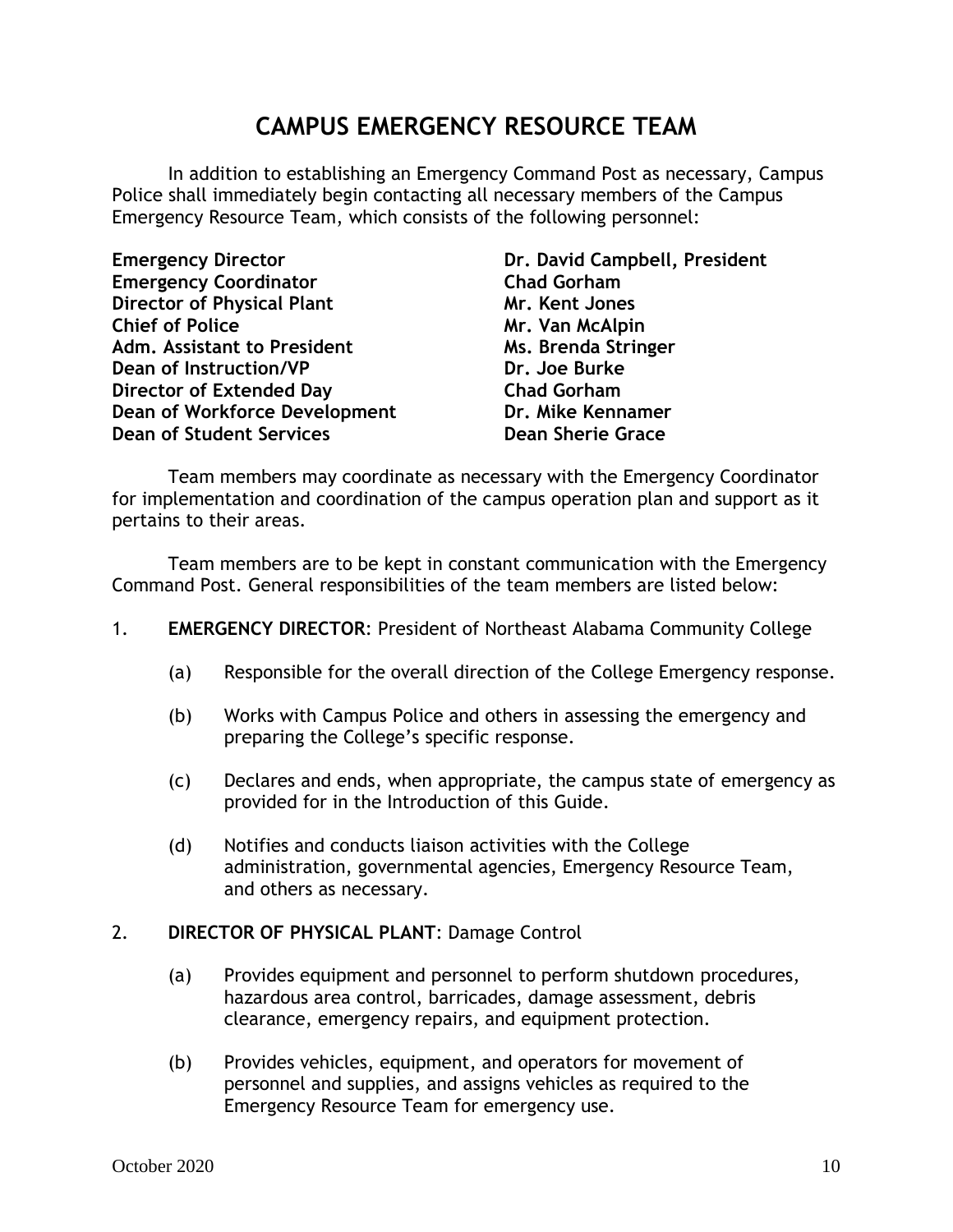- (c) Obtains the assistance of utility companies as required for emergency operations.
- (d) Furnishes emergency power and lighting systems as required.
- (e) Surveys habitable space and relocates essential services and functions.
- (f) Provides facilities for emergency generator fuel during actual emergency or disaster periods.
- (g) Provides storage of vital records at an alternate site; coordinates with building and area coordinators for liaison and necessary support.
- 4. **CAMPUS POLICE CHIEF**: Public safety and communications
	- (a) Maintains the Campus Police Office in a state of constant readiness.
	- (b) Notifies College administrators of major emergencies.
	- (c) Monitors campus emergency warning and evacuation systems.
	- (d) Takes immediate and appropriate action to protect life and property and to safeguard records as necessary.
	- (e) Obtains assistance from the city, county, and federal government for radiological monitoring services as needed.
	- (f) Provides traffic control, access control, perimeter and internal police patrols, and fire prevention services as needed.
	- (g) Provides and equips an alternate site for the Emergency Command Post.
	- (h) Maintains liaison with the news media for dissemination of information as requested by the College President.

#### 5. **ADMINISTRATIVE ASSISTANT TO PRESIDENT:** Public Information

- (a) Establishes liaison with the news media for dissemination of information as requested by the College President.
- (b) Establishes liaison with local radio and television services.
- (c) Arranges for photographic and audio-visual services.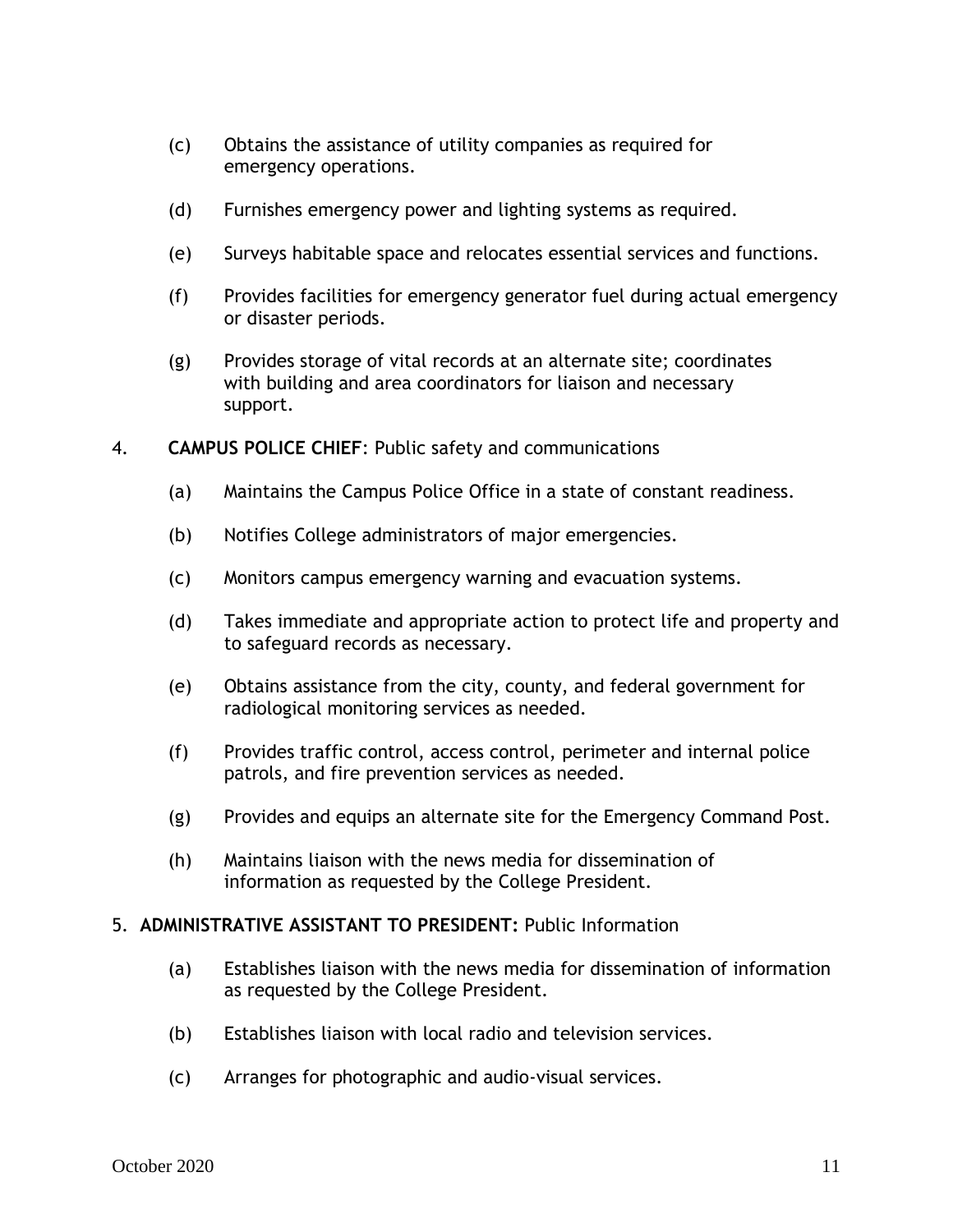- (d) Advises the College President or designee of all news concerning the extent of the disaster affecting the campus.
- (d) Prepares news releases for approval and releases to media concerning the emergency.

### 6. **DEAN OF STUDENT SERVICES**

- (a) Liaisons with Student Government Association regarding any emergency situation.
- (b) Maintains liaison with other members of the emergency team.
- (c) Prepares reports for submission to the College President appraising the final outcome of the emergency as it relates to student services.

### 7. **DEAN OF INSTRUCTION/DEAN OF WORKFORCE DEVELOPMENT/DIRECTOR OF EXTENDED DAY**

- (a) Notifies all Division Chairs/Program Directors and library personnel of an emergency situation.
- (b) Maintains liaison with other members of the emergency team.
- (d) Prepares reports for submission to the College President appraising the final outcome of the emergency as it relates to the respective instructional areas.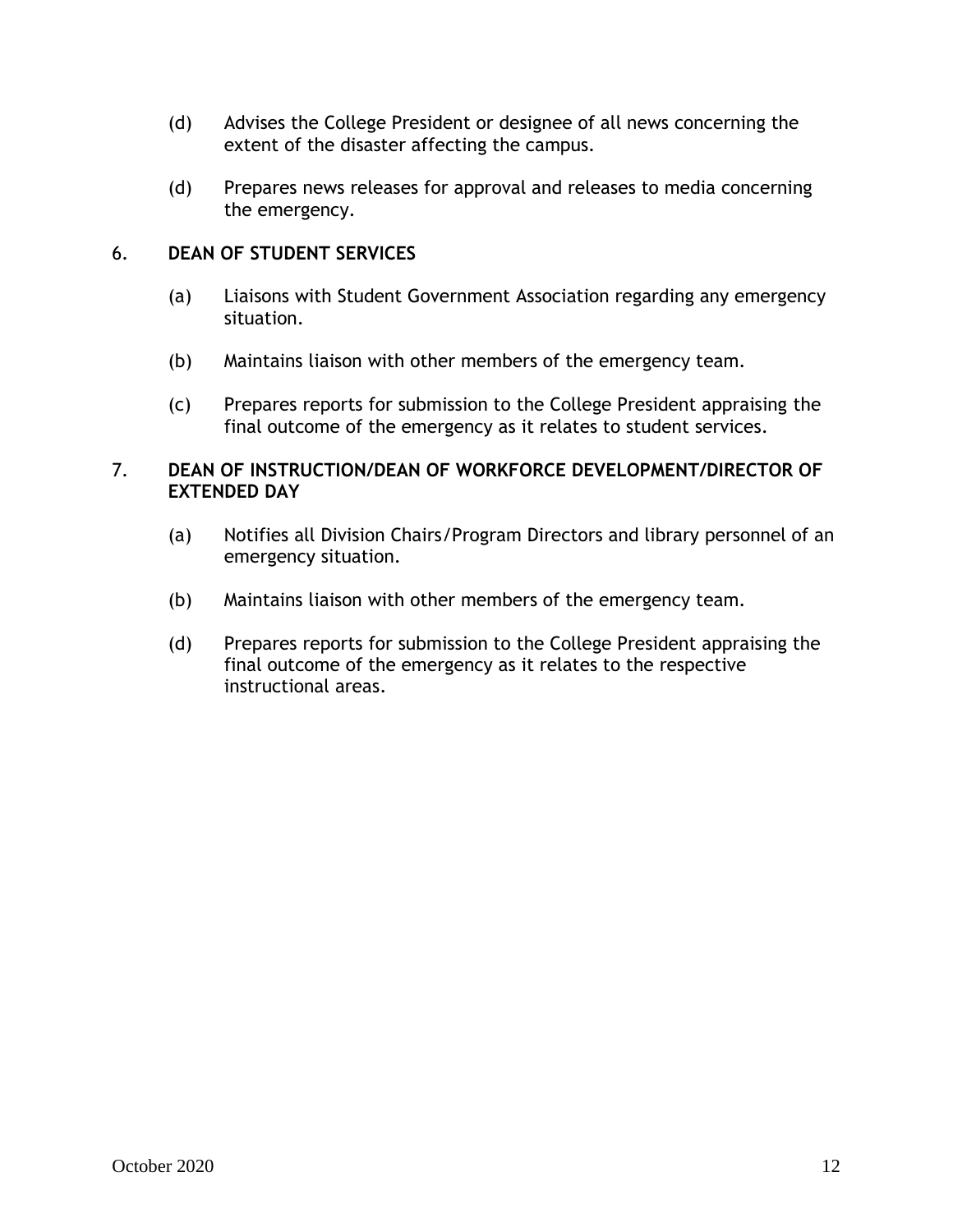### **RESPONSIBILITIES**

### <span id="page-12-0"></span>1. **COLLEGE PRESIDENT**

The College President, or designated alternate campus Emergency director, is responsible for the overall direction of campus emergency operations as outlined in the Emergency Resource Team section of this guide.

### 2. **ADMINISTRATORS, DEANS, DIRECTORS, AND DIVISION CHAIRS**

Every administrator, dean, director, and division chair has the following general responsibilities prior to and during any emergency:

- (a) Emergency preparedness
	- (1) Building evaluation information shall be distributed to all individuals with follow-up discussions, on-the-job training or explanation as required. Campus Police should be contacted for assistance.
	- (2) Time shall be allowed for training employees in emergency techniques such as fire extinguisher usage, first aid, CPR, and building evacuation procedures. Campus Police should be contacted for assistance.
- (b) Emergency situations
	- (1) Inform all employees under their direction of the emergency condition.
	- (2) Evaluate impact that the emergency has on their activity/function and take appropriate action.
	- (3) Maintain an open line for emergency telephone communications.

#### 3. **FACULTY AND SUPERVISORS**

Each faculty member and staff supervisor has the responsibility to:

- (a) Educate their students and/or employees concerning College emergency procedures as well as evacuation procedures for their building. Encourage all students, staff, and faculty to conform to building evacuation guidelines during any emergency and to report to a designated campus assembly area outside the building where a headcount can be taken.
- (b) Notify their students and/or staff of an emergency and initiate emergency procedures as outlined in this Guide.
- (c) Report all safety hazards to the Police office. Work orders to reduce hazards and to minimize accidents should be promptly submitted to the Maintenance Department.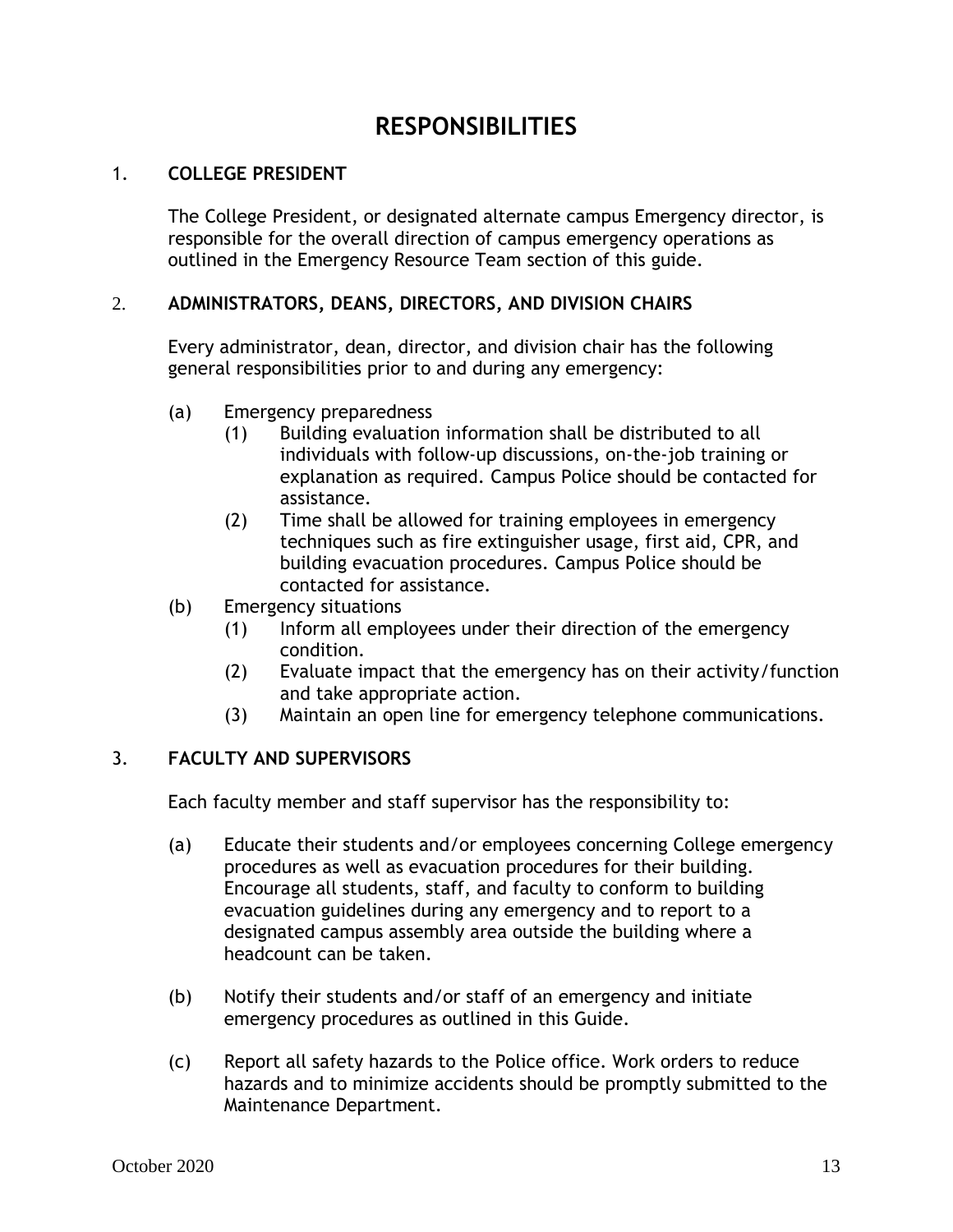# **COLLEGE NOTIFICATION SYSTEM**

<span id="page-13-0"></span>The telephone is the primary means of emergency notification at Northeast Alabama Community College. The current telephone system has announcement capability, accessible from the switchboard and other locations, which will be used in any situation where everyone needs immediate notification. Upon hearing such notification, the Senior Building Coordinator or alternate, or other responsible person in their absence, will immediately call back to the switchboard (dial **0**) to affirm that the message was received. The person calling back is then responsible for coordinating and insuring notification of all others in the building. Switchboard personnel will dispatch Campus Police to check any building from which call-back has not been received within three minutes. In case of power failure where phones do not work, two-way radios will be used on channel 2.

The officer on duty will notify the Campus Emergency Coordinator of any campus emergency as necessary and will initiate the notification system by calling the following College administrators as appropriate.

- (1) President
- (2) Dean of Administrative Services
- (3) Director of Physical Plant
- (4) Dean of Instruction
- (5) Director of Extended Day
- (6) Dean of Workforce Development
- (7) Administrative Assistant to President

IMPORTANT: During an emergency, campus phones must be restricted to College official notification only. In the absence of phone services, Campus Police may designate runners for emergency notification (contingent on availability of personnel).

#### <span id="page-13-1"></span>**SCHOOLCAST SYSTEM**

The college has implemented an emergency alert and notification system, called SchoolCast. SchoolCast delivers rapid, multi-platform messages in the event of an emergency to students, faculty members and staff. The President or his designee will send emergency alerts through SchoolCast.

#### <span id="page-13-2"></span>**OFF-CAMPUS LOCATIONS**

In the event of inclement weather, where NACC off-campus locations need to move to safe areas, the off-campus locations will be notified by the NACC Campus Police. If NACC will be closing early, for any reason, NACC Campus Police will notify the off-campus locations of the early closing and the time the closing will take effect.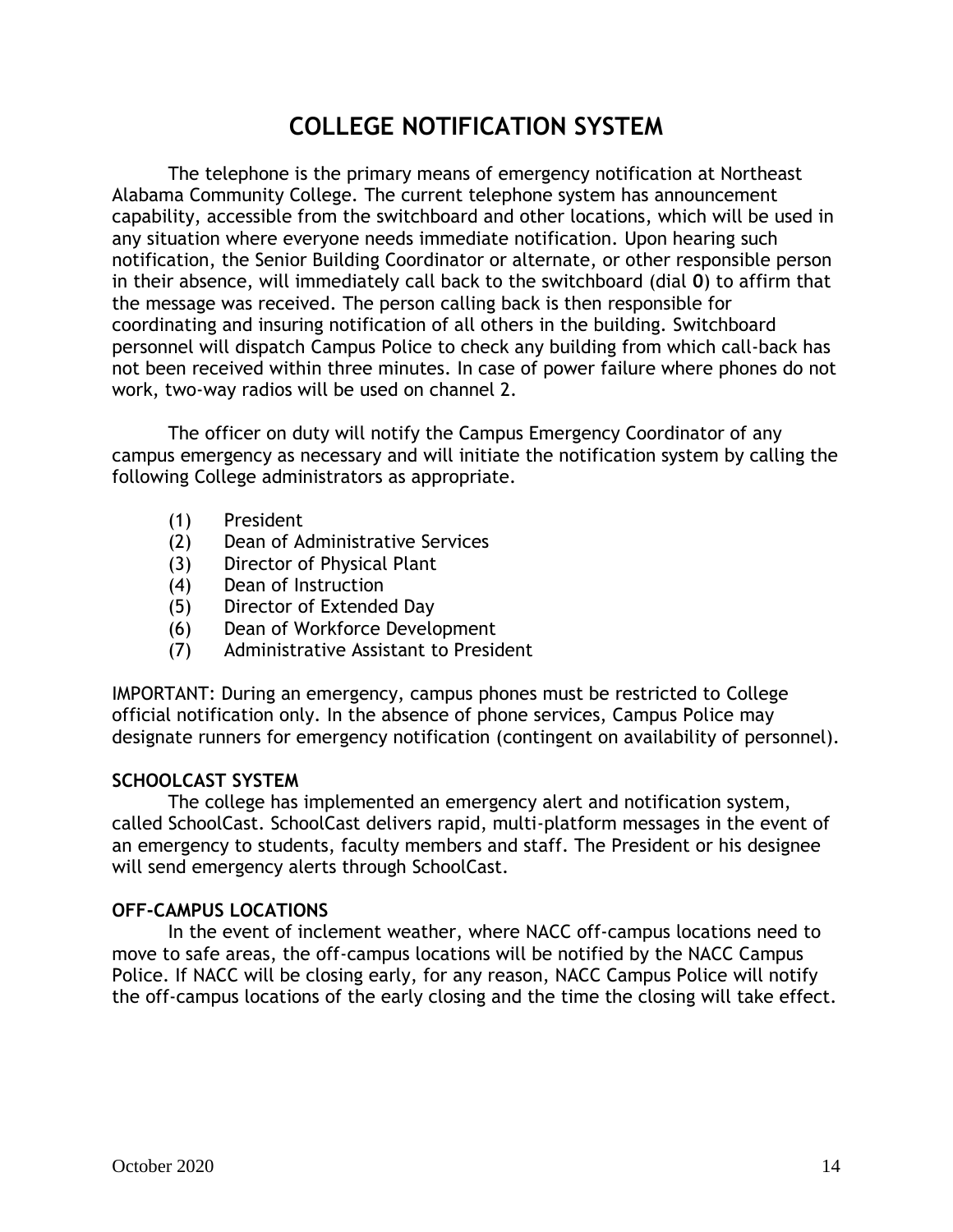# <span id="page-14-0"></span>**CAMPUS SOURCES OF ASSISTANCE DURING EMERGENCIES**

A. Campus Emergency Dispatcher (Person serving as campus operator fills this role).

Dial Operator (**0**)

B. Campus Police

Dial **256-609-1060** or **extension 2249**

C. Maintenance Operations: Trouble/Service

Dial Operator (**0**)

Skilled workers are available from Maintenance at all times during normal working hours and on short notice at other times. They are capable of providing the following emergency services:

- (1) UTILITIES: Repairs to water, gas, electric, and sewage systems.
- (2) STRUCTURES: Repairs to structures and mechanical equipment therein, including heating and cooling systems.
- (3) EQUIPMENT: Portable pumps, generators, floodlights, welders, air compressors, tractors, backhoes, fork lifts, etc.
- (4) TRANSPORTATION: Light trucks and tractors.
- D. Business Office

Emergency procurement of materials and services can be arranged in direct support of any contingency.

E. Emergency Shutdown Procedures:

NOTE: In the event of a natural disaster in which major structural damage is sustained, it is advisable to turn off hazardous utilities; electricity and natural gas are of primary concern.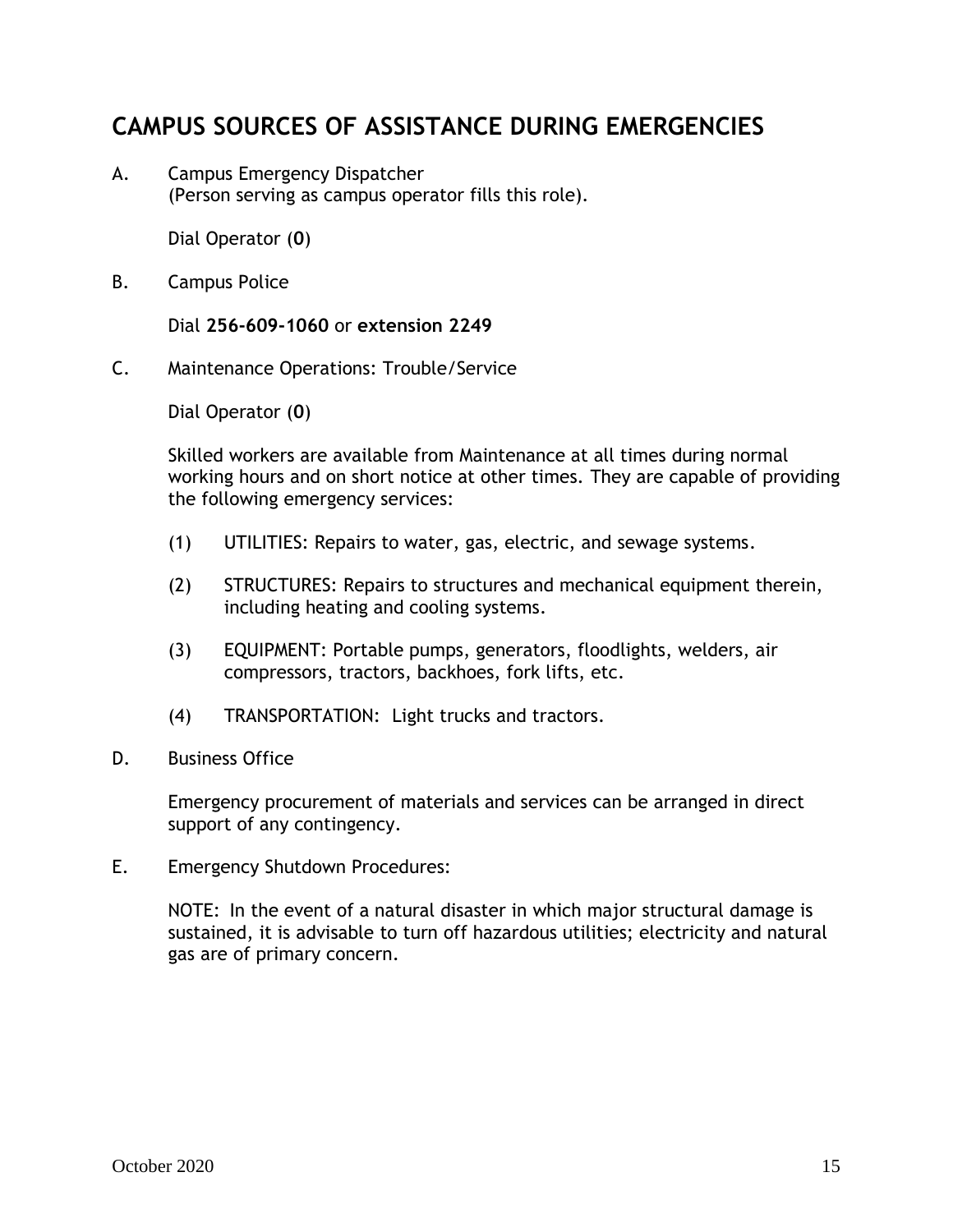# **DISASTER RESOURCES**

<span id="page-15-0"></span>**The 9-1-1 emergency system is the preferred method of reporting any serious emergencies**. If possible, contact a campus dispatcher. From any campus phone, dial—

**0** (zero) for operator **or 2294** for extended day office **or 2249** or **256-609-1060** for campus police officer

If none of these extensions respond, then dial—

**9-1-1** and report the emergency.

**Stay on the line** until the dispatcher has secured all relevant information and **give your phone number and the extension number** of the phone from which you are calling.

If safe to do so, someone should remain at the extension until help arrives.

Although **9-1-1** is the indicated method of securing emergency assistance, the following resource numbers are provided for reference.

|    | <b>AGENCY</b>                                                                                     | <b>TELEPHONE</b>             |
|----|---------------------------------------------------------------------------------------------------|------------------------------|
| 1. | <b>Local Law Enforcement</b><br><b>POWELL</b><br><b>RAINSVILLE</b>                                | 256-638-4283<br>256-638-2157 |
| 2. | <b>Local Fire Department</b><br><b>POWELL</b><br><b>RAINSVILLE</b>                                | 256-638-3344<br>256-638-2158 |
| 3. | <b>State Trooper</b><br>DeKalb County<br><b>Jackson County</b>                                    | 256-546-6385<br>256-533-4202 |
| 4. | <b>Local Ambulance Services</b><br>DeKalb Ambulance Service<br>Highlands Medical Center Ambulance | 256-845-3200<br>256-259-1111 |
| 5. | Jackson County Health Dept.<br>DeKalb County Health Dept.                                         | 256-259-4161<br>256-845-1931 |
| 6. | DeKalb Regional Medical Center<br><b>Highlands Medical Center</b>                                 | 256-845-3150<br>256-259-4444 |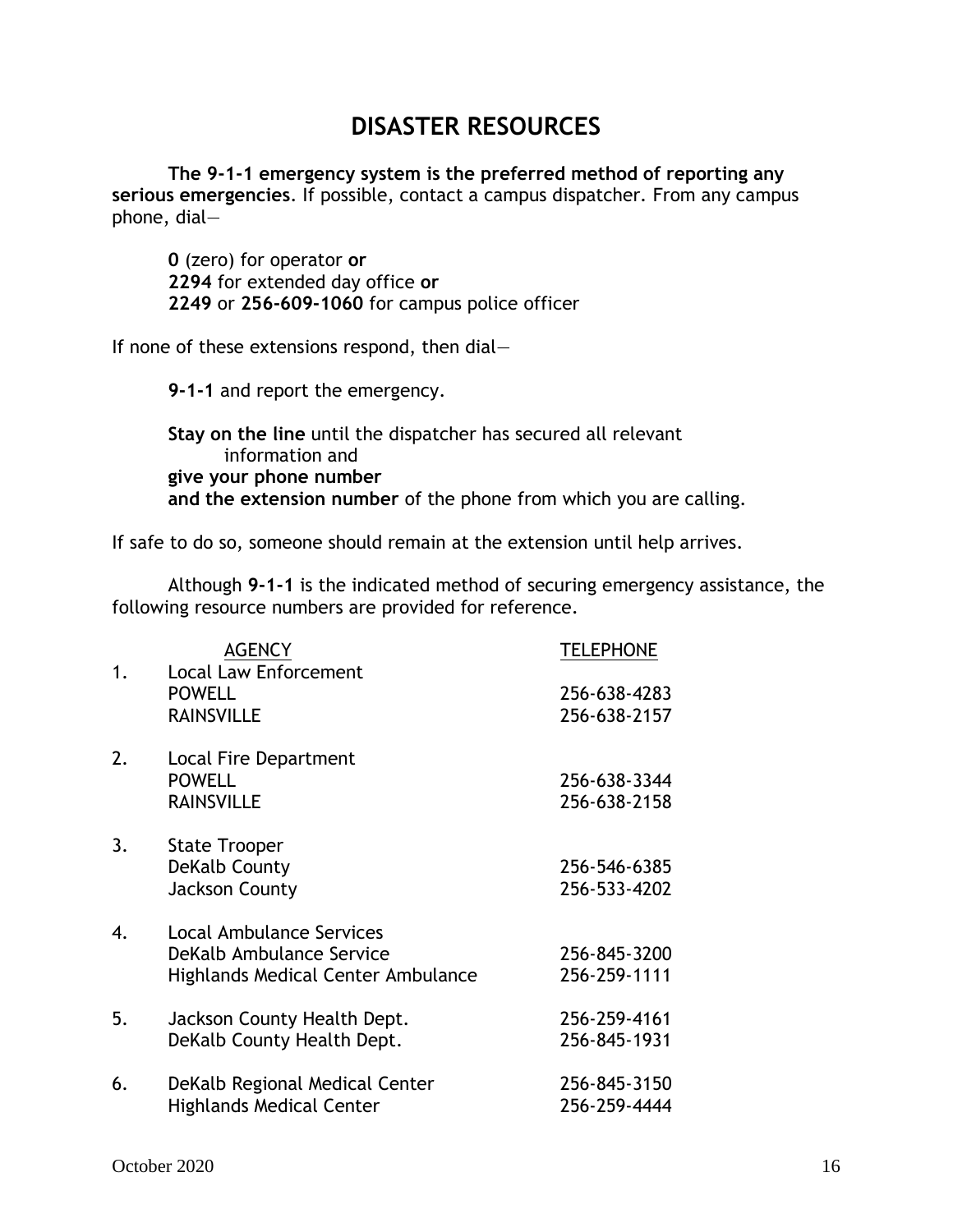| 7. | County Highway Department (DOT)                                      | 256-259-6037                 |
|----|----------------------------------------------------------------------|------------------------------|
| 8. | The Jackson County Office of Emergency<br>Management (Civil Defense) | 256-574-9344                 |
|    | DeKalb County Office of Emergency<br>Management                      | 256-845-4911<br>256-845-8569 |
| 9. | <b>Contamination or Pollution Hazard</b><br>Night/Weekend Reporting  | 334-271-7931<br>334-242-4378 |

**NOTE: Remember, 9-1-1 is the quickest way to secure emergency response. Get a campus dispatcher to call if possible (Dial 0 to reach dispatcher). If the campus dispatcher is unavailable or time does not permit, dial 9-1-1.**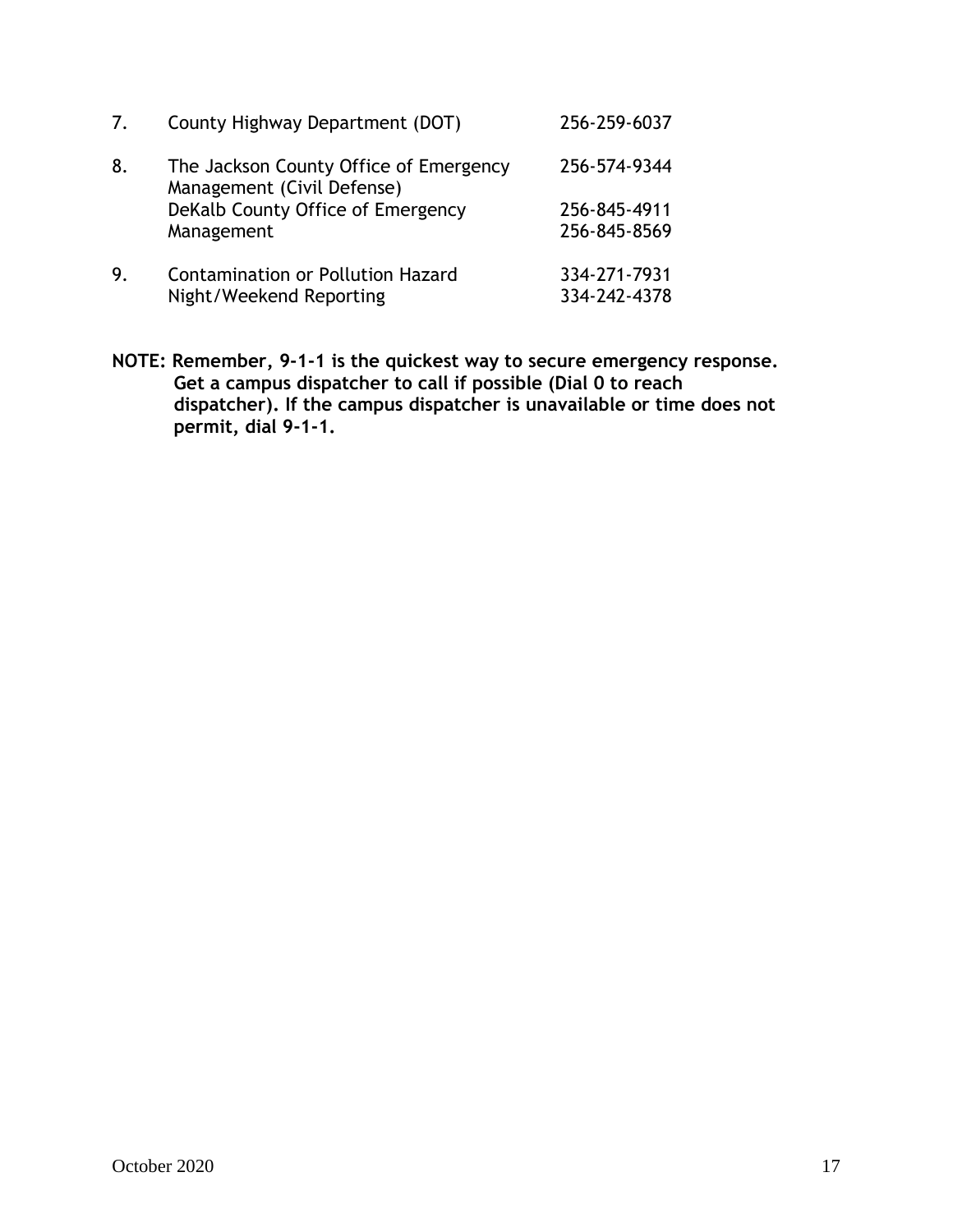# <span id="page-17-0"></span>**BUILDING EMERGENCIES AND BUILDING COORDINATORS**

CAMPUS EMERGENCY SERVICE DIAL OPERATOR (**0**)

DIAL **256-609-1060** or **(2249)**

1. In an emergency in which Campus Police cannot be reached, dial:

### **President's Office Extension 2243 Business Office Extension 2213 or 2234 Or 9-1-1**

2. When calling, stay calm and carefully explain the problem and location to the public safety dispatcher. Do not hang up until told to do so.

KEEP CALM KEEP OTHERS CALM

Emergency Building Coordinators are responsible for assisting the occupants of their assigned building in an emergency. Responsibilities are outlined below. A listing of building coordinators is attached as Appendix A.

In the absence of the designated senior building coordinator and alternate, the instructors, staff members, and students evacuating the building should collectively assume the named responsibilities.

| <b>Fire or Bomb Threat</b>                                                                                                                                                                                                                                                                                                                                                                          | <b>Weather Emergency</b>                                                                                                                                                             | <b>Violence on Campus</b>                                                                                                                                                                                                                                                                                                      |
|-----------------------------------------------------------------------------------------------------------------------------------------------------------------------------------------------------------------------------------------------------------------------------------------------------------------------------------------------------------------------------------------------------|--------------------------------------------------------------------------------------------------------------------------------------------------------------------------------------|--------------------------------------------------------------------------------------------------------------------------------------------------------------------------------------------------------------------------------------------------------------------------------------------------------------------------------|
| Coordinate the<br>evacuation of the<br>building by<br>directing occupants<br>to assemble at<br>designated site.<br>Take headcount or<br>$\bullet$<br>otherwise seek to<br>determine whether<br>all are out of the<br>building.<br>Ascertain that<br>persons with<br>disabilities are out<br>of the building.<br>Notify the<br>$\bullet$<br>command post that<br>the building has<br>been evacuated. | Coordinate the<br>orderly movement<br>of occupants to a<br>safe location in the<br>building.<br>Notify the<br>$\bullet$<br>command post that<br>occupants are in a<br>safe location. | If act of violence is<br>taking place at<br>another location on<br>campus, secure the<br>building by locking<br>all exterior doors.<br>Notify instructors<br>$\bullet$<br>of the threat and<br>instruct them to<br>lock classroom<br>doors.<br>Notify the<br>$\bullet$<br>command post that<br>the building is<br>locked down. |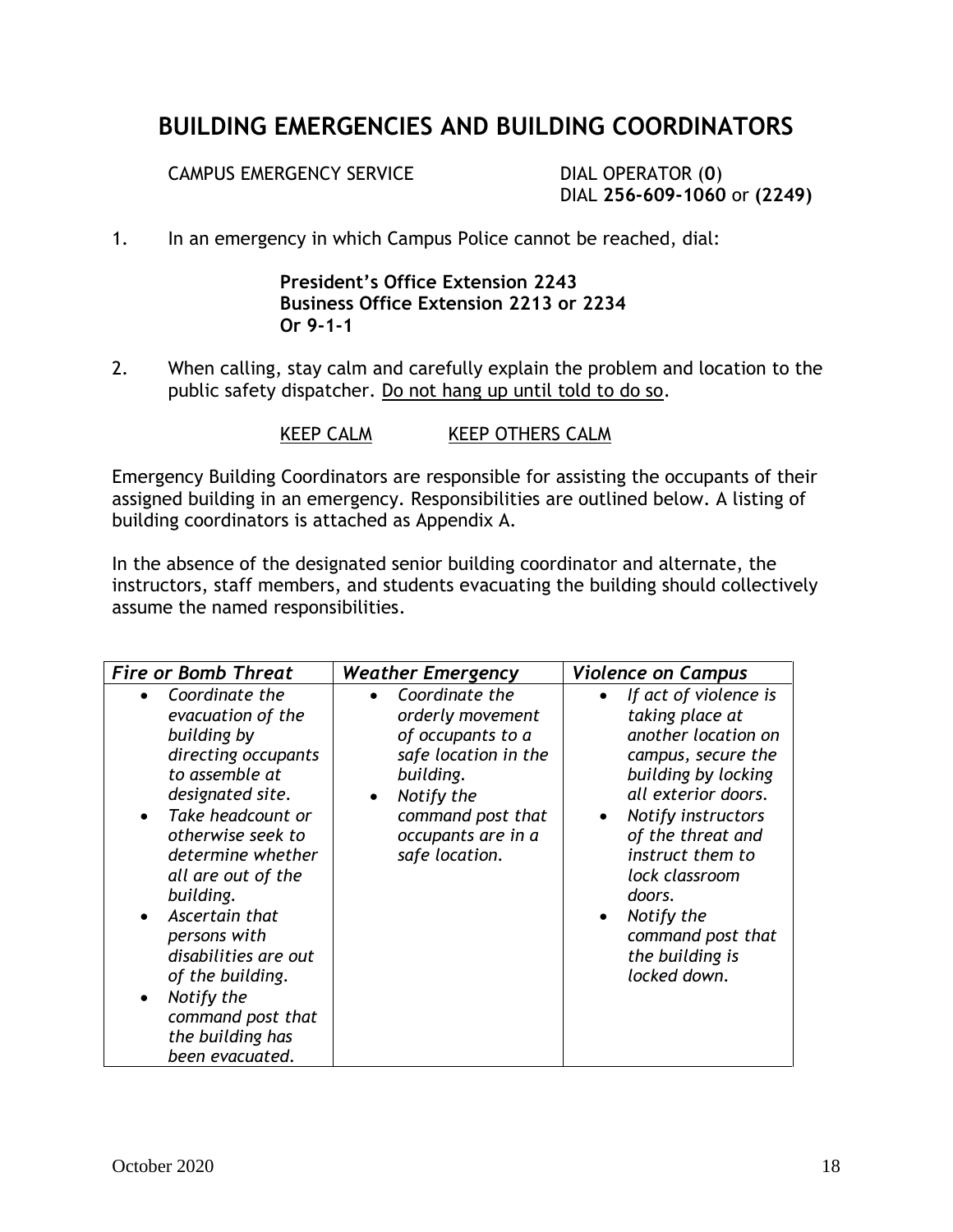#### IMPORTANT

In case of evacuation, rescue workers and persons exiting upper floors are to **check upper stairwells** of buildings for persons who due to disabilities need assistance with stairs. Emergency evacuation chairs are provided in each multi-story building to assist in the evacuation of those who are unable to walk down stairs.

### DESIGNATED ASSEMBLY SITES

Designated assembly sites are attached as Appendix B.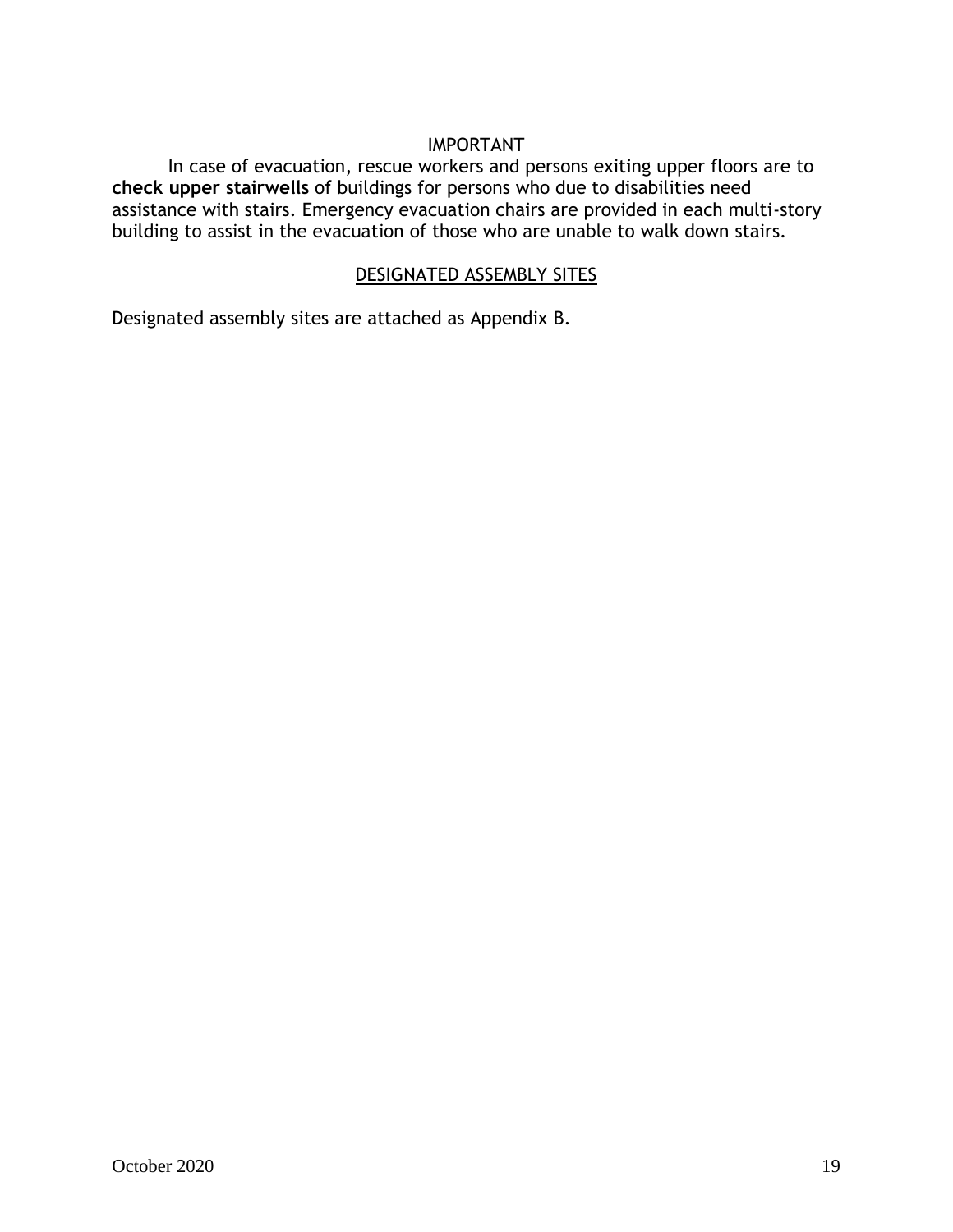# **AREAS OF RESCUE ASSISTANCE**

<span id="page-19-0"></span>The upper landings of all stairwells are designated areas of rescue assistance for persons who, due to disabilities, cannot use stairs.

**Elevators are not to be used in case of fire,** and their use may not be advisable in other building emergencies. They are dysfunctional in case of power failure.

Therefore, persons who normally use elevators due to a disability should go to the most feasible **Area of Rescue Assistance,** i.e., upper stairwell, if on an upper floor when a building emergency or evacuation occurs. **Rescue workers are to check these areas** in affected buildings and assist disabled persons as necessary in exiting the building.

NOTE: Physical plant personnel routinely check elevators in case of power failure, as any persons using elevators at time of power failure may need assistance.

### <span id="page-19-1"></span>**EVACUATION CHAIRS**

Evacuation chairs are provided in each multi-story building to aid personnel in moving limited mobility persons to safety. The building coordinators in each building are responsible for training employees in the use of these evacuation devices.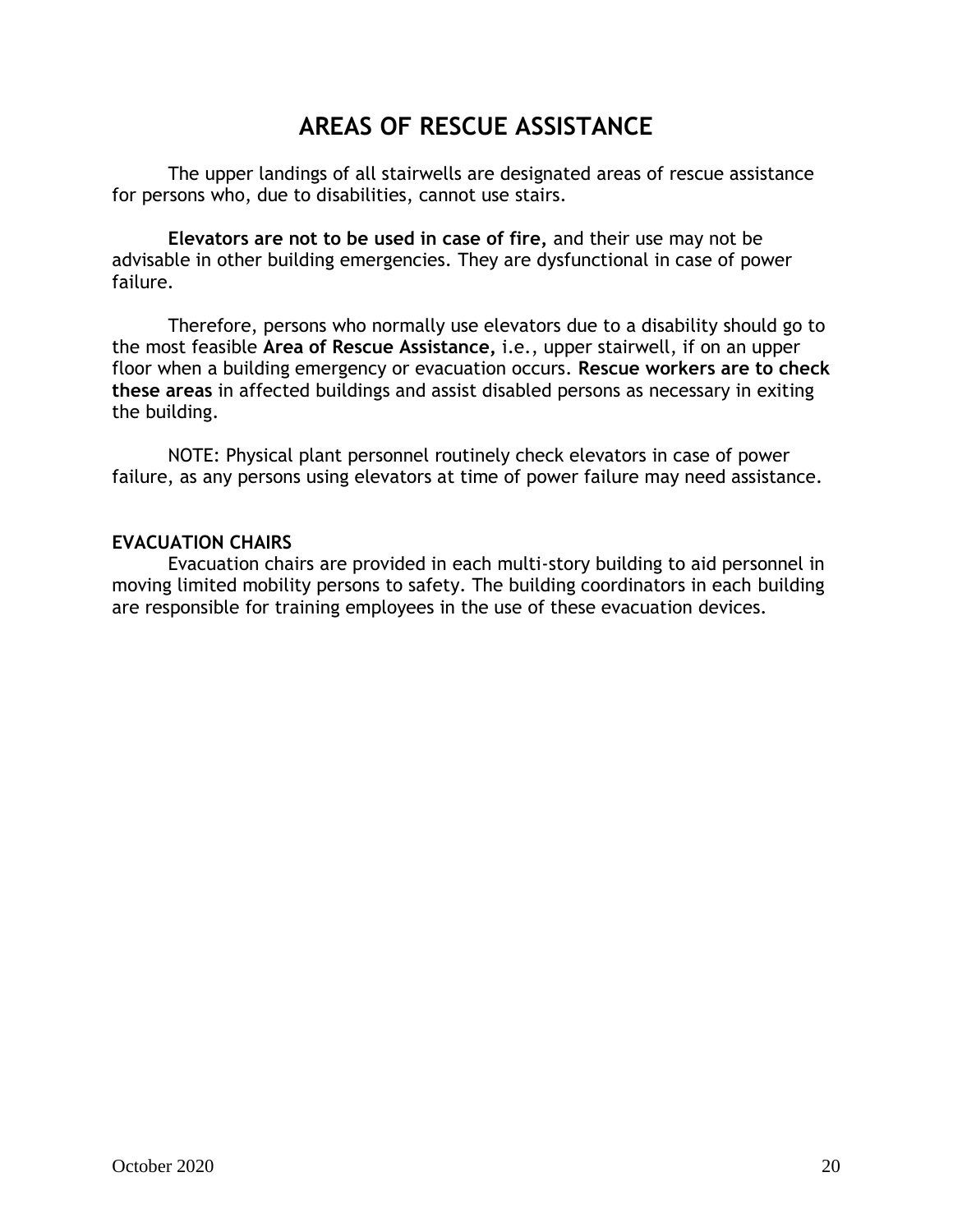# **EVACUATION PROCEDURES**

#### <span id="page-20-0"></span>1. **Building Evacuation**

- a. All building evacuations will occur upon notification by Campus Police or Building Coordinator.
- b. When the building evacuation is ordered during an emergency, leave by the nearest marked exit and report to designated site for assembly. Alert others to do the same.
- c. **Assist persons with disabilities in exiting the building.** Rescue workers should check the upper levels of stairwells, which are designated areas of rescue assistance for persons with disabilities. Evacuation chairs are provided in each multi-story building.
- d. Once outside, proceed to the designated assembly site, which should be a clear area at least 500 feet away from the affected building.
- e. DO NOT return to an evacuated building unless told by a College Official to do so.
- f. A head count of all students, faculty, and staff will be taken.

#### 2. **Campus Evacuation**

- a. Evacuation of all or part of the campus grounds will be announced by Campus Police as described.
- b. All persons (students and staff) are to immediately vacate the site in question and relocate to another part of the campus grounds as directed.
- c. A head count of all students, faculty, and staff will be taken.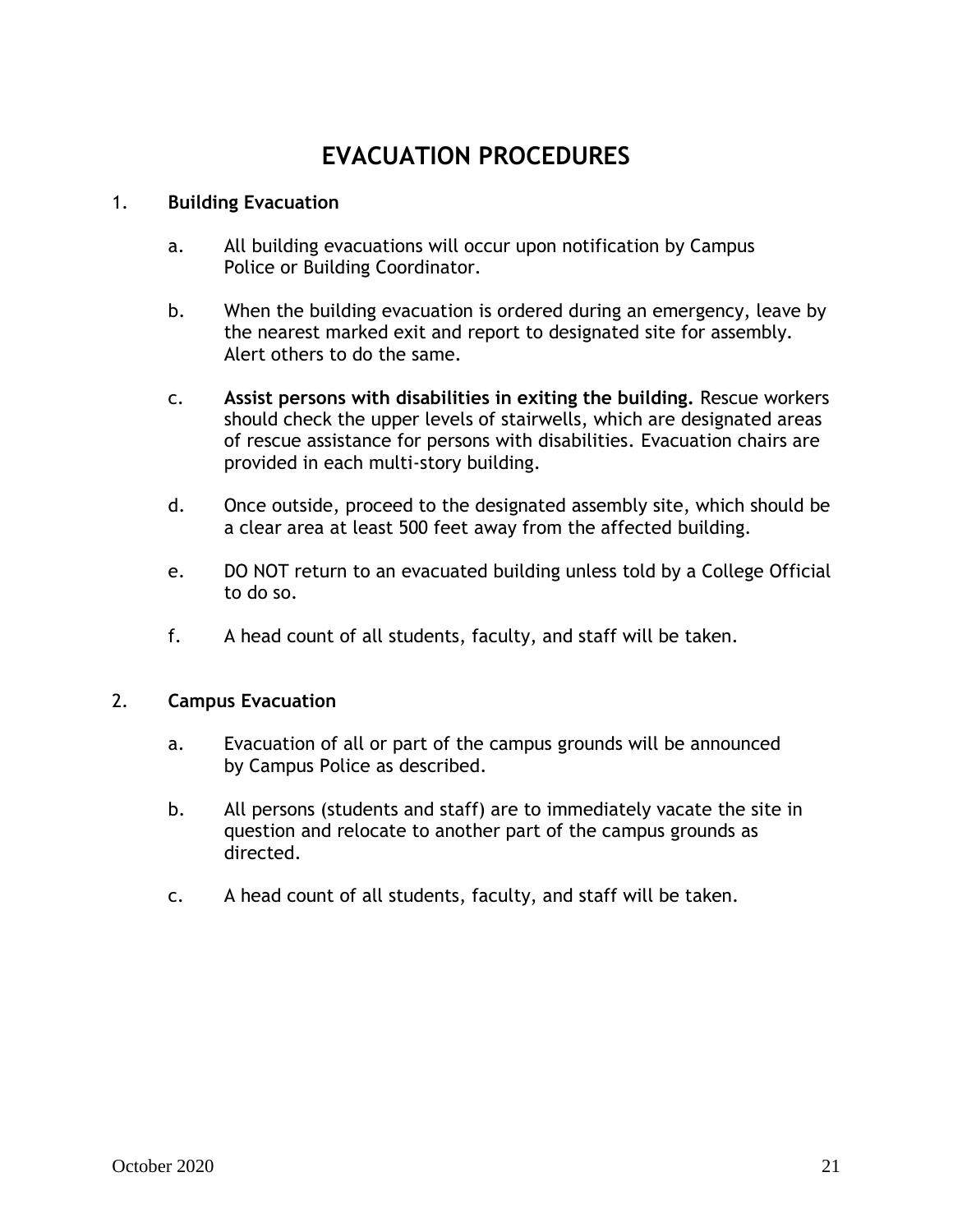# **CIVIL DISTURBANCE OR DEMONSTRATIONS**

<span id="page-21-0"></span>Most campus demonstrations such as marches, meetings, picketing, and rallies will be peaceful and non-obstructive. A student demonstration should not be disrupted unless one or more of the following conditions exists as a result of the demonstration:

- 1. INTERFERENCE with the normal operations of the College.
- 2. PREVENTION of access to office, buildings, or other College facilities.
- 3. THREAT of physical harm to persons or damage to College facilities.

If any of these conditions exist, Campus Police should be notified and will be responsible for contacting and informing the President and the Deans. Depending on the nature of the demonstration, the procedures listed below should be followed as appropriate:

### 1. **PEACEFUL, NON-OBSTRUCTIVE DEMONSTRATIONS**

- a. Generally, demonstrations of this kind should not be interrupted. Demonstrations should not be obstructed or provoked and efforts should be made to conduct College business as normally as possible.
- b. If demonstrators are asked to leave but refuse to leave by regular facility closing time:
	- (1) Arrangements will be made by the Chief of Campus Police to monitor the situation during non-business hours, or
	- (2) Determination will be made to treat the violation of regular closing hours as disruptive demonstration. (See Section 2, below).

#### 2. **NON-VIOLENT, DISRUPTIVE DEMONSTRATIONS**

- a. In the event that a demonstration blocks access to College facilities or interferes with the operation of the College:
	- (1) Demonstrators will be asked by the Dean of Student Services or designee**\*** to terminate the disruptive activity.
	- (2) The Dean of Student Services will consider having a photographer (snapshot or video) available.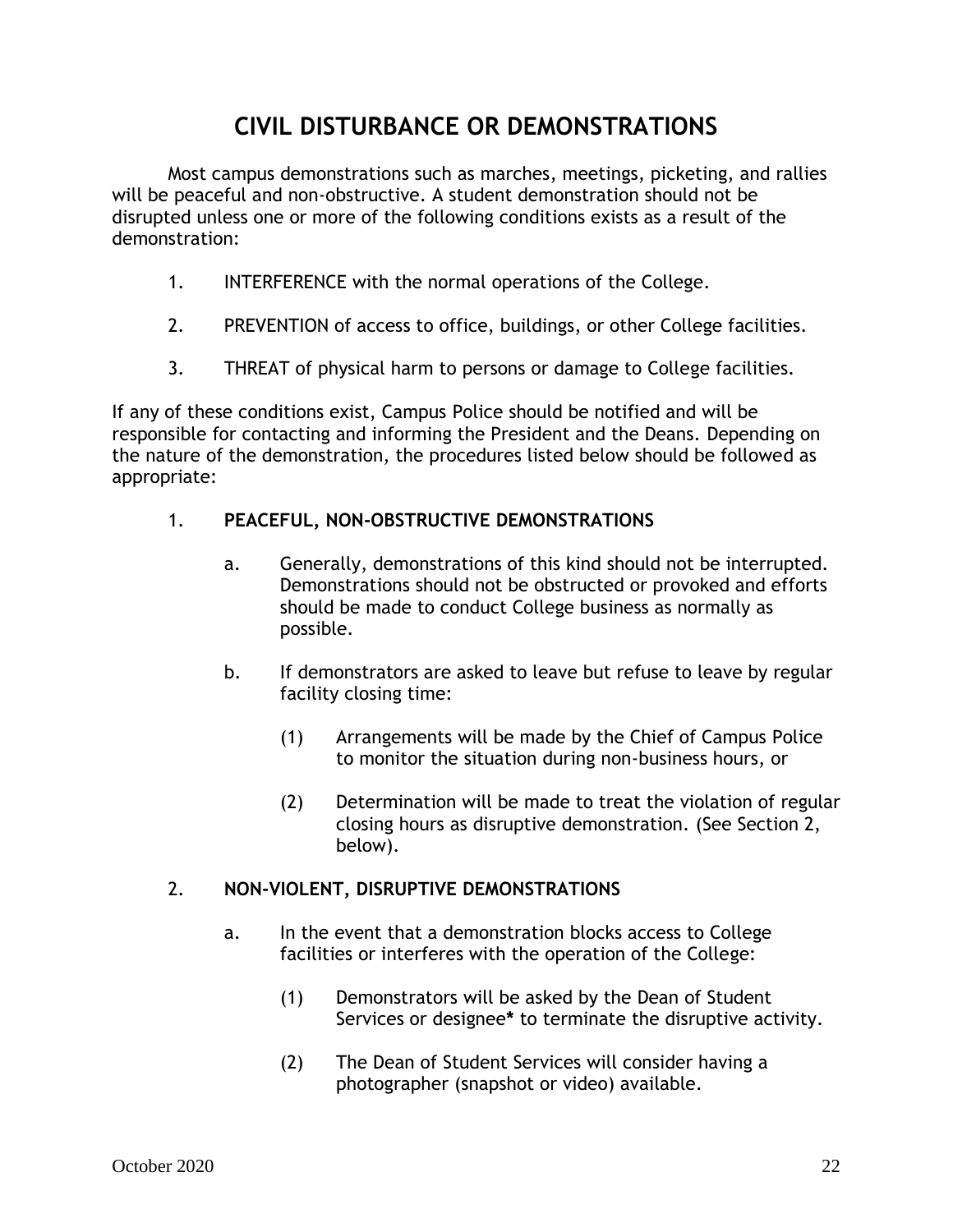- (3) Key College personnel and students will be asked by the Dean of Student Services to go to the area and persuade the demonstrators to desist.
- (4) The Dean of Student Services or a designee will go to the area and ask the demonstrators to leave or to discontinue the disruptive activities.
- (5) If the demonstrators persist in the disruptive activity, they will be apprised that failure to discontinue the specified action within a determined length of time may result in a disciplinary action, including suspension or expulsion or possible intervention by civil authorities (see page 25). Except in extreme emergencies, the President will be consulted before such disciplinary actions are taken.
- (6) Efforts should be made to secure positive identification of demonstrators in violation, including photographs or videotapes if deemed advisable, to facilitate later testimony.
- (7) After consultation with the President and the Chief of Police by the Dean of Student Services or a designee, the need for an injunction and intervention of civil authorities will be determined.
- (8) If determination is made to seek the intervention of civil authorities, the demonstrators should be so informed. Upon arrival of the local Police Department, the remaining demonstrators will be warned of the intention to arrest.

*\*In case of disturbance during evening classes, the designee of the Dean of Student Services will be the Dean of Extended Day or the designated person on duty that evening.*

### 3. **VIOLENT, DISRUPTIVE DEMONSTRATIONS**

In the event that a violent demonstration in which injury to persons or property occurs or appears eminent, the President and the Dean of Student Services or a designee will be notified as follows:

a. During business hours: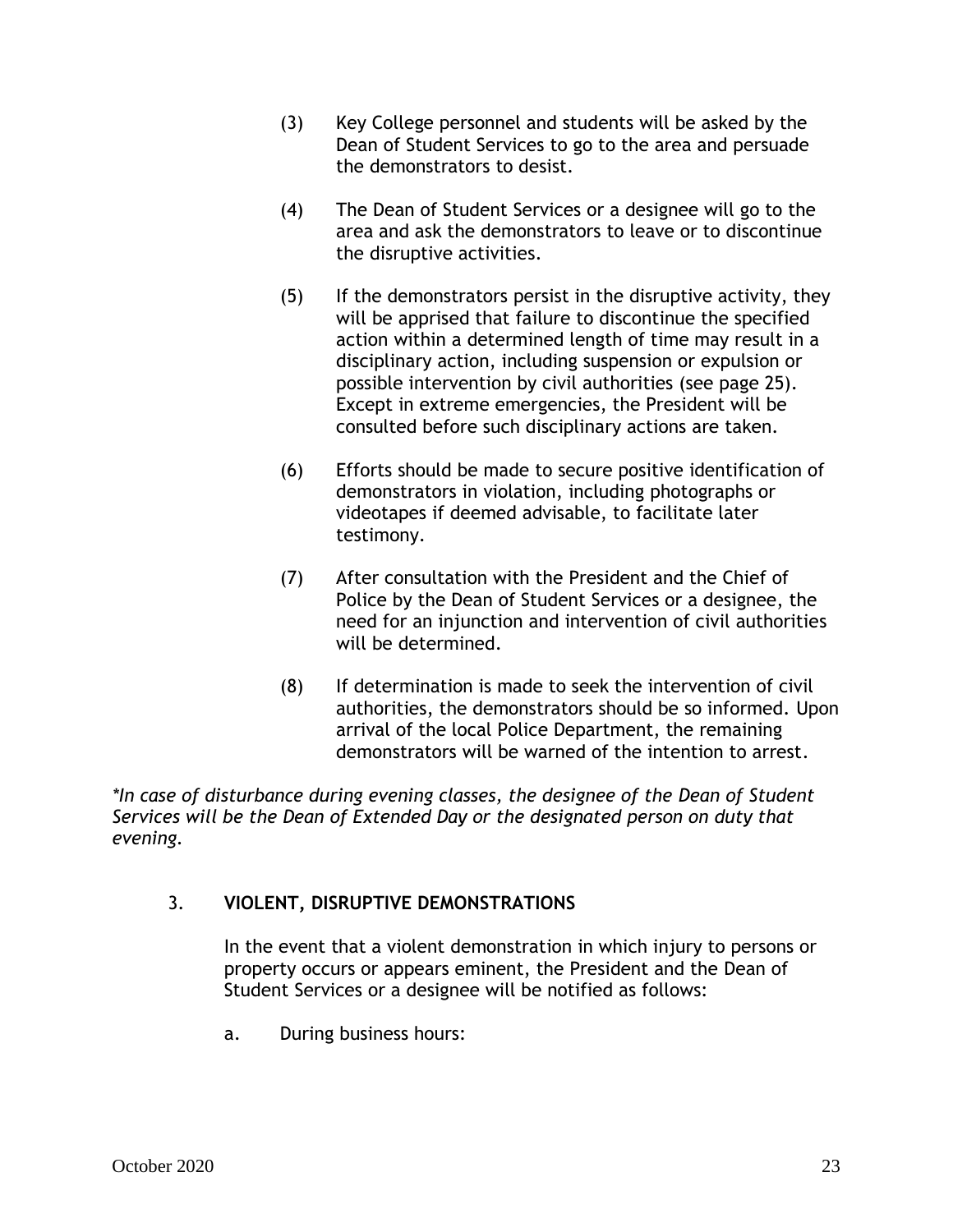- (1) In coordination with the Dean of Student Services or a designee, Campus Police will contact the Police Department.
- (2) If advisable, the Dean of Student Services or a designee will alert the President; the President will then call a photographer to report to an advantageous location for photographing the demonstrators (via snapshot or video).
- (3) The President, in consultation with the Dean of Student Services or a designee and the Chief of Campus Police, will determine the possible need for an injunction.
- (4) Campus Police will provide an officer with a radio for communication between the College and the local Police Department as needed.
- b. After business hours:
	- (1) Campus Police should be immediately notified of the disturbance.
	- (2) Campus Police will investigate the disruption and report and notify the Chief of Campus Police and the Dean of Student Services or a designee.
	- (3) The Dean of Student Services or a designee will:
		- (a) Report the circumstances to the President.
		- (b) Notify key administrators and, if appropriate, the administrator responsible for the building area.
		- (c) Notify the College Public Relations Office.
		- (d) Arrange for a photographer.
		- (e) If necessary, the President or the Dean of Student Services or designee will call for local police department assistance.

NOTE: The Chief of Campus Police has the right to call for police assistance without counsel from others if it is deemed to be of paramount importance to the safety of persons involved.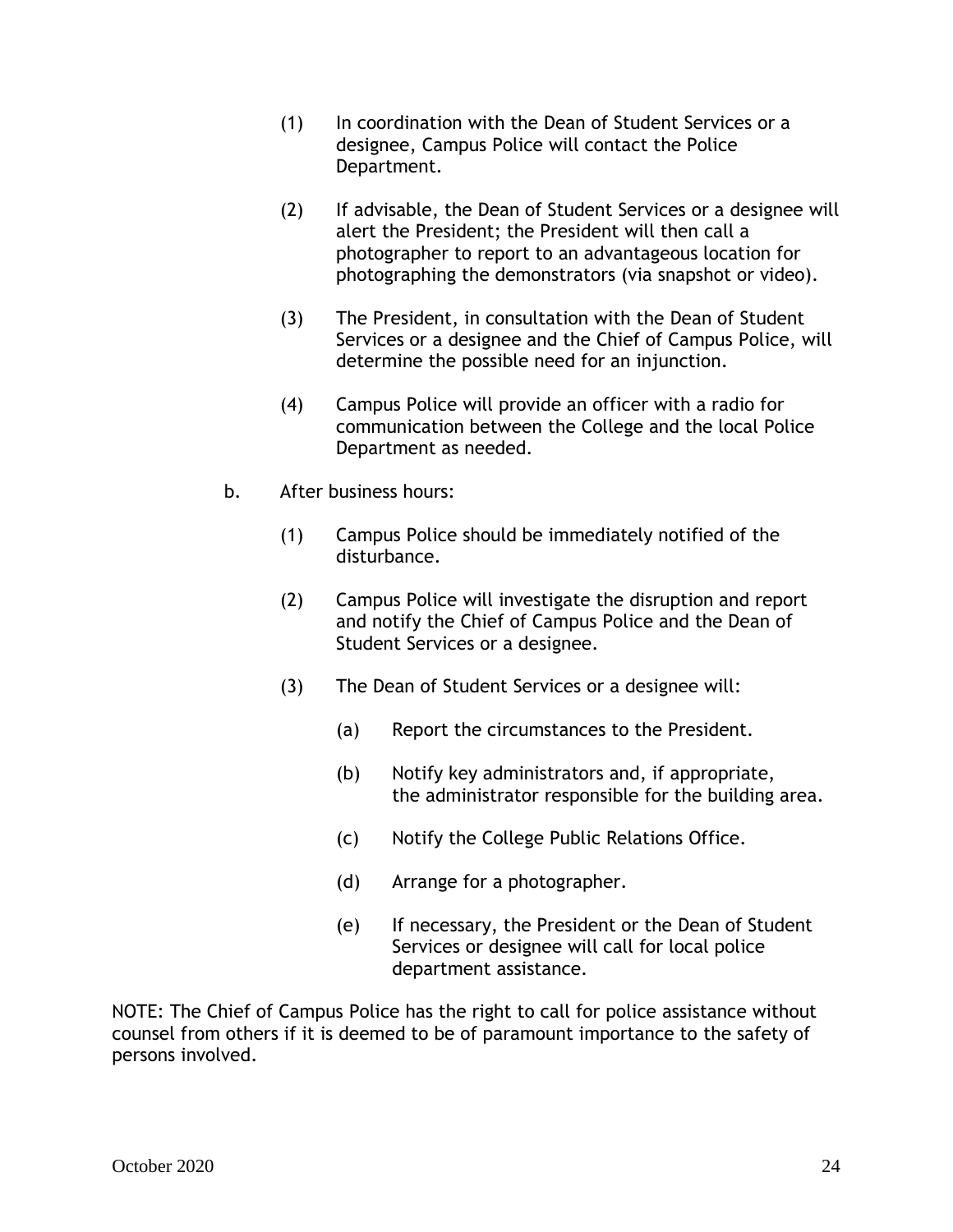The following scripts may be used to call for the cessation of demonstrations:

#### **DIRECTIVE TO IMMEDIATELY TERMINATE DEMONSTRATION**

(Identify self)

This assembly and the conduct of each participant are seriously disrupting the operations of the College and is in clear violation of the rules of the College. You have previously been called upon to disperse and terminate this demonstration. (You have been given the opportunity to discuss your grievances in the manner appropriate to the College.) (In no event will the Administration of this College accede to demands backed by force.) Accordingly, you are directed to terminate this demonstration. If you have not done so within 15 minutes, I will, under the authority of the State Board of Education, take whatever measures are necessary to restore order—including calling for police assistance. Any student who continues to participate in this demonstration is subject to possible arrest and will also be subject to suspension.

#### **DIRECTIVE TO IMMEDIATELY TERMINATE DEMONSTRATION (WITH THE ASSISTANCE OF POLICE)**

(Identify self)

You have previously been directed to terminate this demonstration and you have been on notice as to the consequences of your failure to do so. Because you have chosen to remain in violation of the rules and regulations of the College, each of you is hereby suspended, subject to later review.

The Police will now be called to assist in dispersing this assembly. Those who fail to leave immediately will be subject to arrest.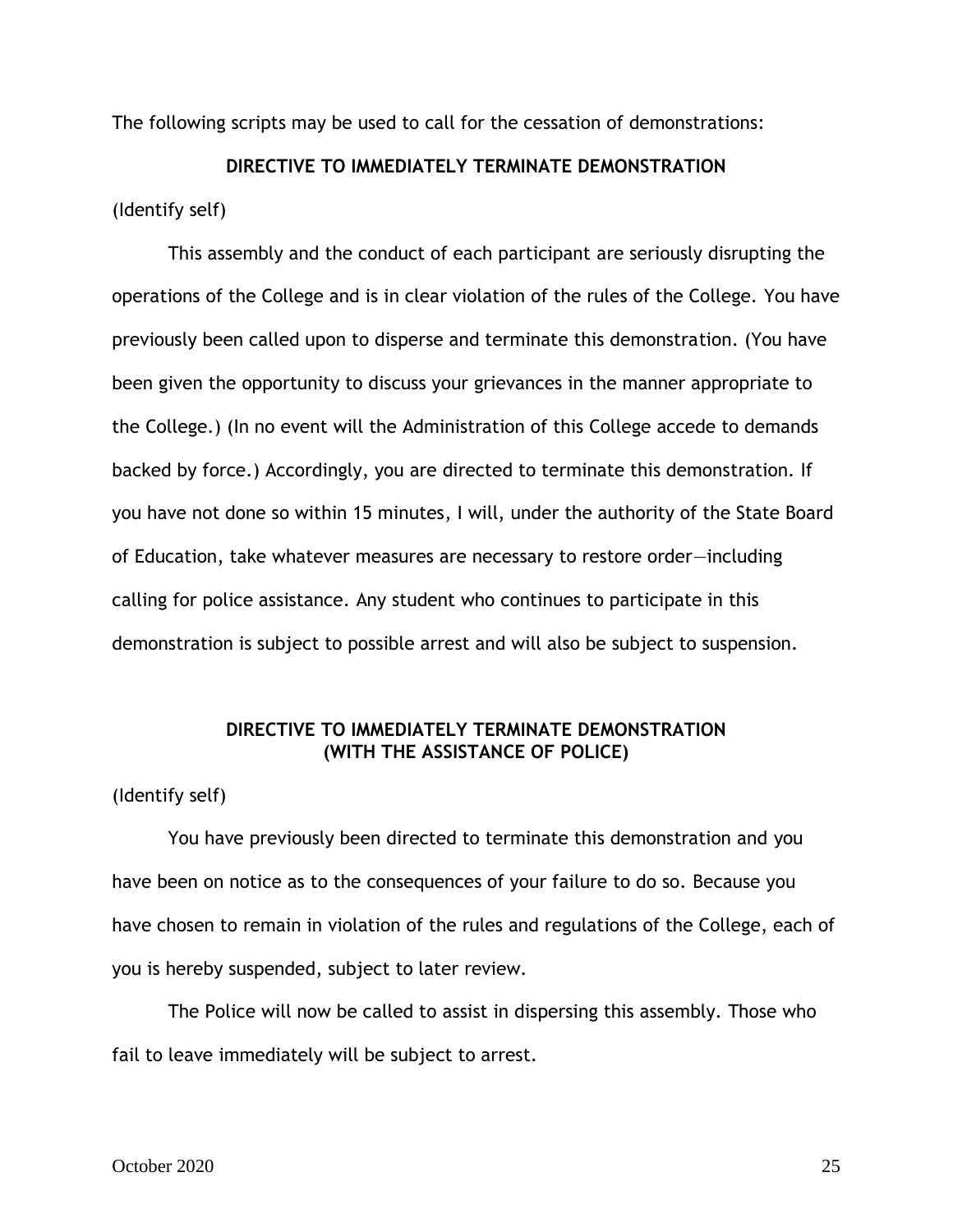# **EXPLOSION, AIRCRAFT DOWN (CRASH) ON CAMPUS**

<span id="page-25-0"></span>In the event of an explosion or a downed aircraft (crash) on campus, take the following action:

- 1. Immediately take cover under tables, desks, or other objects which will give protection against falling glass or debris.
- 2. After the effects of the explosion and/or fire have subsided, notify the College switchboard (Dial **0**). If the emergency occurs after normal working hours, dial **9-1-1**. Give your name and describe the location and nature of the emergency.
- 3. Upon building evacuation or when told to leave by College officials, walk quickly to the nearest marked exit and ask others to do the same.
- 4. **ASSIST PERSONS WITH DISABILITIES IN EXITING THE BUILDING.**  Check upper stairwells for persons who need assistance with stairs.
- 5. Once outside, move to a clear area that is at least 500 feet away from the affected building. Keep streets and walkways clear for emergency vehicles and crews. Know your area assembly points.
- 6. If requested, assist emergency crew as necessary.
- 7. The campus Emergency Command Post consists of the Switchboard or alternate telephone site if necessary. At least one officer on site will have radio communication with the Command Post. To avoid unnecessary congestion, keep clear of the Command Post unless you have official business.
- 8. DO NOT RETURN TO AN EVACUATED BUILDING unless told by a College Official to do so.

IMPORTANT: After any evacuation, report to your designated assembly point. Stay there until all building occupants can be accounted for and so that emergency personnel and college officials are not hindered in their response efforts.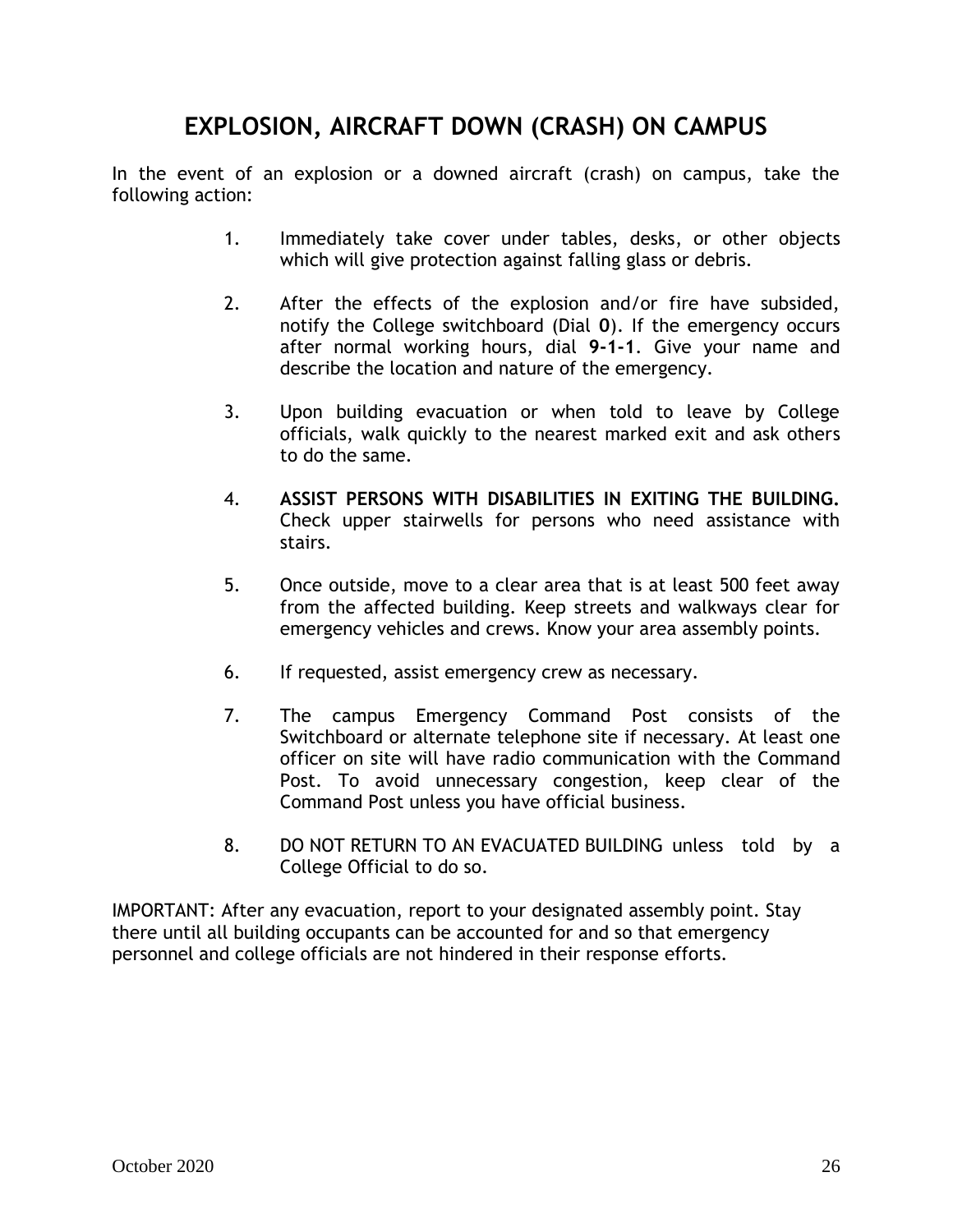### **TORNADO**

<span id="page-26-0"></span>College administrative personnel should be aware of developing weather conditions. The National Weather Service will announce expected or developing severe weather via the weather radios on campus. Announcements of impending severe weather should first be made as a general announcement over the telephone system. Then each building coordinator should be notified, and they, in turn, will see that everyone in the building is notified. At night, when instructors may not be available by telephone, the Director of Extended Day, assistant to the Director of Extended Day, Campus Police officer on duty, or designee will notify the building coordinator in each building in person.

<span id="page-26-1"></span>**TORNADO WATCH**: A tornado watch indicates that conditions are favorable for tornadoes to form. Tornado watches typically encompass a large geographic area. In this situation, close attention should be paid to changing weather conditions and weather statements. When a tornado watch is announced, the Dean of Administrative Services and the President will monitor weather conditions for further development.

<span id="page-26-2"></span>**TORNADO WARNING**: A tornado warning indicates that a tornado has been observed visually or on radar. Tornado warnings are typically issued for a particular area. Immediate action is required. When a tornado warning is announced for the area that includes the college, a general announcement should be made over the telephone system. Then each building coordinator should be notified, and they should see that everyone in the building is notified. At night, when instructors may not be available by telephone, the campus police officer on duty or a designee shall notify the building coordinator in each building in person.

#### **Once notified, the following actions should be taken in each building:**

- 1. All persons should move to designated safe areas for each building.
- 2. Stay clear of windows and exterior doors.
- 3. Those in vehicles and outdoors should immediately seek shelter in the nearest building.
- 4. Large open areas such as the gymnasium and the theater should be evacuated and inhabitants moved to interior hallways.
- 5. Campus Police personnel or a designee will inform occupants of each building when the warning is canceled and normal activities may resume.

#### **If wind or tornado damage occurs, follow these safety rules:**

- 1. Personal safety is paramount. Do not risk your life to assist others. You may become the victim. Keep away from downed power lines.
- 2. Administer first aid to your level of training. Do no attempt to move a seriously injured person.
- 3. Be cognizant of weather conditions. Although a strong wind or tornado has already done damage, continued danger may exist.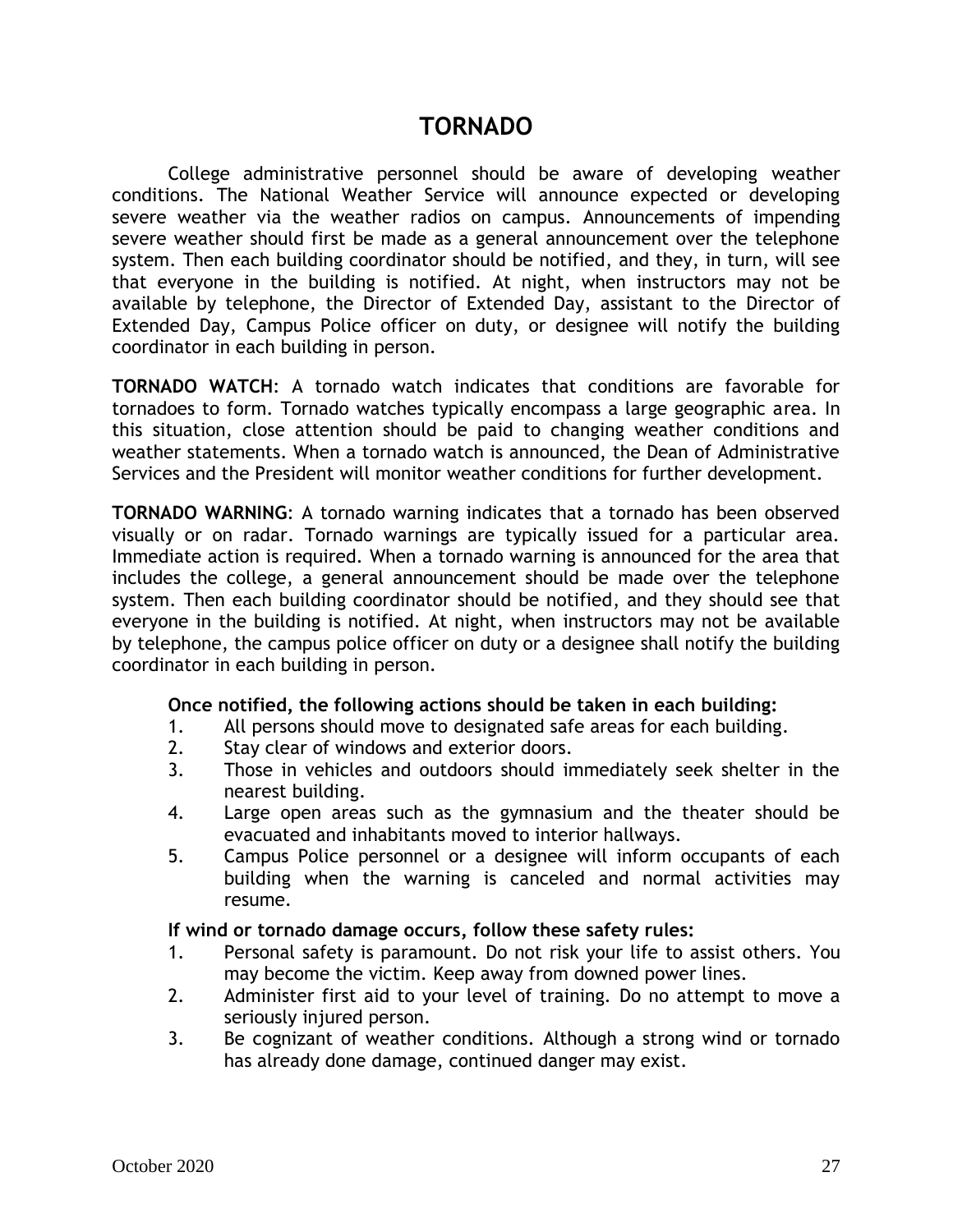# **EARTHQUAKE**

While earthquakes are rare in northeast Alabama, the potential for a damaging earthquake exists. Students, faculty and staff should be aware of the possibility of earthquakes and be prepared to protect yourself should an earthquake occur.

What to expect:

- Things may fall and break: ceiling tiles, bookcases, file cabinets, and other furniture that has not been anchored to walls or floors.
- The motion may be severe; if you are standing you may be thrown to the ground.
- Many services may stop working: lights, telephones, elevators, heat and air conditioning.
- Some exterior windows may break, causing shattered glass and strong drafts.
- Fires from broken natural gas lines, electrical short circuits, or other causes.
- The shaking may last only a minute or two, but there may be a number of aftershocks (over several days/weeks/months).

During the earthquake:

- Drop down onto your hands and knees so the earthquake doesn't knock you down. Drop to the ground.
- Cover you head and neck with your arms, pillow, or hard book to protect yourself from falling debris.
	- $\circ$  If you are in danger from falling objects, and you can move safely, crawl for additional cover under a sturdy desk or table.
	- $\circ$  If no sturdy shelter is nearby you should crawl away from windows and next to an interior wall. Stay away from glass, outside doors and walls, and anything else that could fall such as light fixtures or furniture.
- Hold on to any sturdy covering so that you can move with it until the shaking stops.
- Stay where you are until the shaking stops. Do not run outside. Do not get in a doorway as this does not provide protection from falling or flying objects.

What if you are in an elevator?

• If you are in an elevator, you are probably better protected than most people. The elevator will not fall down the shaft, and nothing heavy can fall on you. If the power fails, the elevators will stop and lights will go off. Maintenance will respond as quickly as possible and advise you how rescue will occur. Upon rescue, take directions from emergency personnel.

After the earthquake:

• Check for injuries, and give or seek first aid. DO NOT MOVE INJURED PERSONS UNLESS NECESSARY.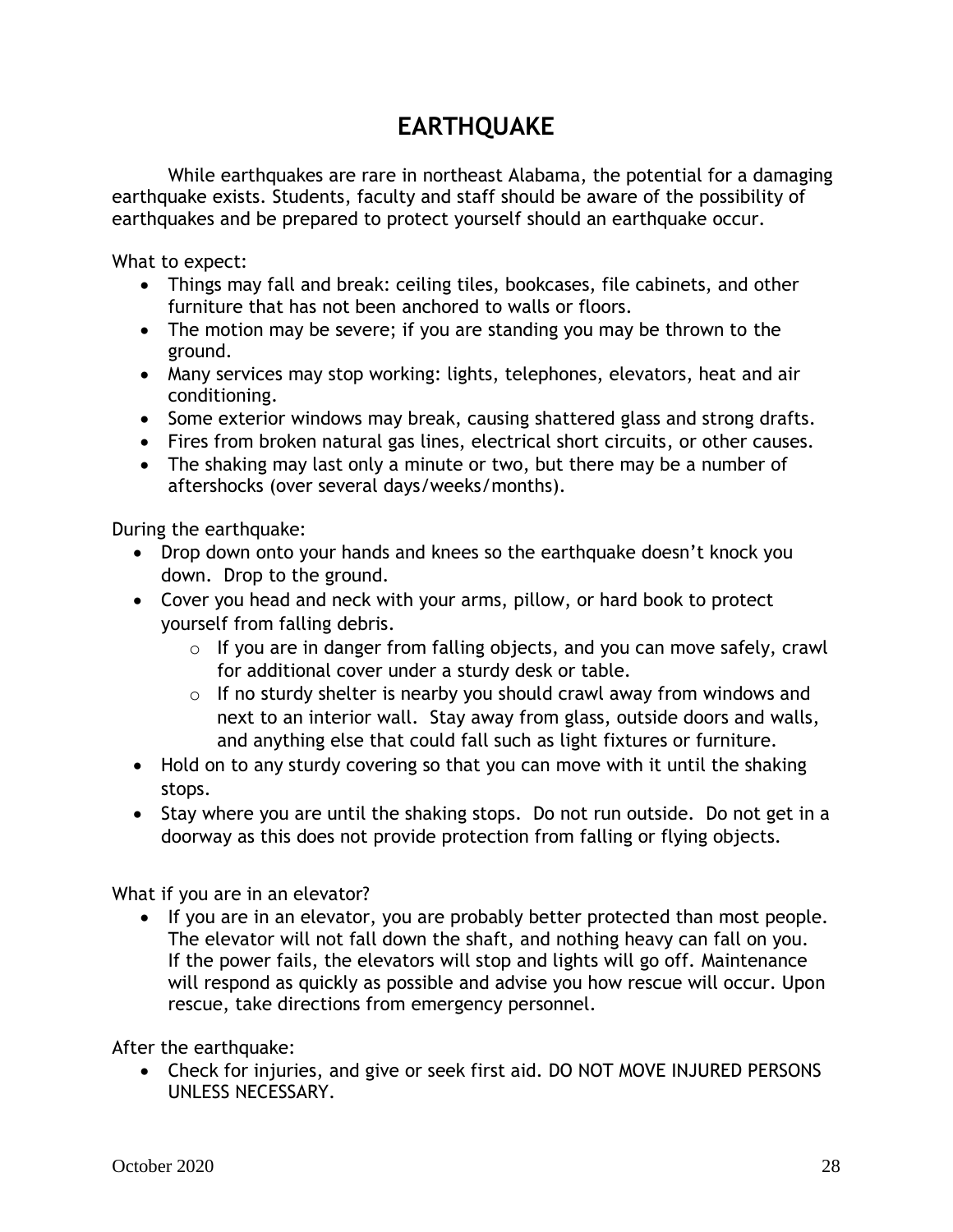- Alert emergency responders (Police, Fire, EMS) to situations requiring their attention.
- Assist any disabled person in the area and find a safe place for them.
- Turn on a battery-powered radio, if you have one, to learn about what has happened.
- Replace telephone handsets that have been shaken off. Do not try to use telephones except to report fires or medical emergencies.
- Check doors for heat before opening.
- Use handrails in stairwells; stay to the right. DO NOT USE ELEVATORS.
- Walk  $-$  DO NOT RUN. Do not push or crowd.
- Keep noise to a minimum so that you can hear emergency instructions.
- If directed by your building coordinator, move to your assembly area by safest route available.
- Wait for and follow instructions from your building coordinator.
- Be prepared for aftershocks, and be prepared to evacuate to lower floors, if necessary.
- If away from your workplace at the time of the quake, do not return to your workplace unless instructed by emergency personnel.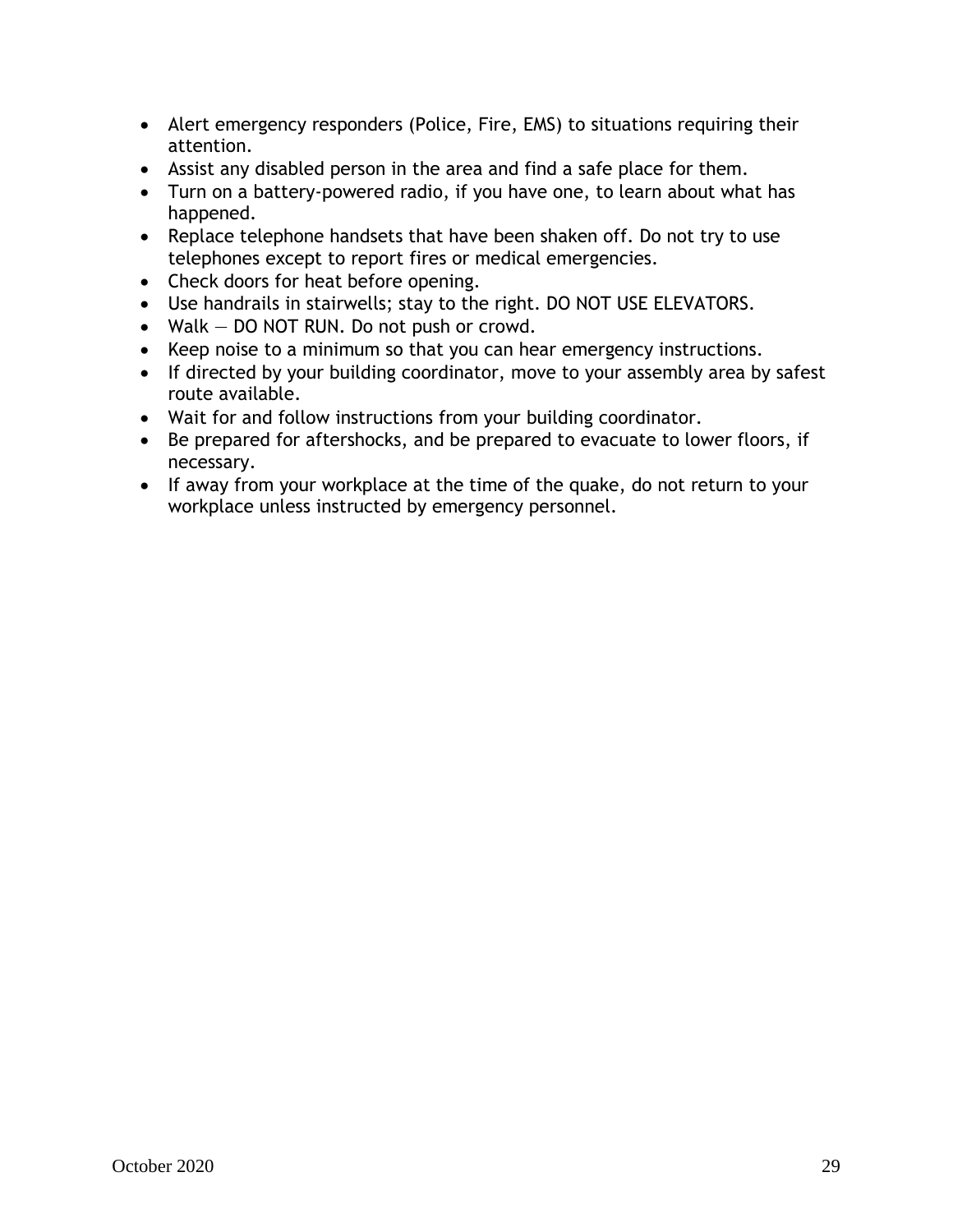### **MEDICAL AND FIRST AID** Dial Operator at **0**, Police at **256-609-1060** OR **9-1-1**

- <span id="page-29-0"></span>1. If serious injury or illness occurs on campus, immediately dial **0** for the operator. Give your name and location, and describe the nature and severity of the medical problem and the campus location of the victim.
- 2. In an emergency situation requiring first aid, instructors and staff are urged to offer assistance to the best of their ability. However, primary concern should be with getting medically authorized personnel to the individual as quickly as possible, using the emergency phone numbers listed above, or, if necessary, calling **9-1-1**.

The college provides emergency defibrillation equipment and resuscitation equipment in the following locations:

- Student Center (just outside of Campus Police Office)
- Tom Bevill Lyceum (east side of front lobby)
- East hall of Health Education Building
- Campus Police vehicle

Training in cardiopulmonary resuscitation (CPR) and automated external defibrillation are available to all employees at no cost through the Emergency Medical Services program.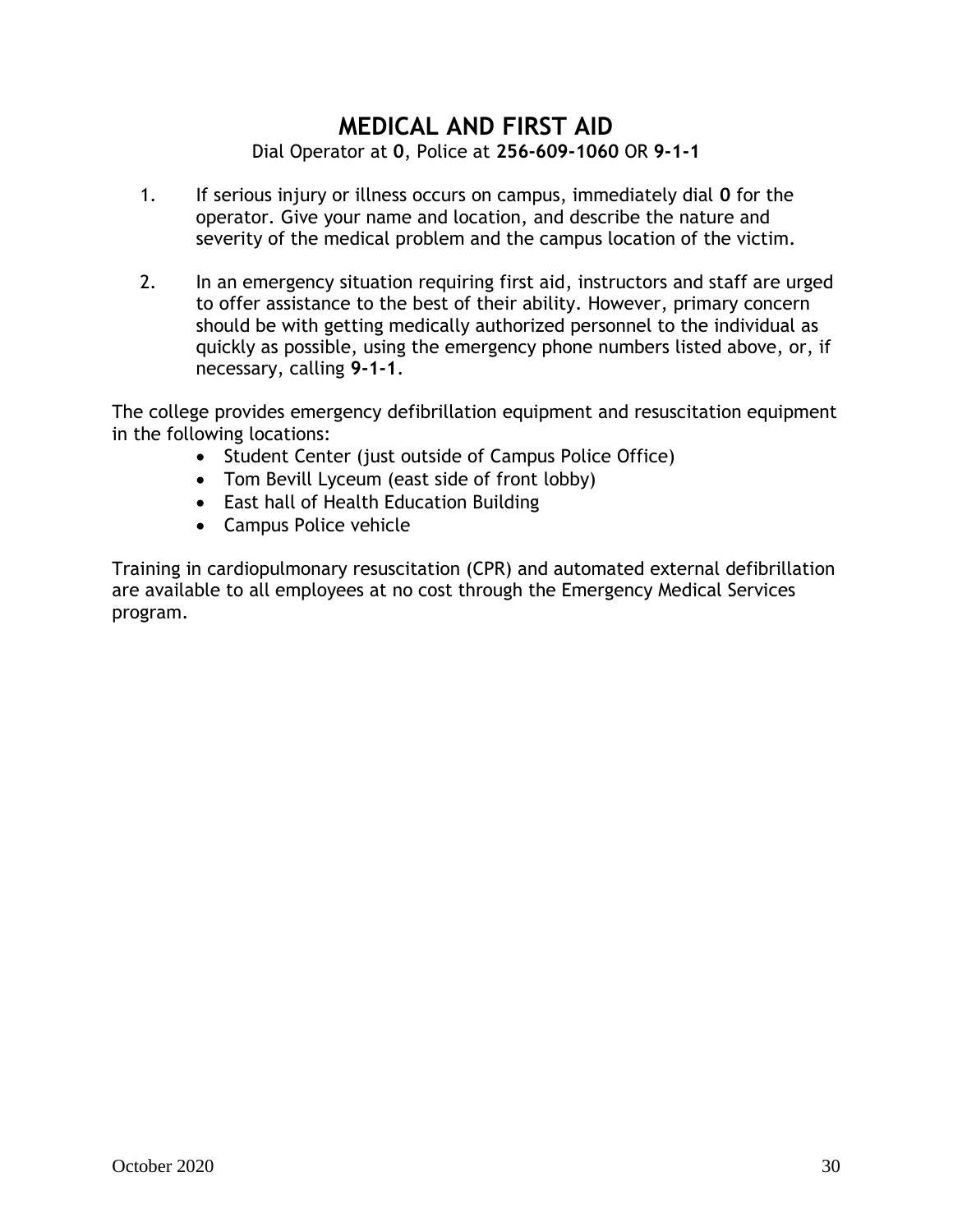## **SNAKEBITE**

<span id="page-30-0"></span>In case of snakebite, the Alabama Poison Center recommends the following:

- 1. Get the victim away from the snake.
- 2. Keep the bite victim calm. Becoming excited or running will cause the venom to spread more quickly.
- 3. Immobilize the affected area and position at or below heart level.
- 4. Remove watch, ring(s), and other constricting items from affected extremities.
- 5. **DO NOT:**
	- Suck out the venom;
	- Pack in ice;
	- Administer electric shock;
	- Put tobacco or meat tenderizer on the bite size;
	- Take aspirin; or
	- Drink alcohol

These procedures are useless in the aid of a snakebite and are potentially harmful. They also waste valuable time needed to get the patient quickly to the nearest hospital.

The most important aspect of snake venom poisoning management is to get the patient to the nearest hospital as soon as possible. Any first aid performed will only delay this process, so only administer first aid if you are sure it will help. Resuscitation or CPR could become necessary, but should only be administered by trained personnel.

Even non-poisonous snake bites may require medical attention, so it is best to go to the hospital after any snake bite.

If feasible, retain dead snake for identification purposes.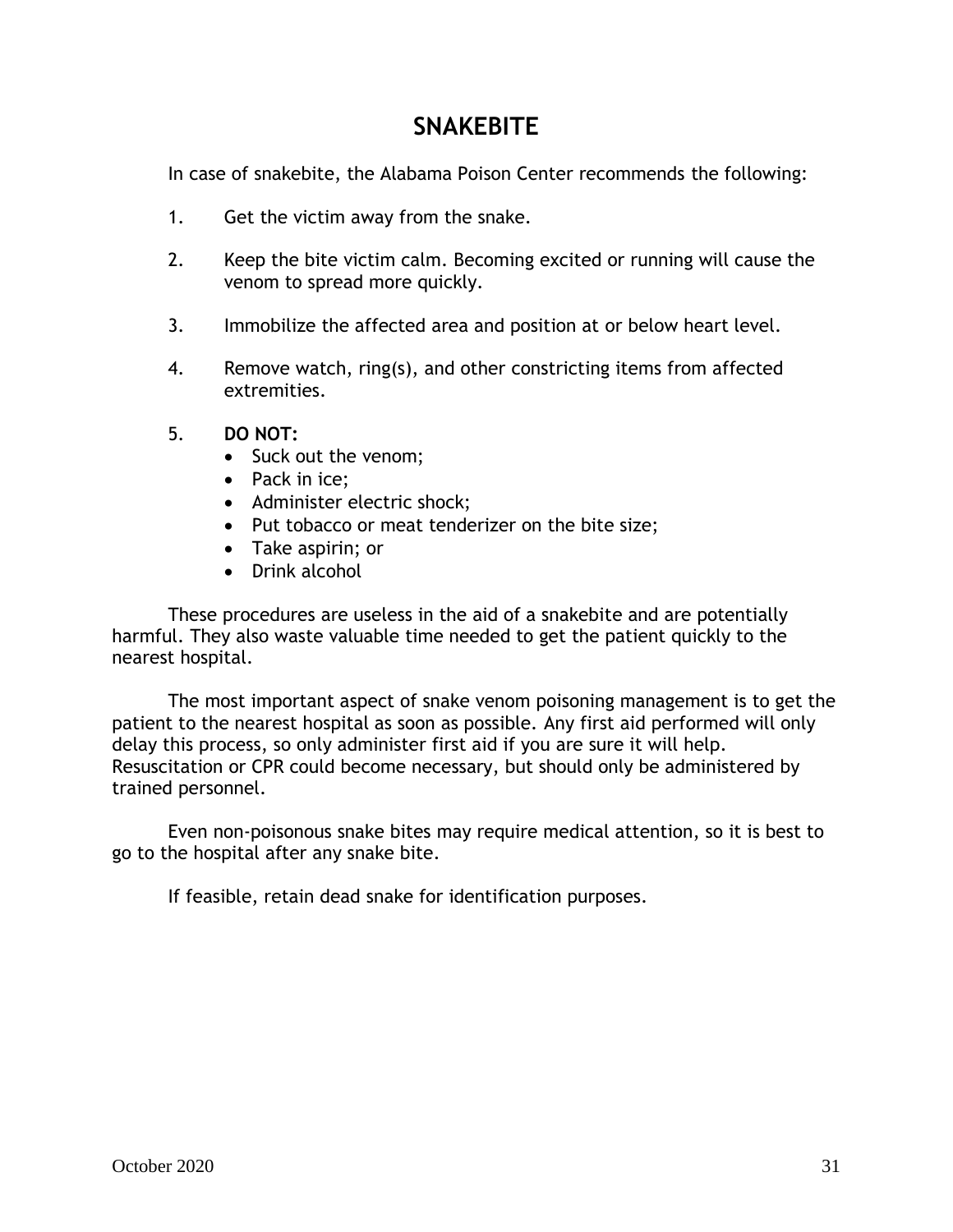# <span id="page-31-0"></span>**NATURAL GAS/CHEMICAL OR RADIATION SPILL OR LEAK**

- 1. Report any spillage of a hazardous chemical or radioactive material or natural gas leak immediately to the operator, who will notify the Dean of Administrative Services.
- 2. When reporting, be specific about the nature of the involved material and the exact location. Campus Police will contact the necessary specialized authorities and the medical personnel.
- 3. The key person on site should evacuate the affected area at once and seal it off to prevent further contamination of other areas until the arrival of Campus Police. If trained personnel and equipment are available, the spill should be contained.
- 4. Anyone who may be contaminated by the spill is to avoid contact with others as much as possible, remain in the vicinity, and give their names to Campus Police. Required first aid and cleanup by specialized authorities should be started at once.
- 5. When an emergency exists, walk quickly to the nearest marked exit and alert others to do the same.
- 6. **ASSIST PERSONS WITH DISABILITIES IN THE EXITING OF THE BUILDING.** Check upper levels of the stairwells for persons who may need assistance with the stairs.
- 7. Once outside, move to a clear area at least 500 feet away from the affected building(s) (upwind and preferably uphill). Keep streets, fire lanes, hydrants and walkways clear for emergency vehicles and crew.
- 8. If requested, assist emergency crews as necessary.
- 9. DO NOT RETURN TO AN EVACUATED BUILDING unless told by a College Official to do so.

IMPORTANT: After any evacuation, report to your designated assembly point. Stay there until all building occupants can be accounted for and so that emergency personnel and college officials are not hindered in their response efforts.

#### **NUMBER TO REPORT CONTAMINATION OR POLLUTION HAZARD: 9-1-1** [alternately, (334) 271-7931 or, nights/weekends: (334) 242-4378]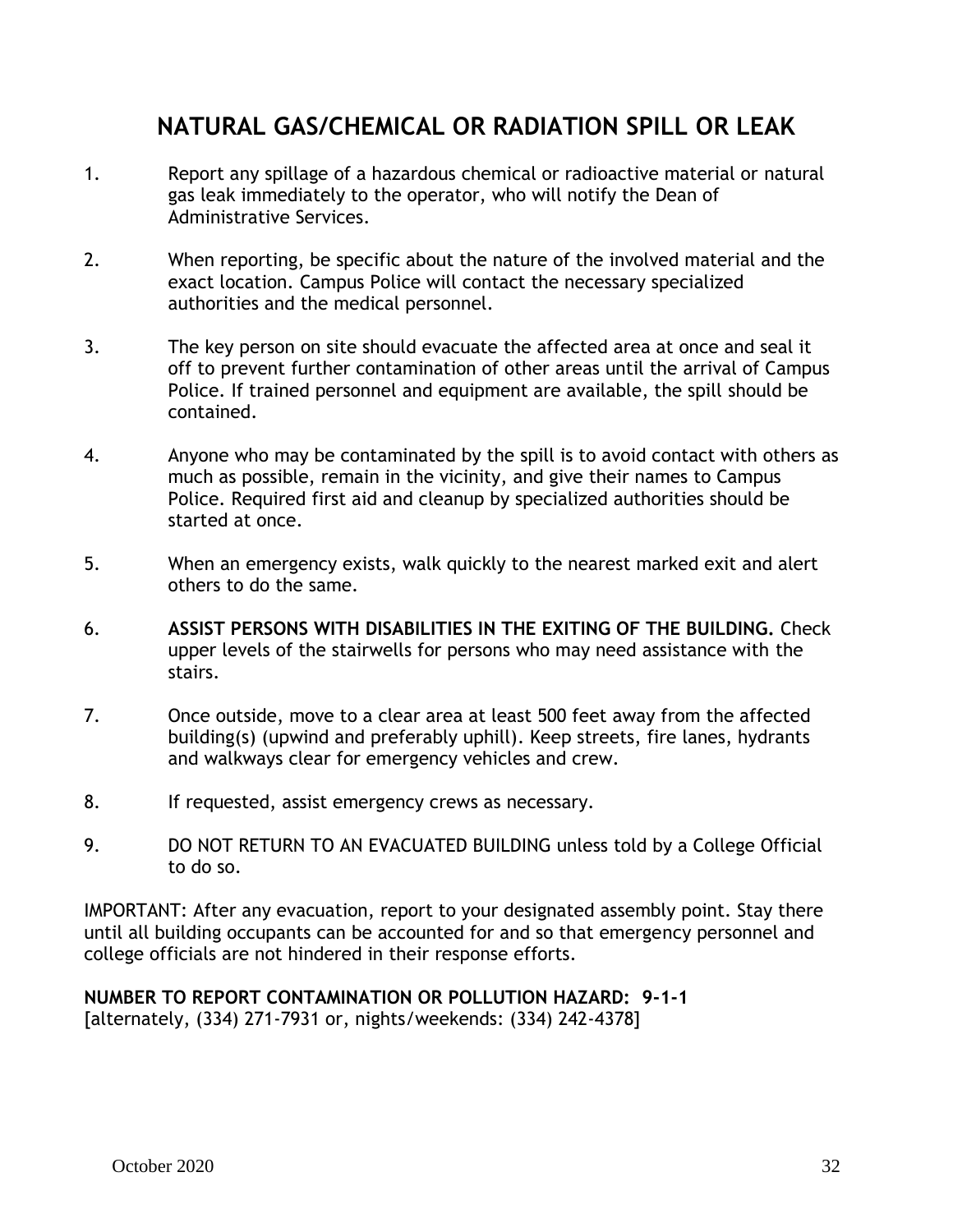## **BOMB THREAT**

- <span id="page-32-0"></span>1. If you observe a suspicious object or potential bomb on campus, **DO NOT HANDLE THE OBJECT!**
- 2. Any person receiving a phone call bomb threat should ask the caller:
	- a. When is the bomb going to explode?
	- b. Where is the bomb located?
	- c. What kind of bomb is it?
	- d. What does it look like?
	- e. Why did you place the bomb?
- 3. DO NOT HANG UP THE PHONE. Keep talking to the caller as long as possible and record the following:
	- a. Exact time of call.
	- b. Age and sex of the caller.
	- c. Speech pattern, accent, possible nationality, etc.
	- d. Emotional state of the caller.
	- e. Background noise.

DO NOT HANG UP THE PHONE. AFTER CALLER DISCONNECTS, GO TO ANOTHER PHONE AND PROCEED AS FOLLOWS:

- 4. Immediately notify Campus Police by dialing **0** (switchboard).
- 5. Campus Police officers will conduct a detailed bomb search. Employees are requested to make a cursory inspection of their area for suspicious objects and to report the location to Campus Police. While making the cursory search, cell phone should be turned off. **DO NOT TOUCH THE OBJECT!** Notify Campus Police by land line. If a cell phone or radio is the only way, then you should move at least 100 yards (300 ft.) away from the bomb to make that call. **DO NOT TRANSMIT IN THE SEARCH AREA.** Do not open drawers, cabinets, or turn the lights on or off.
- 6. Campus Police may call for the evacuation of the building. Once ordered to evacuate, walk quickly to the nearest marked exit and alert others to do the same.
- 7. **ASSIST PERSONS WITH DISABILITIES IN EXITING THE BUILDING.** Check upper stairwells for persons who may need assistance with stairs.
- 8. Once outside, move to the designated assembly area, which should be a clear area at least 900 feet away from the affected building, be upwind and uphill if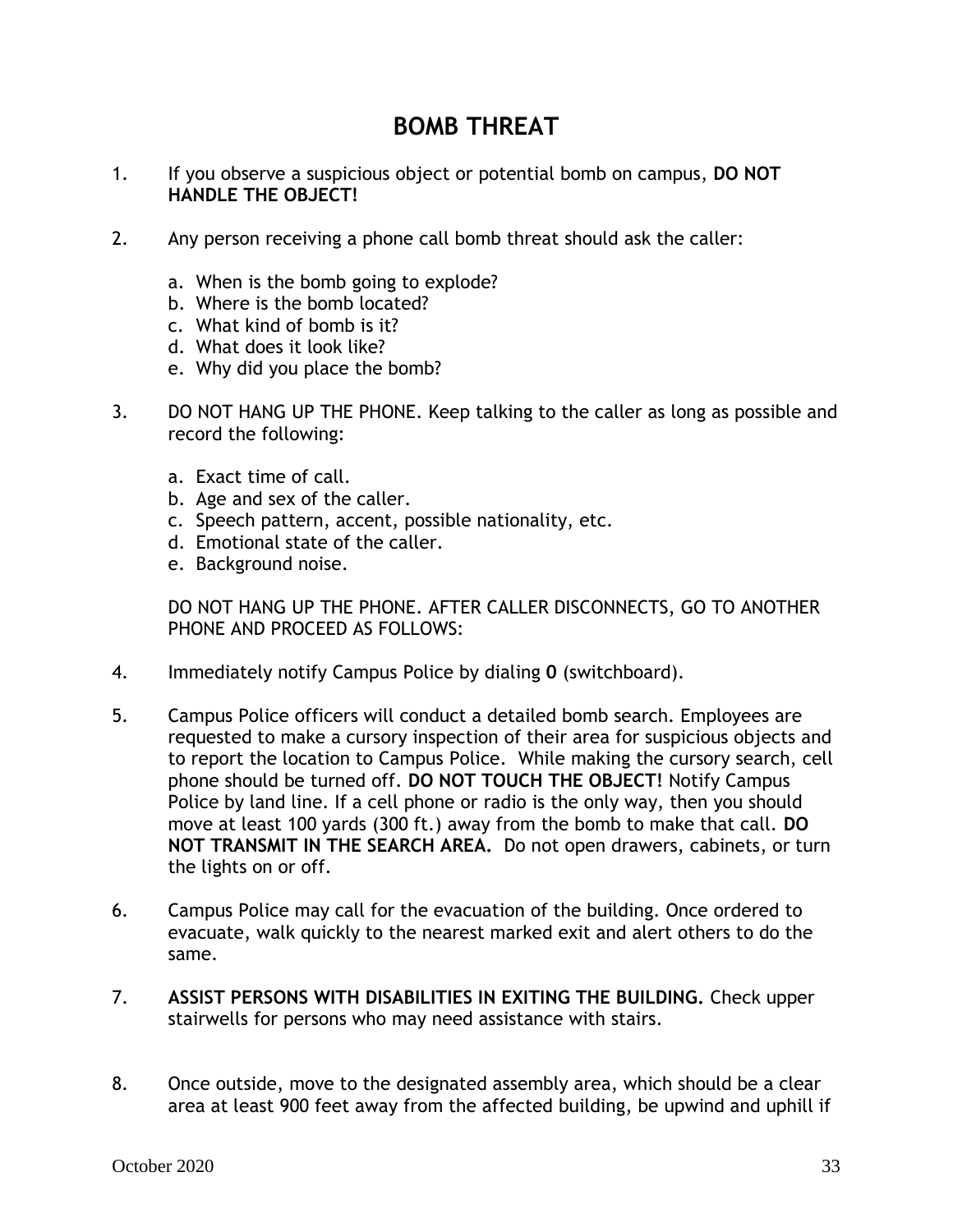possible. Keep streets, fire lanes, hydrants and walkways clear for emergency vehicles and crews.

- 9. If requested, assist emergency crews as necessary.
- 10. DO NOT RETURN TO AN EVACUATED BUILDING unless told by a College Official to do so.

IMPORTANT: After any evacuation, report to your designated assembly point. Stay there until all building occupants can be accounted for and so that emergency personnel and college officials are not hindered in their response efforts.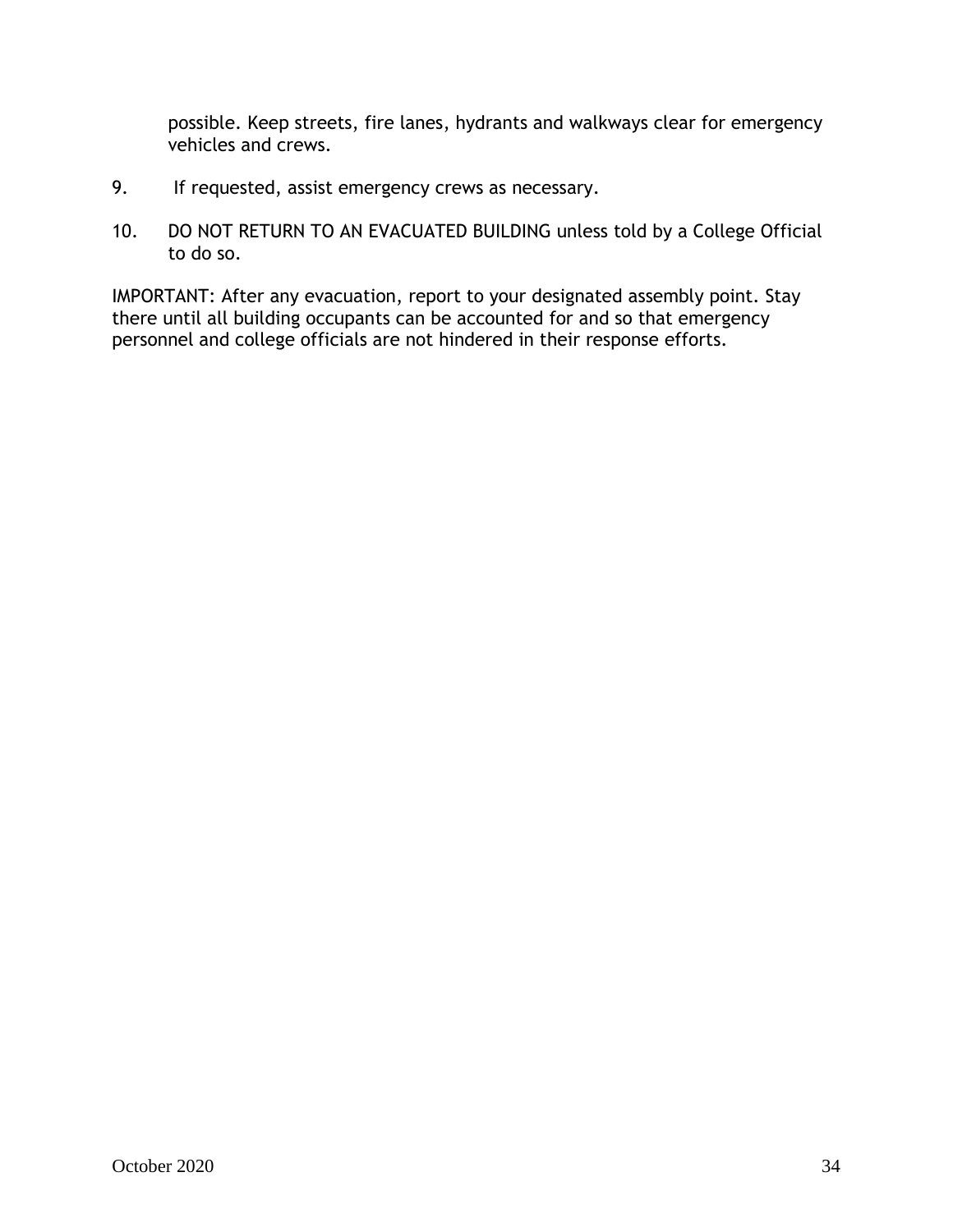### **BOMB THREAT REPORT FORM**

THREATENING PHONE CALL

Exact words of person placing call:

Questions to ask:

1. When is bomb going to explode?

- 2. Where is the bomb right now?
- $\overline{3}$ . What kind of a bomb is it?
- 4. What does it look like?
- 5. Why did you place the bomb?

Person receiving/monitoring call:

| Dept.               |  |
|---------------------|--|
| Telephone No.       |  |
| <b>Home Address</b> |  |
| Date                |  |

#### DESCRIPTION OF CALLER'S VOICE

| Accent | Male____________ Female_________<br>Young____ Middle Aged____ Old__<br>Tone of Voice_______________ |
|--------|-----------------------------------------------------------------------------------------------------|
|        | Background noise_____________                                                                       |
|        | Is voice familiar? __________                                                                       |
|        | If so, who did it sound like? _                                                                     |
|        |                                                                                                     |
|        | Remarks: ______________                                                                             |
|        |                                                                                                     |
|        |                                                                                                     |
|        |                                                                                                     |
|        |                                                                                                     |
|        |                                                                                                     |
|        |                                                                                                     |
|        |                                                                                                     |
|        |                                                                                                     |
|        |                                                                                                     |
|        |                                                                                                     |
|        |                                                                                                     |
|        |                                                                                                     |
|        |                                                                                                     |
|        |                                                                                                     |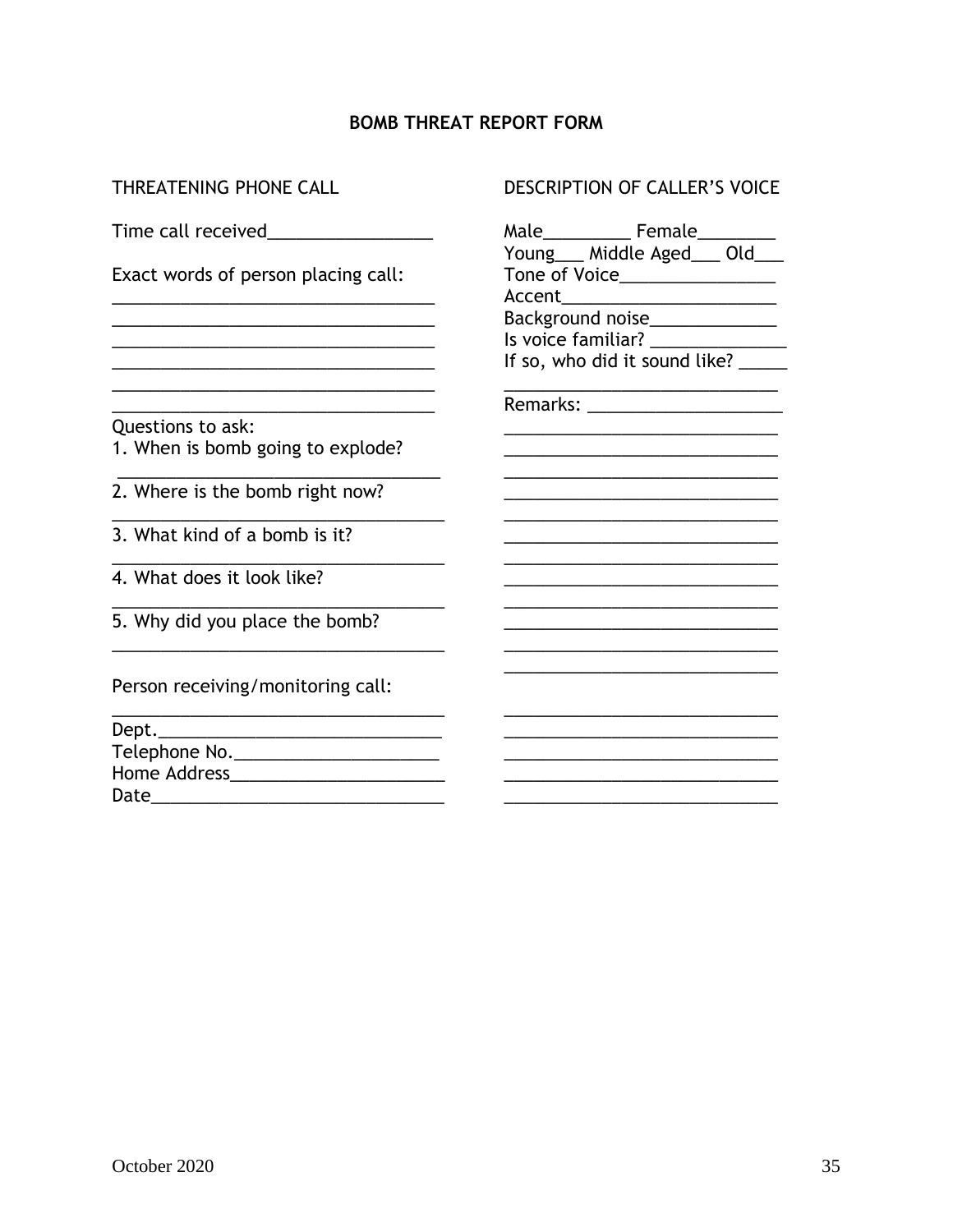## **VIOLENT OR CRIMINAL BEHAVIOR**

In an Emergency, DIAL **0**

### <span id="page-35-1"></span><span id="page-35-0"></span>**GENERAL GUIDELINES**

- 1. Everyone is asked to assist in making the campus a safe place by being alert to suspicious situations and promptly reporting them to Campus Police.
- 2. Promptly notify Campus Police by calling 0 (operator), 2249, or 256-609-1060. If necessary, dial **9-1-1**.
- 3. If you observe a criminal act, or whenever you observe a suspicious person on campus, immediately notify Campus Police and report the incident.
- 4. Assist officers when they arrive by supplying them with all additional information and by asking others to cooperate.
- 5. Should gunfire or discharged explosives hazard the campus, take cover immediately using all available concealment.

### <span id="page-35-2"></span>**PROCEDURES**

- 1. When a threat of violence is discovered on or near campus, a campus-wide emergency will be declared by Campus Police and/or the President's Office.
- 2. Building coordinators will be notified through the telephone public address system. If the act of violence is taking place at another location on campus, the building coordinator will:
	- Lock all exterior doors
	- Notify instructors of the threat and instruct them to lock classroom doors and stay in place until the emergency is contained.
	- Notify staff to lock their office doors and stay in place until the emergency is contained.
	- Notify the command post that the building is secured.
- 3. Once the situation is contained, the command post will notify the building coordinator, who will unlock the exterior doors and notify the occupants that all is clear.

### <span id="page-35-3"></span>**CAUTION**

- Campus and local police will secure the building in which the threat exists.
- Do not attempt to leave the building or campus unless given the "all clear" notification by the command post.
- While the college cannot prevent a student from leaving the relative safety of a college building, NACC faculty and staff should encourage students to stay in safe areas until the crisis is over.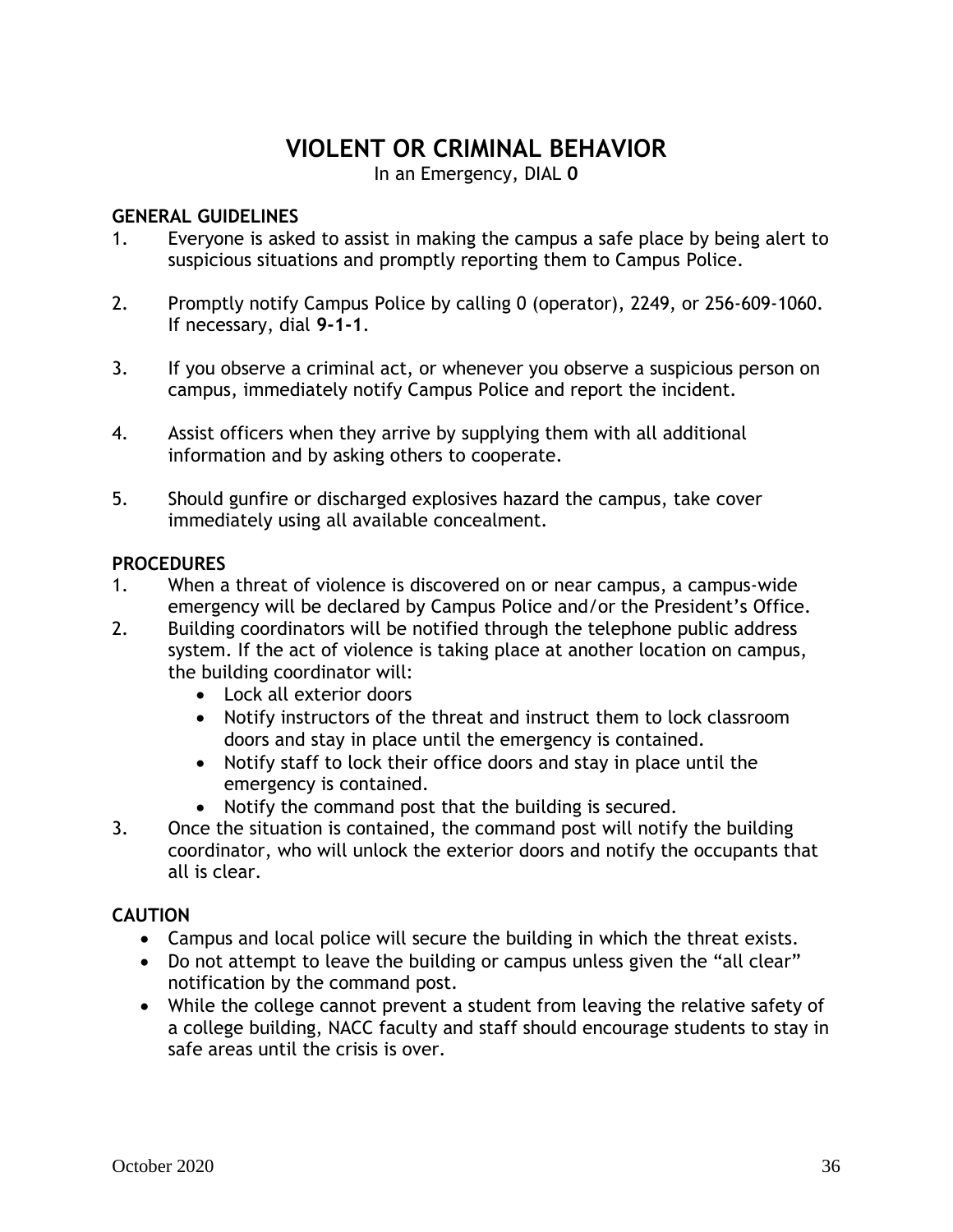### <span id="page-36-0"></span>**WHAT TO DO IF TAKEN HOSTAGE**

- a. Be patient. Time is on your side. Avoid drastic action.
- b. The initial 45 minutes are the most dangerous. Follow instructions, be alert, and stay alive. The captor is emotionally imbalanced. Don't make mistakes which could hazard your well-being.
- c. Don't speak unless spoken to and then only when necessary. Don't talk down to the captor, who may be in an agitated state. Avoid appearing hostile. Maintain eye contact with the captor at all times if possible, but do not stare. Treat the captor like royalty.
- d. Try to rest. Avoid speculating. Comply with instructions as best you can. Avoid arguments. Expect the unexpected.
- e. Be observant. You may be released or escape. The personal safety of others may depend on your memory.
- f. Be prepared to answer the police on the phone. Be patient; wait. Attempt to establish rapport with the captor. If medications, first aid, or restroom privileges are needed by anyone, say so. The captors in all probability do not want to harm persons held by them. Such direct action further implicates the captor in additional offenses.

#### <span id="page-36-1"></span>**LOCKDOWN DRILLS**

Lockdown drills are held during the fall and spring semesters to assure that personnel are able to secure the buildings should an actual emergency occur. Feedback from drills are used to improve procedures.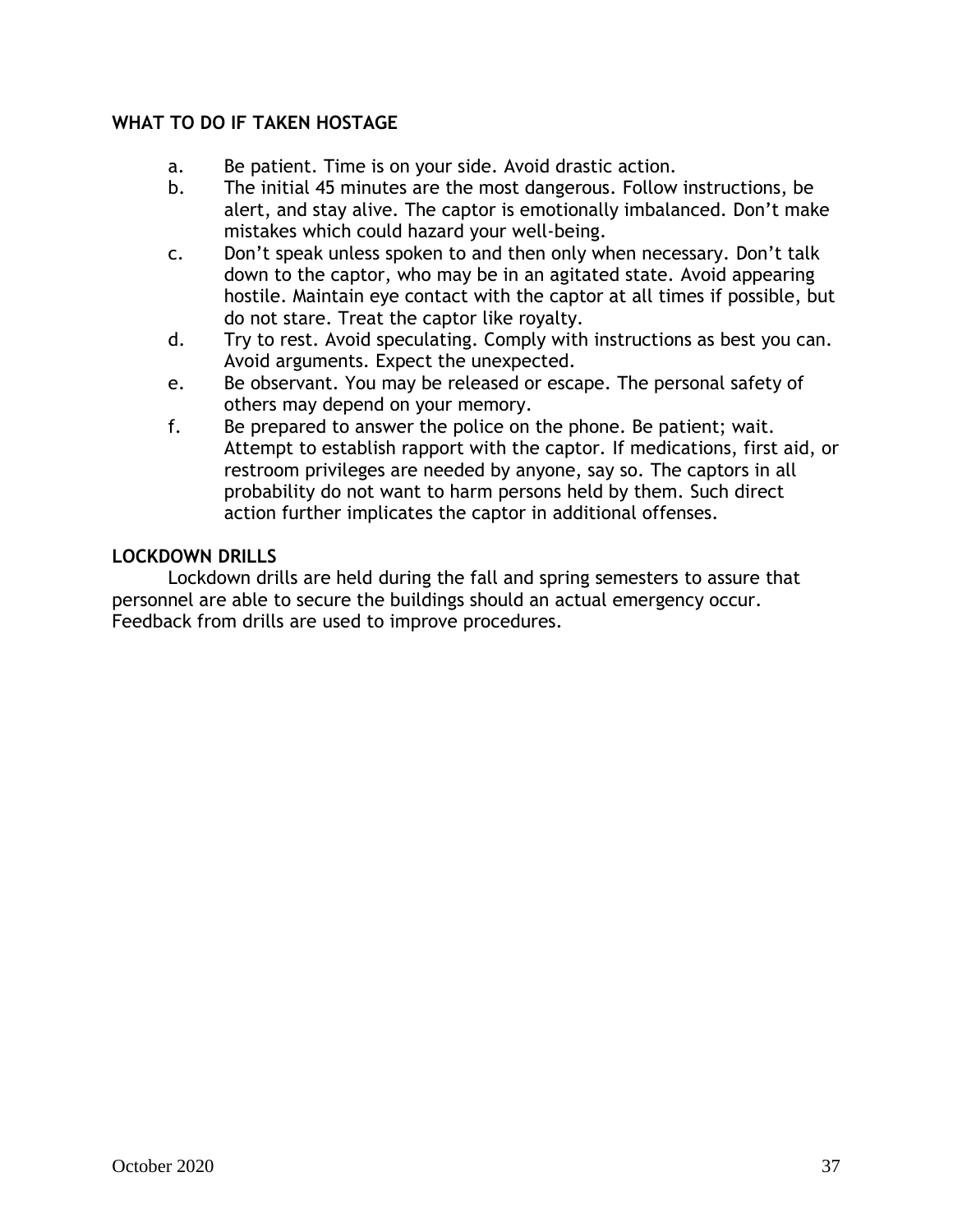### **FIRE**

<span id="page-37-0"></span>In the event of ON-CAMPUS EMERGENCIES, dial **0** (operator) or **2249** during normal working hours or **256-609-1060**. Otherwise, dial **9-1-1**.

### IN ALL CASES OF FIRE, IMMEDIATELY NOTIFY THE FIRE DEPARTMENT BY DIALING: **9-1-1** or POWELL FIRE DEPARTMENT **256-638-3344** RAINSVILLE FIRE DEPARTMENT **256-638-2158**

- 1. Know the location of fire extinguishers, fire exits, and alarm systems in your area and know how to use them. Training and information are available through Campus Police.
- 2. When a building fire or evacuation alarm is activated, an emergency exists and all occupants should walk quickly to the nearest marked exit while alerting others to do the same.
- 3. In the event of a minor fire that appears controllable with use of a single fire extinguisher, IMMEDIATELY report the fire using phone numbers above. Then find and use the nearest fire extinguisher in accordance with basic operating procedures.
- 4. In the event of a large fire that does not appear controllable with use of a single fire extinguisher, IMMEDIATELY notify the fire department and Campus Police and activate the nearest fire alarm. Facility evacuation should proceed according to emergency exit procedure.
- 5. ASSIST ALL PERSONS WITH DISABILITIES IN EXITING THE BUILDING. Elevators must not be used in case of fire. For persons not able to use the stairs, the upper stairwell areas are the designated areas for rescue assistance. If not all occupants are able to safely exit the building, RESCUE WORKERS SHOULD CHECK UPPER STAIRWELLS for persons who may need assistance with stairs.
- 6. If you become trapped in a building during a fire, attempt to locate the nearest, most accessible stairway or exit; however, if all exits are blocked and a window is available, place an article of clothing (shirt, coat, etc.) outside the window as a marker for rescue crews. If you are exposed to smoke, stay near the floor where the air will be less toxic. Shout at regular intervals to alert emergency crews of your location.
- 7. After exiting the building, move to a clear area at least 500 feet away from the affected building. Keep street, fire lanes, hydrants, and walkways clear for emergency vehicles and crews.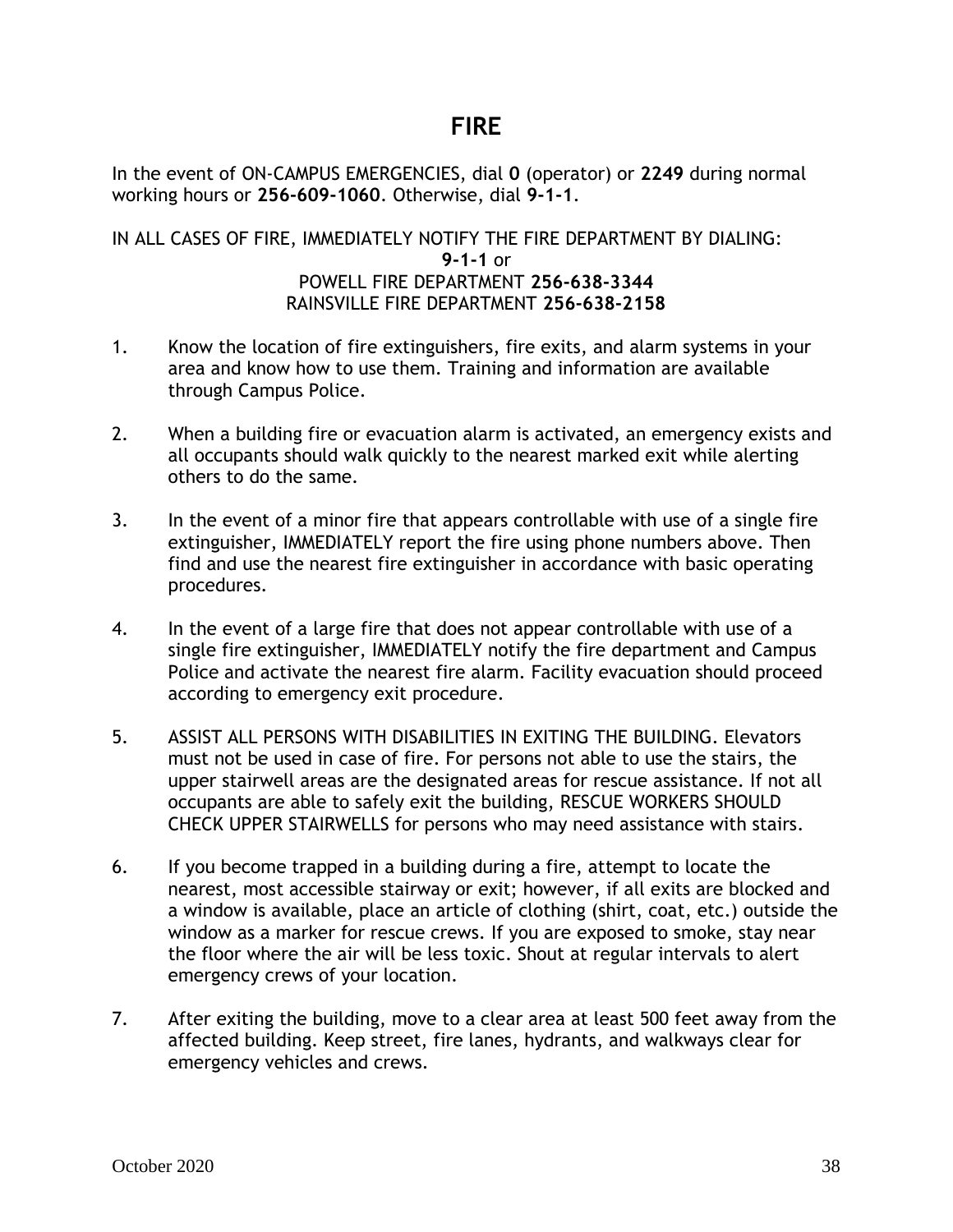- 8. If requested, assist emergency crews as necessary.
- 9. The campus Emergency Command Post consists of the Switchboard site or alternate telephone site if necessary. At least one officer on site of the fire will have radio communication with the Command Post. To avoid unnecessary congestion, keep clear of the Command Post unless you have official business.
- 10. DO NOT RETURN TO AN EVACUATED BUILDING for any reason until the building has been cleared for reentry by Fire Department officials and express permission has been given by a College Official.

IMPORTANT: After any evacuation, report to your designated assembly point. Stay there until all building occupants can be accounted for and so that emergency personnel and college officials are not hindered in their response efforts.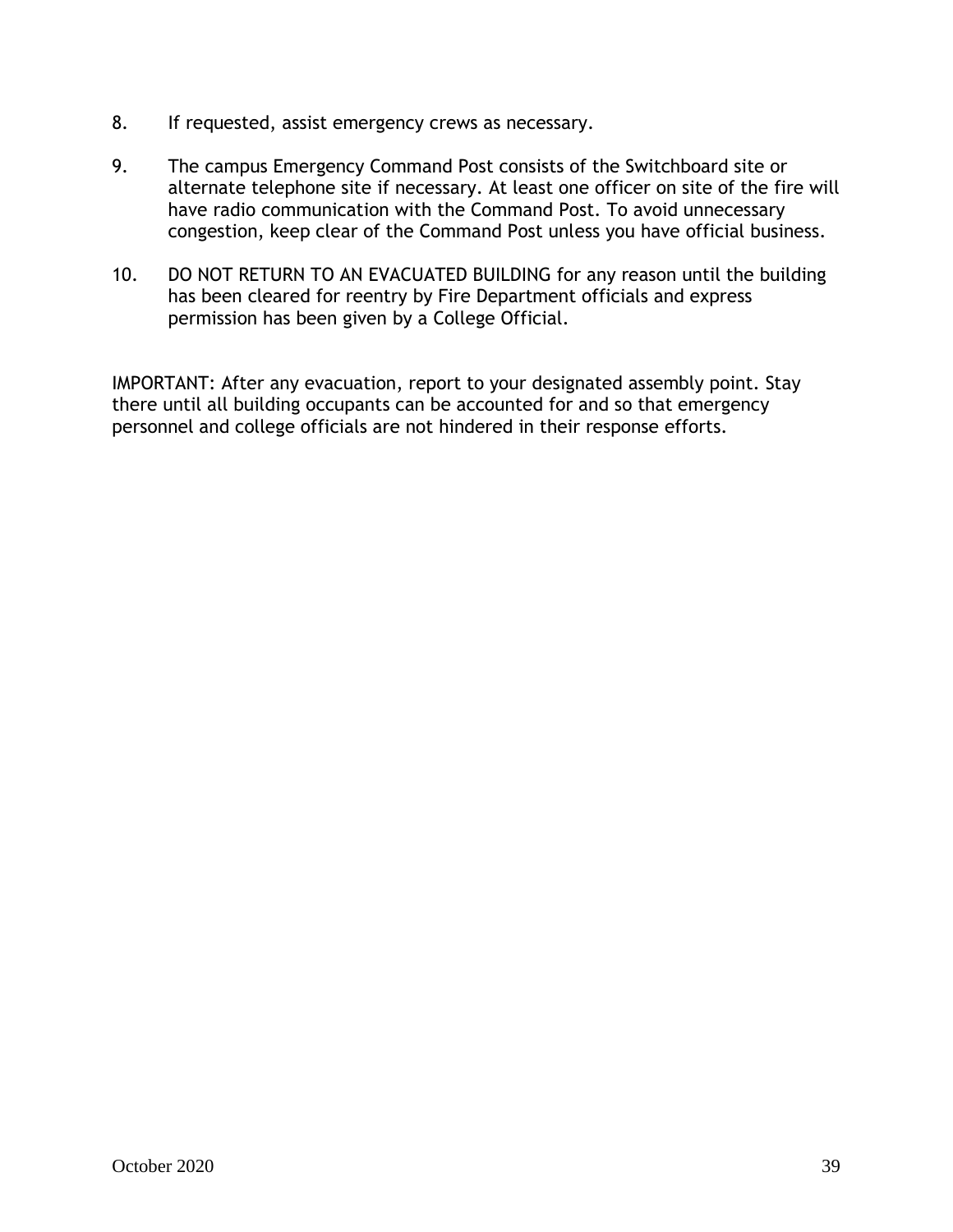# **UTILITY FAILURE**

- <span id="page-39-0"></span>1. In the event of a utility failure during school hours immediately notify Physical Plant by dialing **0.**
- 2. If there is potential danger to building occupants, or if the utility failure occurs after hours, or on weekends or holidays, notify Kent Jones at 256-557-8824.
- 3. If evacuation is necessary, ASSIST PERSONS WITH DISABILITIES IN EXITING THE BUILDING. Check upper stairwells for persons who may need help with stairs. Elevators are nonfunctional in case of power failure.
- 4. Physical Plant workers will check the elevators for any persons who may have been using them when the power went off.
- 5. Once outside, move to a clear area at least 500 feet away from the affected building. Keep streets, fire lanes, hydrants, and walkways clear for emergency vehicles and crews.
- 6. If requested, assist emergency crews as necessary.
- 7. A Campus Emergency Command Post may be set up near the emergency site. Keep clear of the Command Post unless you have official business.
- 8. DO NOT RETURN TO AN EVACUATED BUILDING unless told by a College Official to do so.

IMPORTANT: After any evacuation, report to your designated assembly point. Stay there until all building occupants can be accounted for and so that emergency personnel and college officials are not hindered in their response efforts.

#### ADDITIONAL INFORMATION AND PROCEDURES

Always observe steps 1 and 2 above whenever the following utility emergencies arise.

ELECTRICAL/LIGHT FAILURE:

Buildings are provided with emergency lighting systems which are activated in case of power failure. Additionally, it is always advisable to have a flashlight and a portable battery-operated radio available for emergencies.

PLUMBING FAILURE/FLOODING:

Cease using all electrical equipment. Notify switchboard (Dial **0**). If necessary, evacuate area.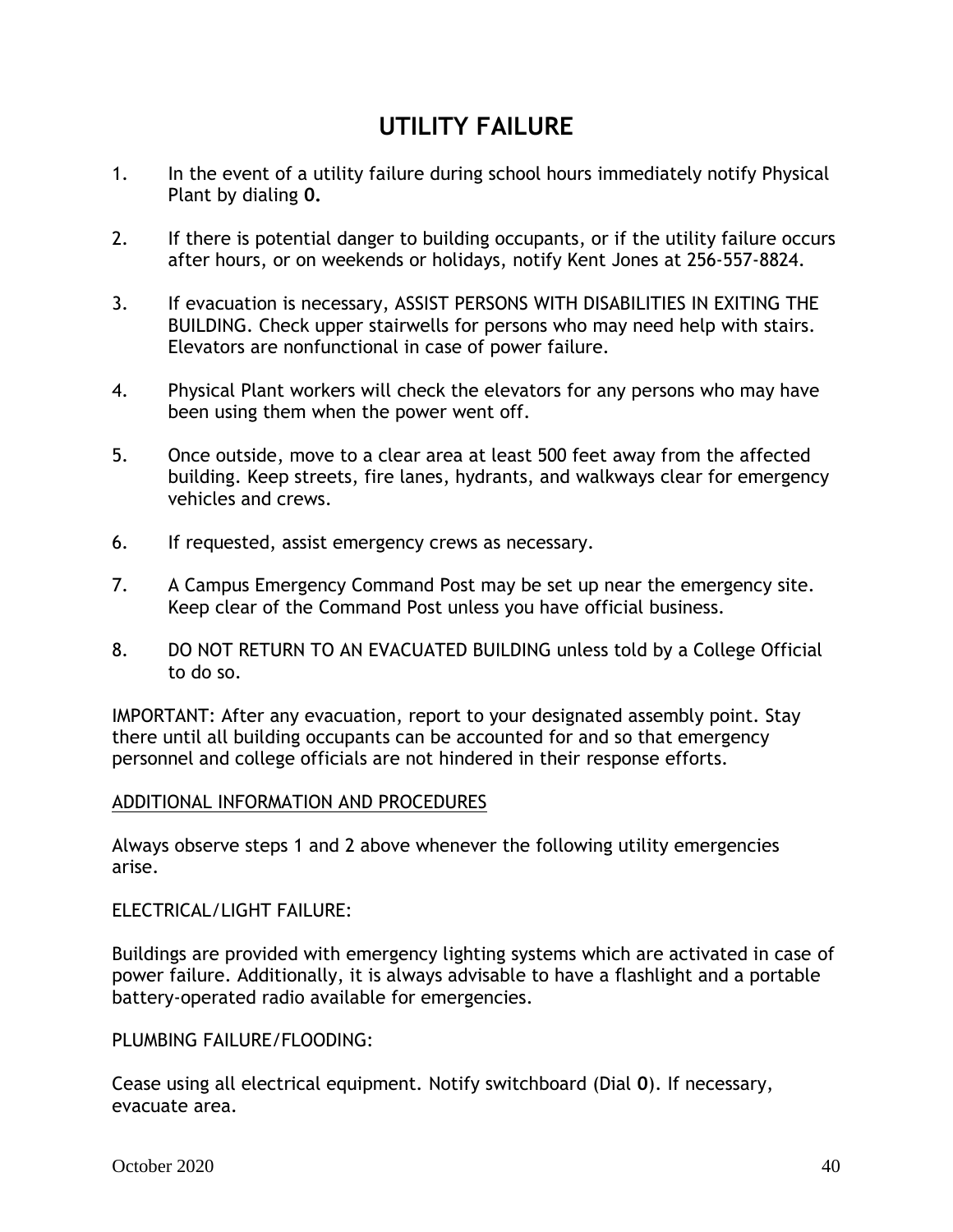### GAS LEAK:

Cease all operation. DO NOT SWITCH ON LIGHTS OR ANY ELECTRICAL EQUIPMENT. Remember electrical arcing can trigger an explosion! Go to a phone away from the leak area and notify Campus Police by dialing **256-609-1060**, extension **2249**, or the operator by dialing **0**.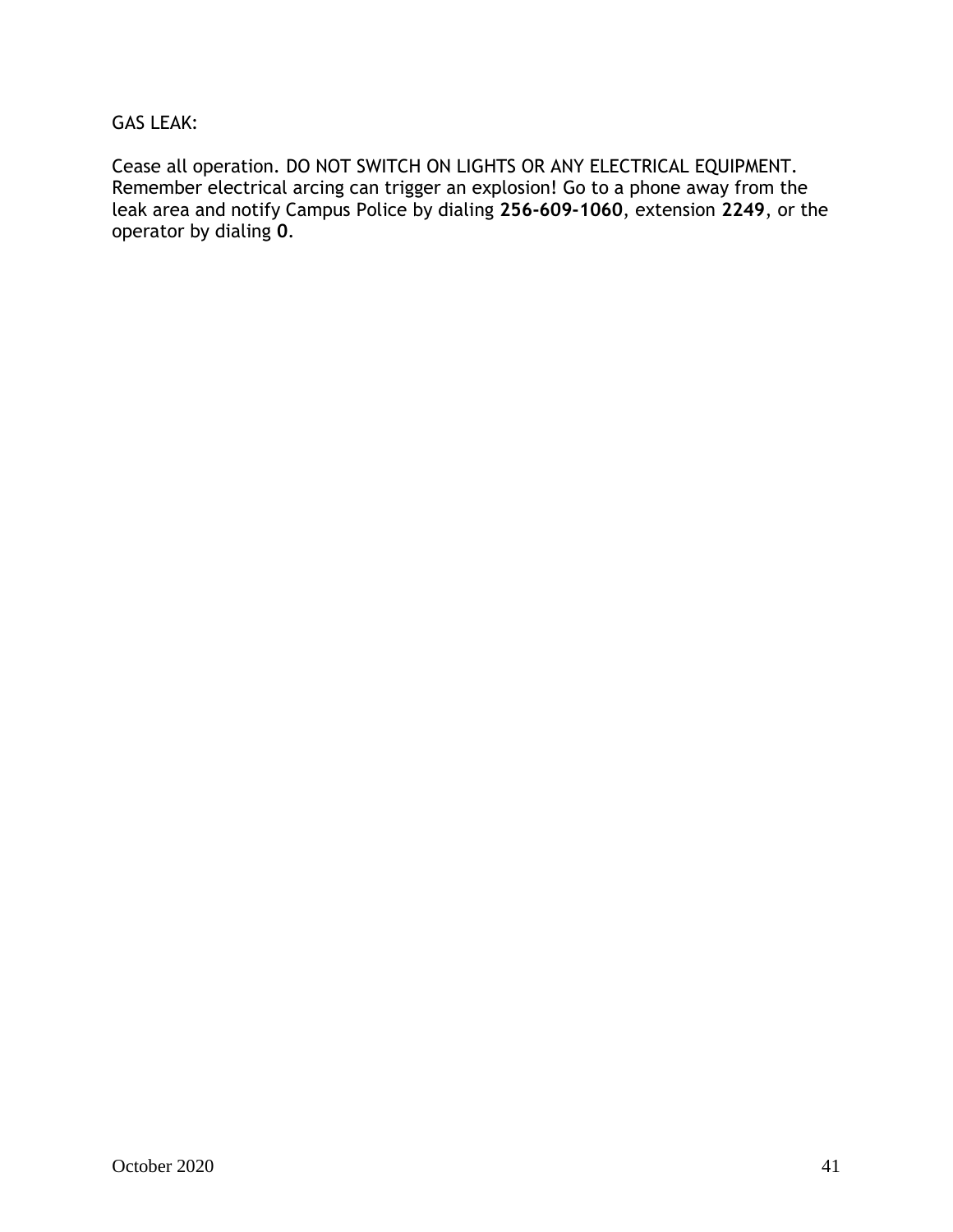# **PSYCHOLOGICAL CRISIS**

<span id="page-41-0"></span>A psychological crisis exists when an individual is threatening harm to self or to others, or is disoriented or experiencing confused or disoriented behavior.

If a psychological crisis occurs:

- 1. Never try on your own to handle a situation you feel is dangerous.
- 2. Notify the Campus Police Officer of the situation by dialing **256-609- 1060,** extension **2249,** or the operator by dialing **0**. Call law enforcement personnel as necessary.
- 3. In extreme emergencies, if the operator cannot be reached, dial **9-1-1**.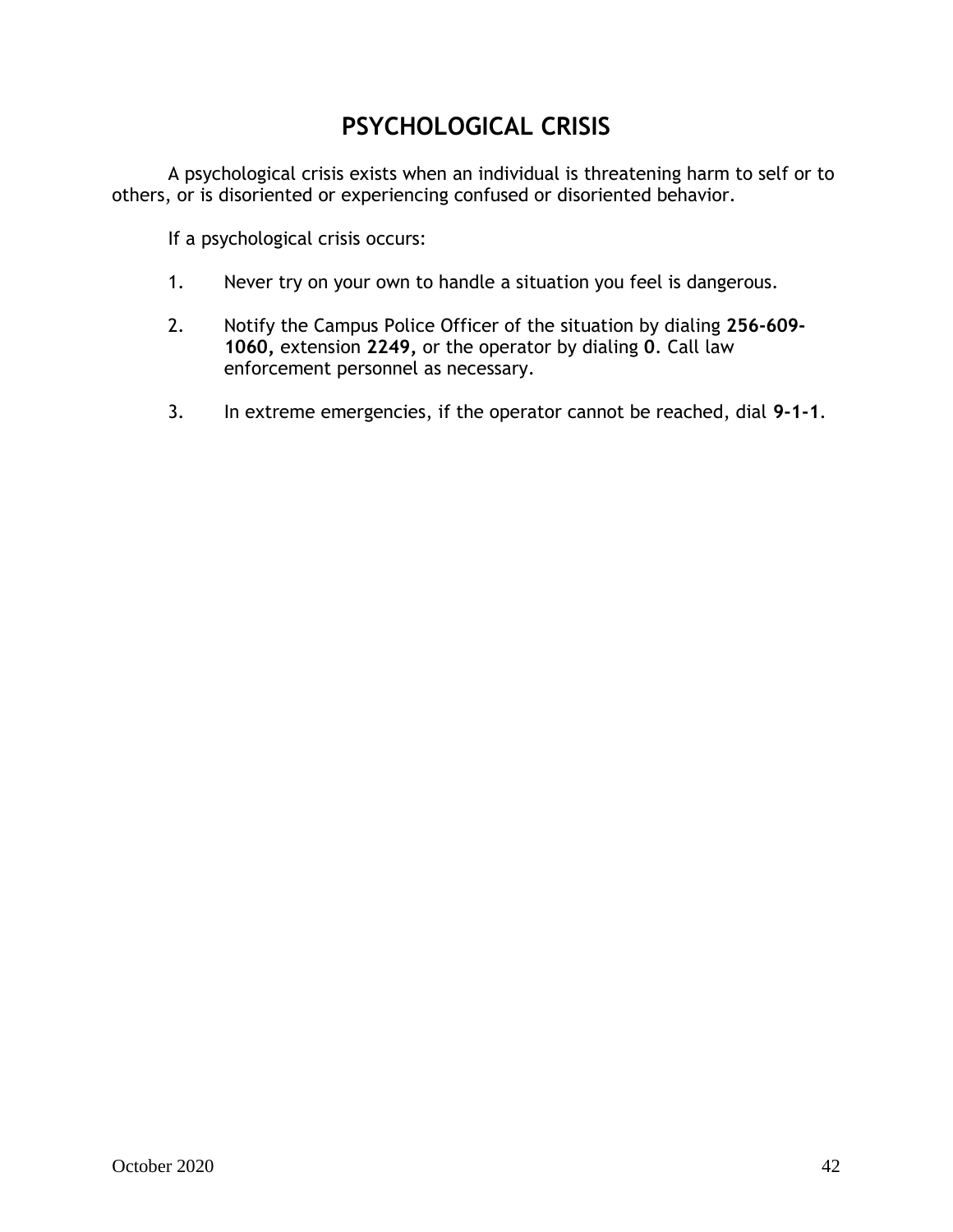# **MEDIA RELATIONS**

<span id="page-42-0"></span>In media relations, the College has two basic guidelines to observe in crisis situations:

- 1. Only authorized spokespersons (College President or specified designee) will speak with the media.
- 2. Only factual information will be released; no speculation is to be offered.

#### ADDITIONAL GUIDELINES:

- 1. All executive and supervisory personnel are notified to report emergencies to the President as spokesperson. They should also be reminded not to speak to outsiders, especially the media, on behalf of the College.
- 2. The President and other top administrators and the Campus Police Officer are informed immediately of existing emergencies. Complete details are made available to them, including what it is, how it began, who is involved, what is happening now, and for what help has been called.
- 3. The President and the Campus Police Officer and any other person involved shall confer and decide on the appropriate action.
- 4. All calls from the media are referred directly to the Office of the College President, extension **2243**.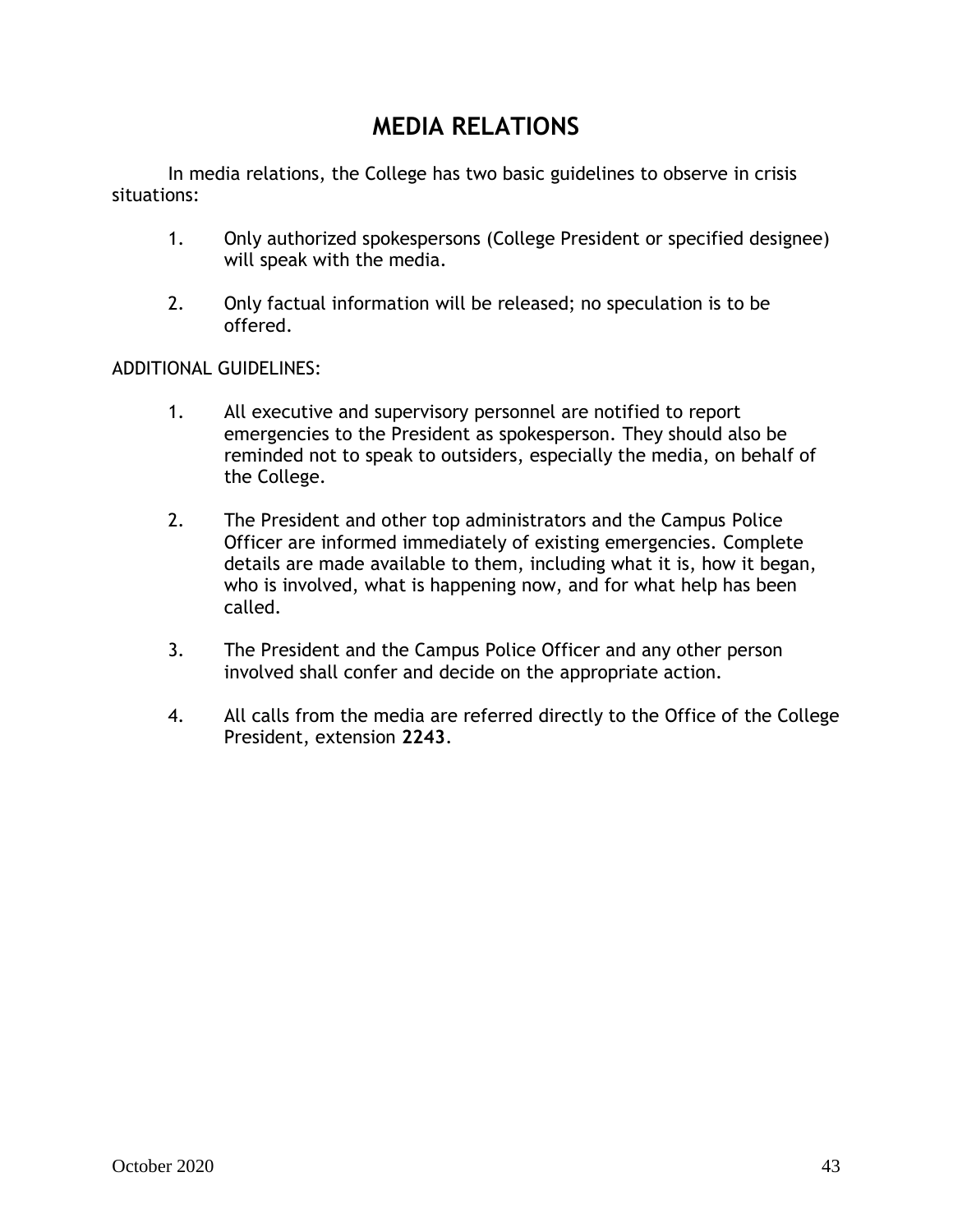# **APPENDIX A: HURRICANE EVACUATION**

<span id="page-43-0"></span>The Alabama College System, the State of Alabama and the American Red Cross have partnered to utilize college facilities as hurricane evacuation centers. The trigger for the use of these facilities will be the directive from the Governor to the Chancellor of the Alabama College System.

Having clearly defined processes and procedures ensures smooth operations during a time of crisis. Plainly defining expectations, roles, and responsibilities enhances preparations and serves as a map during emergency situations. This excerpt from the Alabama College System Hurricane Preparedness Report 2006 will outline expectations at key moments during the event of a hurricane.

#### **Process:**

In the event of a named hurricane with a projected strike cone on the Gulf Coast affecting Alabama, all colleges should immediately and without notification review all state level procedures and local procedures to be prepared to activate the hurricane preparedness plan when the Governor directs the Chancellor to use Alabama College System facilities.

| <b>Storm Category</b> | Tier 1    | Tier 2                                               | Tier 3                                               |
|-----------------------|-----------|------------------------------------------------------|------------------------------------------------------|
| Category 3            | Activated | Select colleges on<br>Stand-by<br>Activate as needed | Select colleges on<br>Stand-by<br>Activate as needed |
| Category 4            | Activated | Activated                                            | Select colleges on<br>Stand-by<br>Activate as needed |
| Category 5            | Activated | Activated                                            | Activated                                            |

Upon direction of the Chancellor, a phased activation is planned.

The process is comprised of three pre-landfall/landfall levels and one postlandfall event level. Each level contains a rough outline of tasks and responsibilities that need to be accomplished to ensure that the facility and its inhabitants are provided a safe harbor during the storm.

### <span id="page-43-1"></span>**LEVELS**

#### **Stand-by**

- Mobilize local team leaders
- Secure facilities
- Transport supplies and equipment
- Contact local Red Cross chapters
- Contact local AEMA
- Test generators
- Report twice daily to Alabama College System designee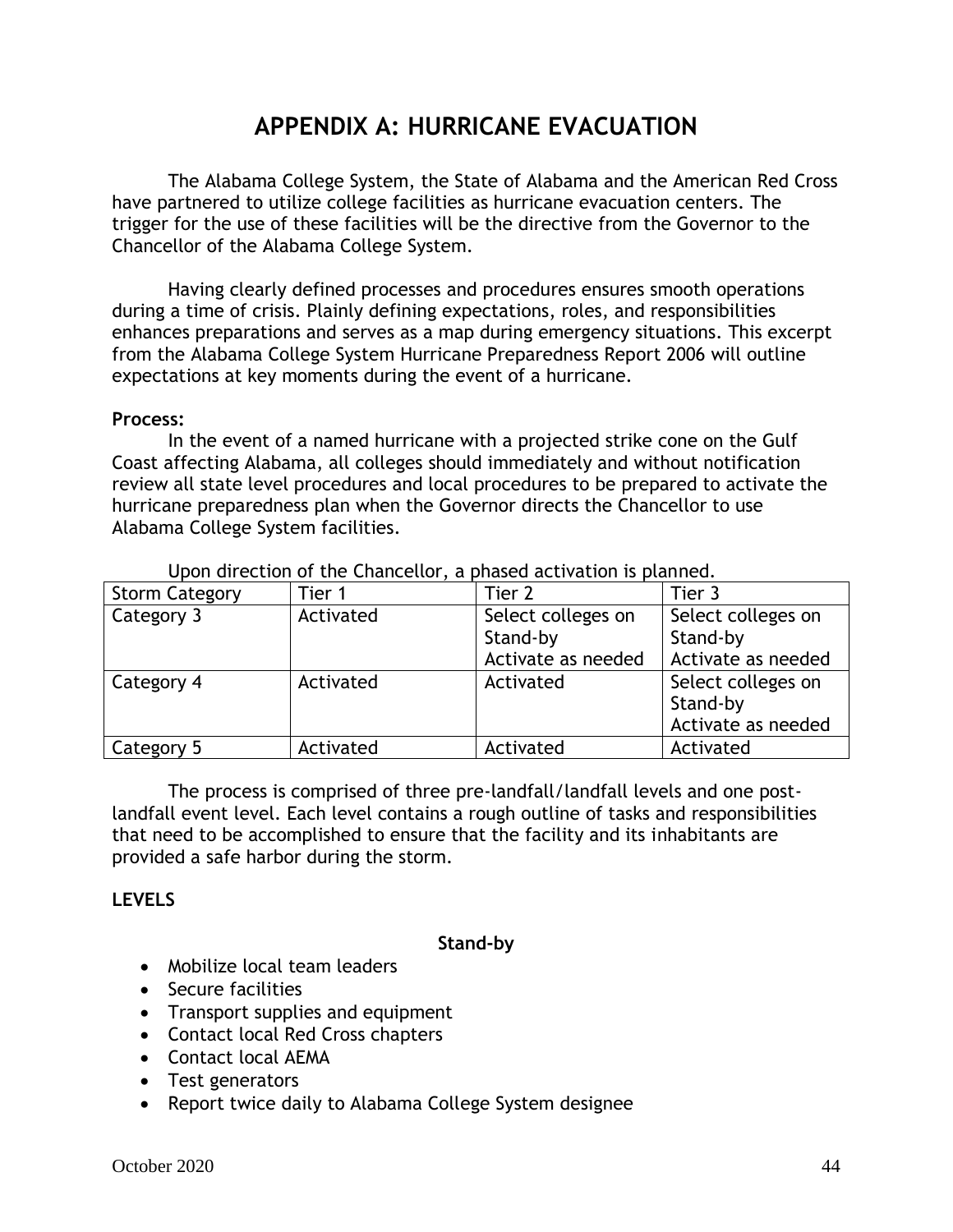- Test communications
- Assess shelter transportation needs

#### **Alert**

- Mobilize team
- Prepare facilities
- Check, position, and arrange emergency supplies and equipment
- Alert support team members
- Place secondary shelters on standby
- Report three times daily to Alabama College System designee

#### **Activated**

- Mobilize support team members
- Begin opening shelters
- Confirm emergency supplies and equipment in place
- Implement shelter transportation plan
- Report four times each day to Alabama College System designee

### **Post Landfall**

- Verify supplies inventories and equipment status
- Assist in transporting evacuees to consolidated shelters
- Coordinate closely with local Red Cross
- Review facilities maintenance
- Review security
- Re-assess staffing needs
- Review shelter transportation needs
- Report twice daily to Alabama College System designee

#### <span id="page-44-0"></span>**NACC'S ROLE**

Northeast Alabama Community College is designated as a Tier 3 facility. The shelter will be housed in the Beck Health and Fine Arts building. Food service will be provided in the Student Center.

In the event that Northeast Alabama Community College is opened as a hurricane evacuation shelter, the President will cancel classes and close the college to all but emergency traffic. Faculty, staff, and administration may be called upon to assist in shelter efforts.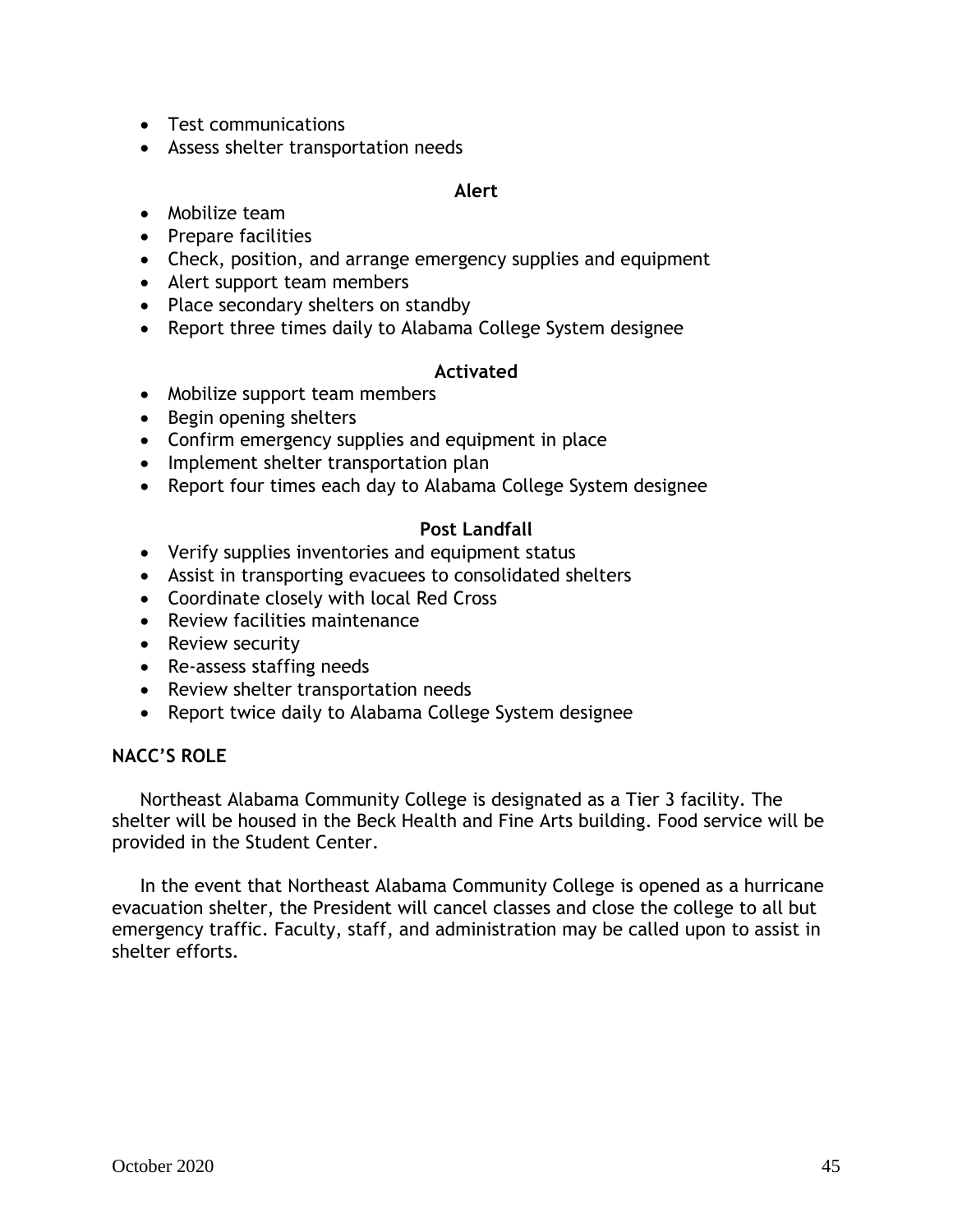## **APPENDIX B: BUILDING COORDINATORS**

#### <span id="page-45-0"></span>**ANNEX**

Gail Gross x2287 Brent Colvard x2287

#### **BECK HEALTH AND FINE ARTS (GYM)**

Stephen Brewer x2296 Jon Alan Pope x2363

#### **BEVILL LYCEUM**

| <b>Brad Archer</b> | x2232 |
|--------------------|-------|
| Kayleigh Smith     | x2724 |

#### **CAMPBELL BUSINESS EDUCATION**

Haley Johnson x2247 Keith McBride x2319

#### **WORD LEARNING RESOURCES CENTER (LIBRARY)**

Dr. Julia Everett x2226 Lori White x2329

### **PENDLEY ADMINISTRATION**

Dr. Mike Kennamer x2291 Angie Stewart x2240

#### **ENGLISH**

| Jody Ragsdale | x2280 |
|---------------|-------|
| Joan Moseley  | x2252 |

#### **HEALTH EDUCATION**

Penny Green x2216 Roger Wootten x2311

#### **INDUSTRIAL SYSTEMS TECHNOLOGY CENTER**

Hugo Deangelis x2813 John Fowler x2811

#### **INDUSTRY TRAINING CENTER**

Casey Pearson x2348

#### **KNOX SCIENCE BUILDING**

| Kevin Holt       | x2239 |
|------------------|-------|
| Denise Patterson | x2233 |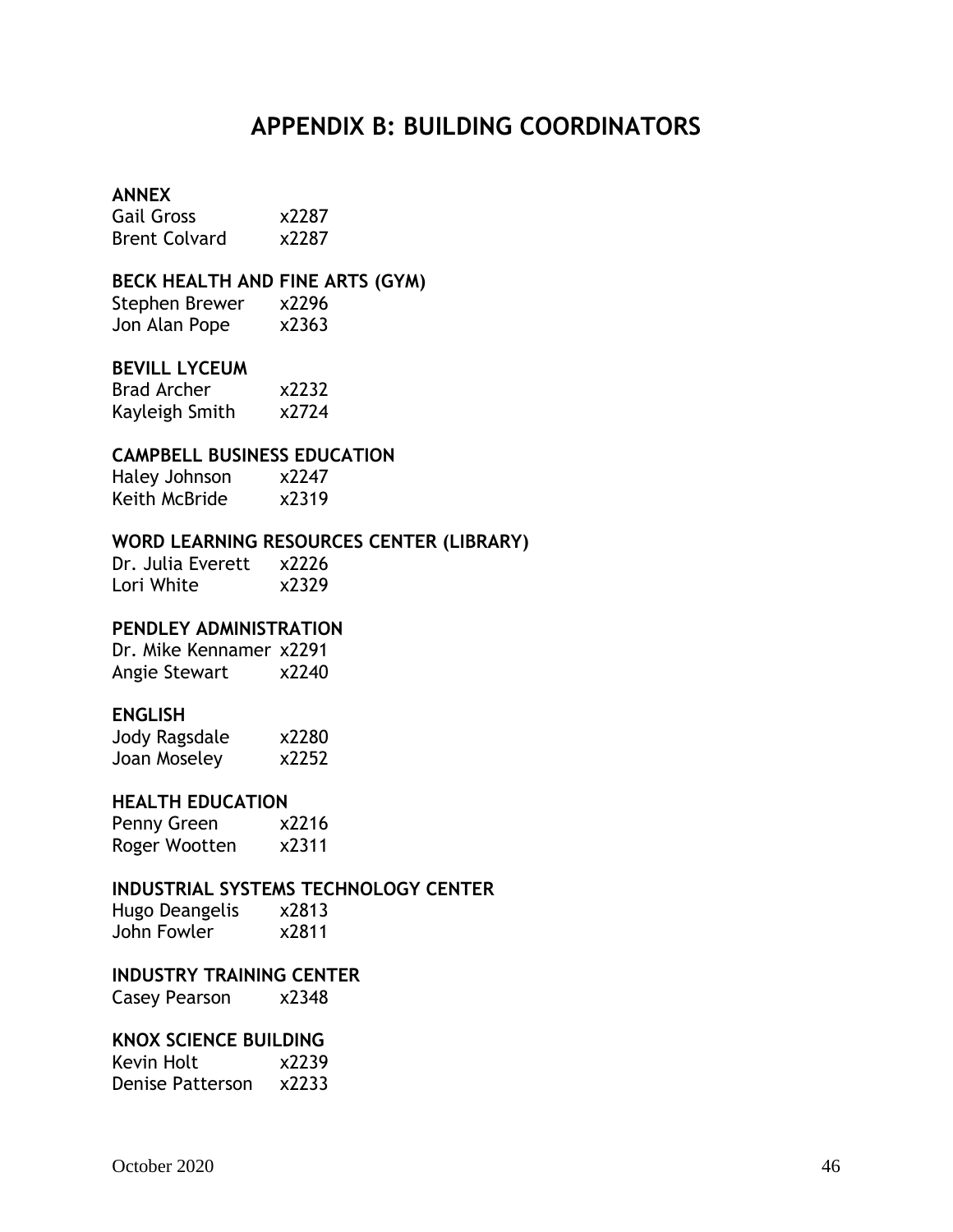#### **MAINTENANCE**

| Kent Jones | x2244; 256-557-8824 |
|------------|---------------------|
| John Smith | 256-609-3017        |

### **MATH, SCIENCE, AND ENGINEERING TECHNOLOGY CENTER**

| <b>Adam Niblett</b> | x2389 |
|---------------------|-------|
| Rodney Land         | x2270 |
| John Camp           | x2370 |

#### **SALON INSTITUTE – SCOTTSBORO**

| Regina Gilliland | 256-259-1512 |
|------------------|--------------|
| Kristin Lacey    | 256-259-1512 |

#### **STUDENT CENTER**

| <b>Sherie Grace</b> | x2325 |
|---------------------|-------|
| Andrea Harvey       | x2260 |

#### **SOCIAL SCIENCE**

| Rob Woodall          | x2226 |
|----------------------|-------|
| <b>Steven Whited</b> | x2259 |

#### **TECHNOLOGY CENTER**

Dennis Lester x2809

#### **WALLACE ADMINISTRATION**

Kip Williamson x2203 Rodney Bone x2313

#### **WORKFORCE DEVELOPMENT**

| Ronny Kisor    | x2265 |
|----------------|-------|
| Chris Anderson | x2264 |
| Jada Freeman   | x2317 |

*The Dean of Extended Day and Director of Workforce Development assure that training in emergency procedures is available to all adjunct faculty members. Faculty and staff are expected to be able to respond appropriately to emergencies in the absence of designated building coordinators. The Chief of Campus Police briefs adjunct instructors each semester in emergency procedures.*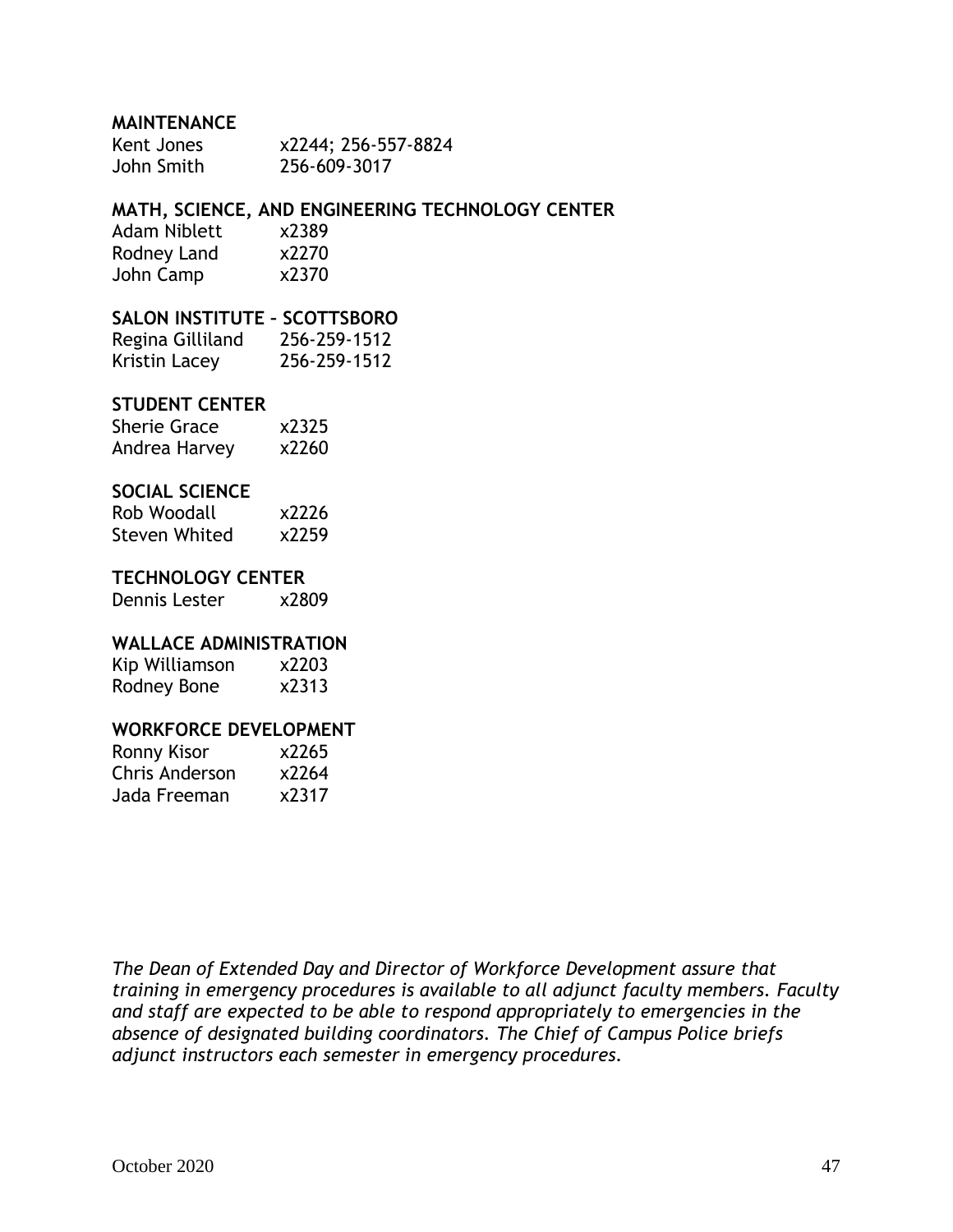# **APPENDIX C: SAFE ZONES DURING SEVERE WEATHER**

#### **ANNEX:**

SS Room 109 or storm shelter

#### **BECK HEALTH & FINE ARTS (GYM):**  Rooms 101 & 102

### **BEVILL LYCEUM:**

Front Vestibule between lobby and auditorium-closing all doors, Green Room, Rehearsal Room, Men's and Women's dressing rooms at the back of the stage, East Corridor, Front men's and women's restrooms, or move to the Pendley Administration Building or storm shelter

#### **CAMPBELL BUSINESS EDUCATION:**

Rooms 100 & 110 or storm shelter

**ENGLISH:**  Room 114 & back of 118, or storm shelter

**HEALTH EDUCATION:**  Rooms 110, 106, & Downstairs East Hall

**INDUSTRIAL SYSTEMS TECHNOLOGY CENTER:**  Center Hallway

**INDUSTRY TRAINING CENTER:**  Room 101

**KNOX SCIENCE:**  Storm shelter

**MATH, SCIENCE, AND ENGINEERING TECHNOLOGY CENTER:**  Storm Shelter in the basement

**PENDLEY ADMINISTRATION:**  Downstairs hallway & Break room

**SALON INSTITUTE:**  Offices & Break room

### **SOCIAL SCIENCE:**

Room 109, Instructors' Offices without glass windows or doors, or storm shelter

#### **STUDENT CENTER:**

Students & Staff move to Library or storm shelter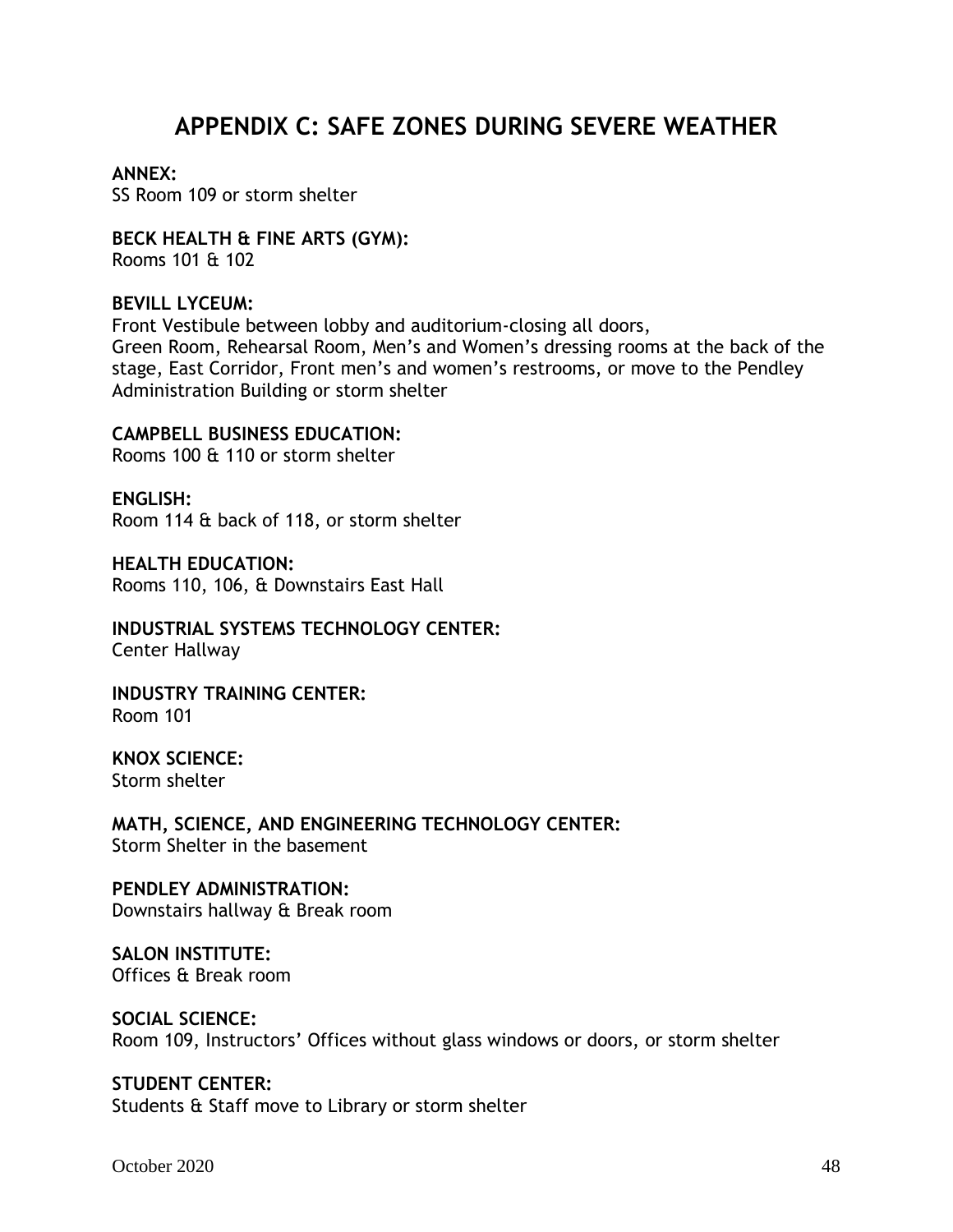### **TECHNOLOGY:**

Students & Staff move to Workforce Development Building Room 132

### **WALLACE ADMINISTRATION:**

Conference Room-123, Business Office-122, or storm shelter

### **WORD LEARNING RESOURCES CENTER:**

Audio/Video Room-101 & Distance Learning Room-102

### **WORKFORCE DEVELOPMENT:**

Room 132

*REVISED: May 23, 2014*